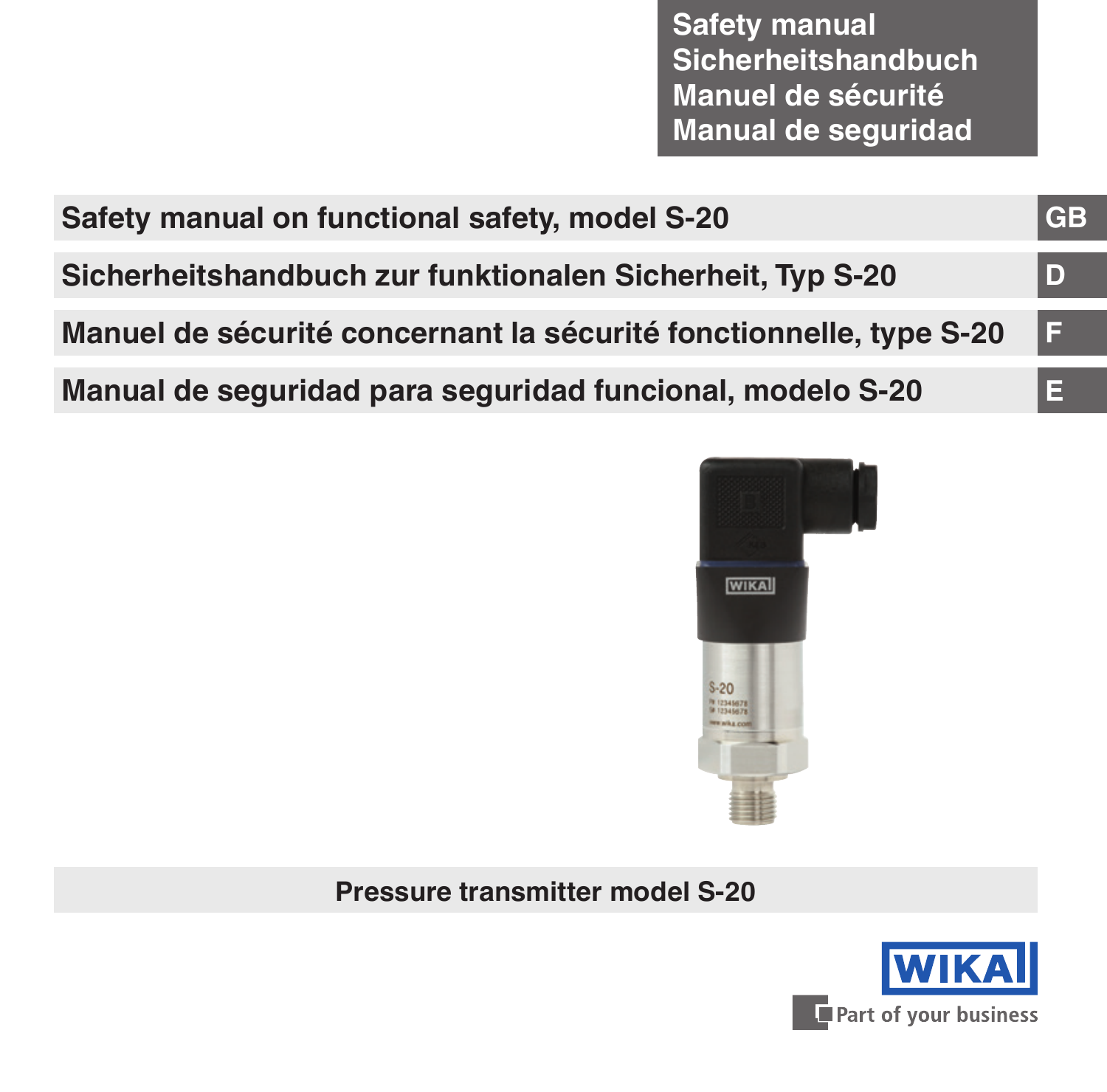| <b>GB</b> Safety manual, model S-20    | Page         | $3 - 14$  |
|----------------------------------------|--------------|-----------|
| <b>D</b> Sicherheitshandbuch, Typ S-20 | <b>Seite</b> | $15 - 25$ |
| E Manuel de sécurité, type S-20        | Page         | $27 - 38$ |
| E Manual de seguridad, modelo S-20     | Página       | $39 - 49$ |

© 2014 WIKA Alexander Wiegand SE & Co. KG All rights reserved. / Alle Rechte vorbehalten. WIKA® is a registered trademark in various countries. WIKA® ist eine geschützte Marke in verschiedenen Ländern.

Prior to starting any work, read the operating instructions! Keep for later use!

Vor Beginn aller Arbeiten Betriebsanleitung lesen! Zum späteren Gebrauch aufbewahren!

Lire le mode d'emploi avant de commencer toute opération ! A conserver pour une utilisation ultérieure !

¡Leer el manual de instrucciones antes de comenzar cualquier trabajo! ¡Guardar el manual para una eventual consulta posterior!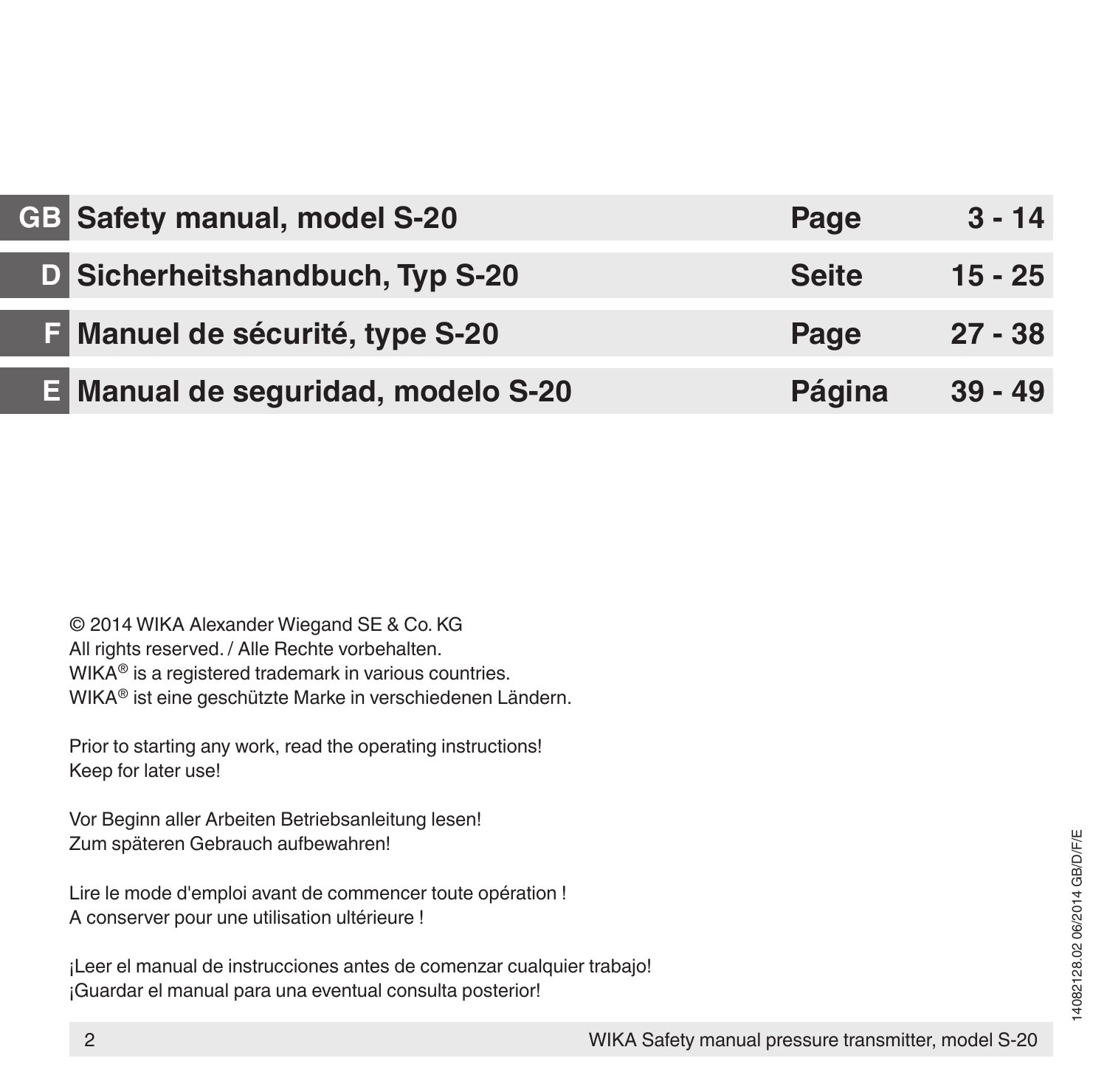# **Contents**

# **Contents**

| 1.  | <b>General information</b>                                     | 4              |
|-----|----------------------------------------------------------------|----------------|
| 1.1 | Purpose of this document                                       | 4              |
| 1.2 | Other applicable instrument documentation                      | 4              |
| 1.3 | Relevant standards                                             | $\overline{4}$ |
| 1.4 | Abbreviations                                                  | 5              |
| 2.  | <b>Safety</b>                                                  | 6              |
| 2.1 | Pressure ranges                                                | 6              |
| 2.2 | Labelling, safety marks                                        | 6              |
| 2.3 | Pin assignment                                                 | $\overline{7}$ |
| 2.4 | Output signal/current parameters                               | $\overline{7}$ |
| 2.5 | Description of the safety function and diagnosis               | 9              |
| 2.6 | Test to discover a signal drift                                | 10             |
| 2.7 | Information on the determination of safety-relevant parameters | 11             |
| 2.8 | Limits of operation (including ambient conditions)             | 11             |
| 2.9 | <b>EMC</b>                                                     | 12             |
|     | 2.10 Commissioning of the pressure transmitter                 | 12             |
|     | 2.11 Decommissioning of the pressure transmitter               | 13             |
|     | 2.12 Corrective maintenance                                    | 13             |
|     | 2.13 Performance level key figures                             | 13             |

**GB**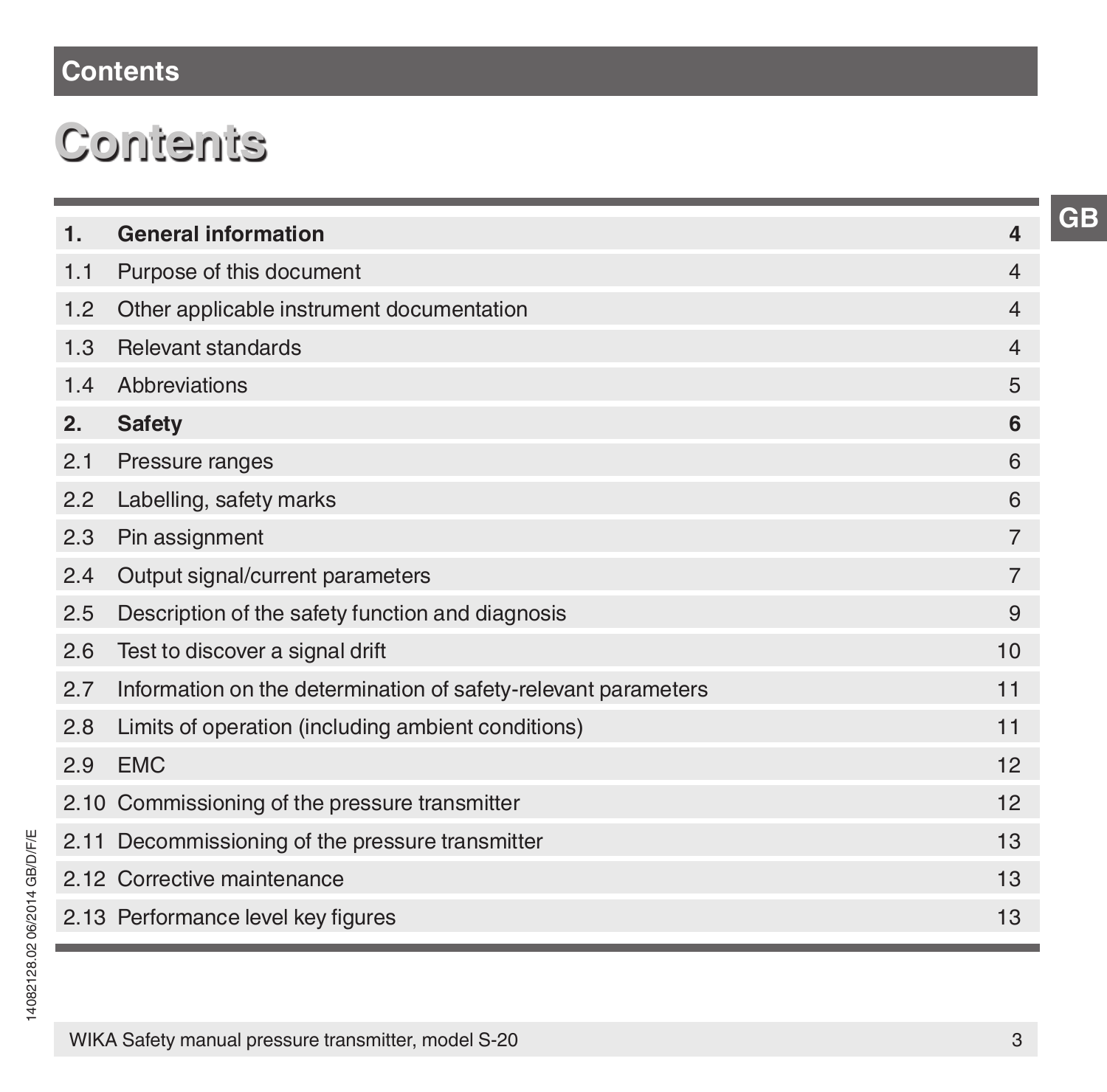### **1. General information**

### **1. General information**

#### **1.1 Purpose of this document**

This safety manual for functional safety is concerned with the model S-20 pressure transmitter only as a component of a safety function. This safety manual applies in conjunction with the documentation mentioned under chapter 1.2 "Other applicable instrument documentation". In addition, the safety instructions in the operating instructions (article number 14043170) must be observed.

The operating instructions contain important information on handling the model S-20 pressure transmitter. Working safely requires that all safety instructions and work instructions are observed.

#### **Application range**

**GB**

The model S-20 pressure transmitter has been designed for universal application in machine building and plant construction. The operator has to ensure a regular change in pressure and with that a proportional change in output signal. The pressure transmitter, due to the selected performance level, does not provide a diagnostic function to detect a static signal due to an instrument failure.

#### **1.2 Other applicable instrument documentation**

In addition to this safety manual the operating instructions (article number 14043170) and the data sheet PE 81.61 are applicable for model S-20.

#### **1.3 Relevant standards**

| <b>Standard</b>     | <b>Description</b>                                                                                                                                                                                                                                                                     |
|---------------------|----------------------------------------------------------------------------------------------------------------------------------------------------------------------------------------------------------------------------------------------------------------------------------------|
| EN ISO 13849-1:2008 | Safety of machinery - Safety-related components of control systems<br>Part 1: General principles for design (ISO 13849-1:2006);                                                                                                                                                        |
| EN ISO 13849-2:2012 | Safety of machinery - Safety-related components of control systems<br>Part 2: Validation (ISO 13849-2:2012)                                                                                                                                                                            |
| EN 61326-3-1:2008   | Electrical equipment for measurement, control and laboratory use - EMC requirements<br>Part 3-1: Interference immunity requirements for safety-related systems and for equipment intended to<br>perform safety-related functions (functional safety) - General industrial applications |

Table 1-1: Relevant standards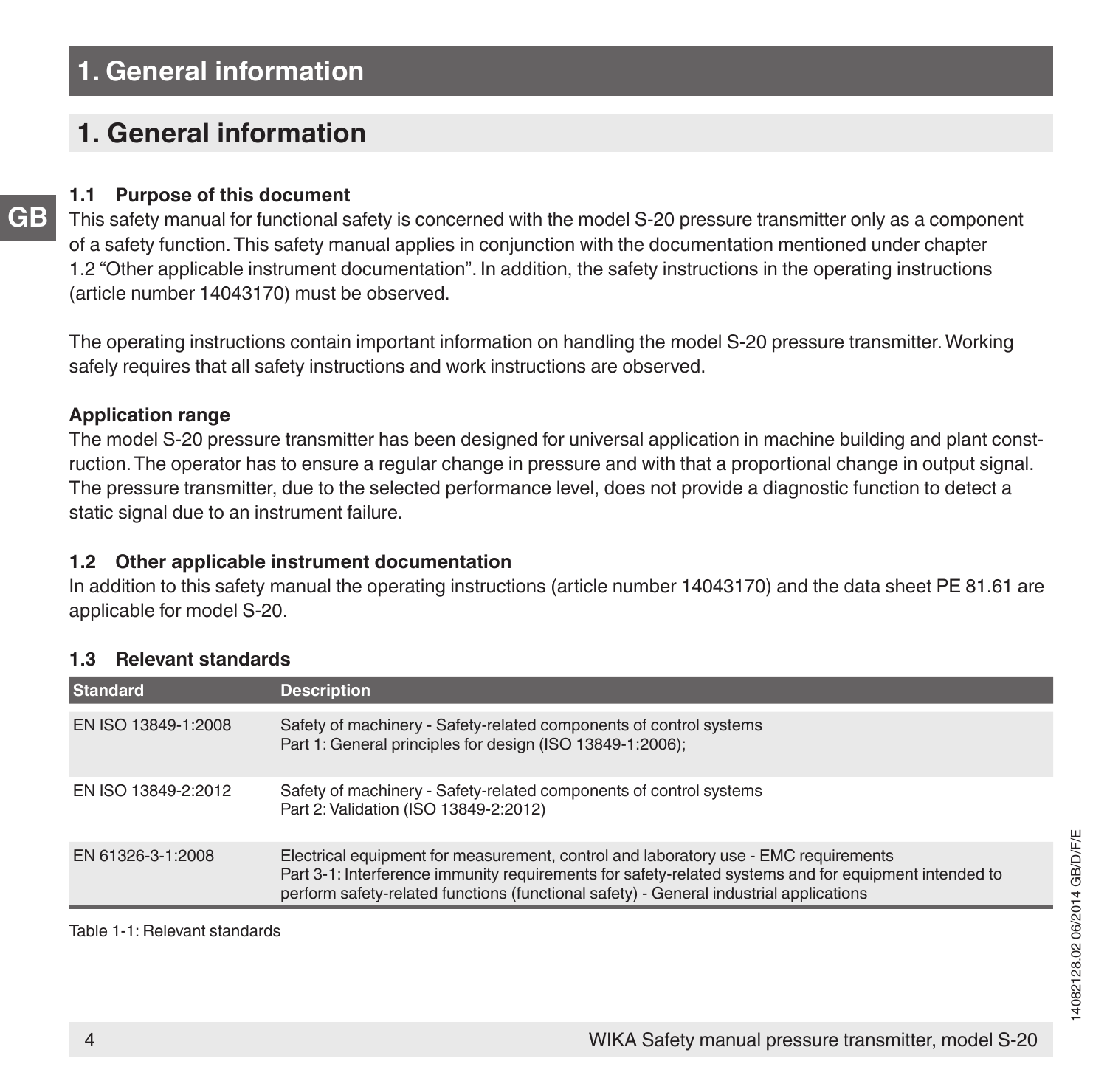## **1. General information**

#### **1.4 Abbreviations**

| <b>Abbreviation</b> | <b>Description</b>                                                                                                                                                                         |
|---------------------|--------------------------------------------------------------------------------------------------------------------------------------------------------------------------------------------|
| <b>FMEA</b>         | Failure Modes Effects and Diagnostic Analysis                                                                                                                                              |
| <b>MTTFd</b>        | Expected value of the mean time to dangerous failure                                                                                                                                       |
| <b>PL</b>           | Performance level: Discrete level which specifies the ability of safety-related parts of control systems to perform a<br>safety function under foreseeable conditions.                     |
| TM                  | Service life                                                                                                                                                                               |
| Settling time       | Time period between the step change in the pressure signal and the time at which the output signal deviates by no<br>more than 1 % tolerance from the value of the final stable condition. |
| Switch-on time      | Time after power-on until the first valid measured value ( $max. \pm 1\% FSO error) is present at the signal output.$                                                                      |

Table 1-2: Abbreviations (see also EN ISO 13849-1:2008 and EN ISO 13849-2:2012)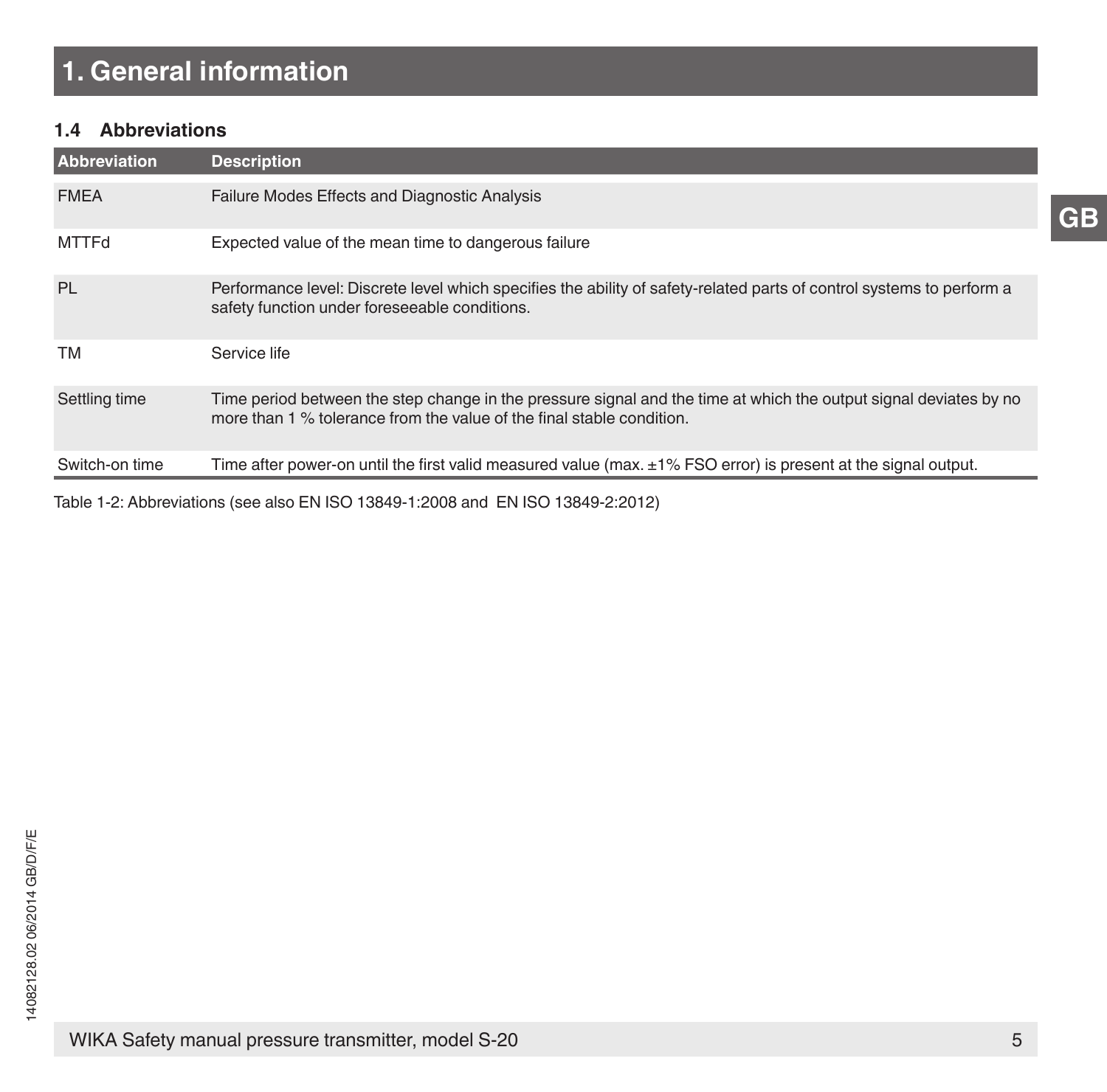### **2. Safety**

#### **2.1 Pressure ranges**

The permissible pressure range for the pressure transmitter can be found on the product label.



**GB**

#### **WARNING!**

- The overload pressure must never be exceeded, even when failures occur. Loading over the overload pressure can cause measuring errors in the output signal and thus impair the safety function.
- Pressure surges below the nominal pressure and lasting less than 1 ms can cause measuring errors in the output signal and thus impair the safety function. For this, optional pressure ports with a smaller diameter are available to reduce pressure surges. It is important to ensure that the reduced diameter is suitable for the particle sizes within the medium.

#### **2.2 Labelling, safety marks**

#### **Product label**



#### **Explanation of symbols**

#### **CE, Communauté Européenne**

Instruments bearing this mark comply with the relevant European directives.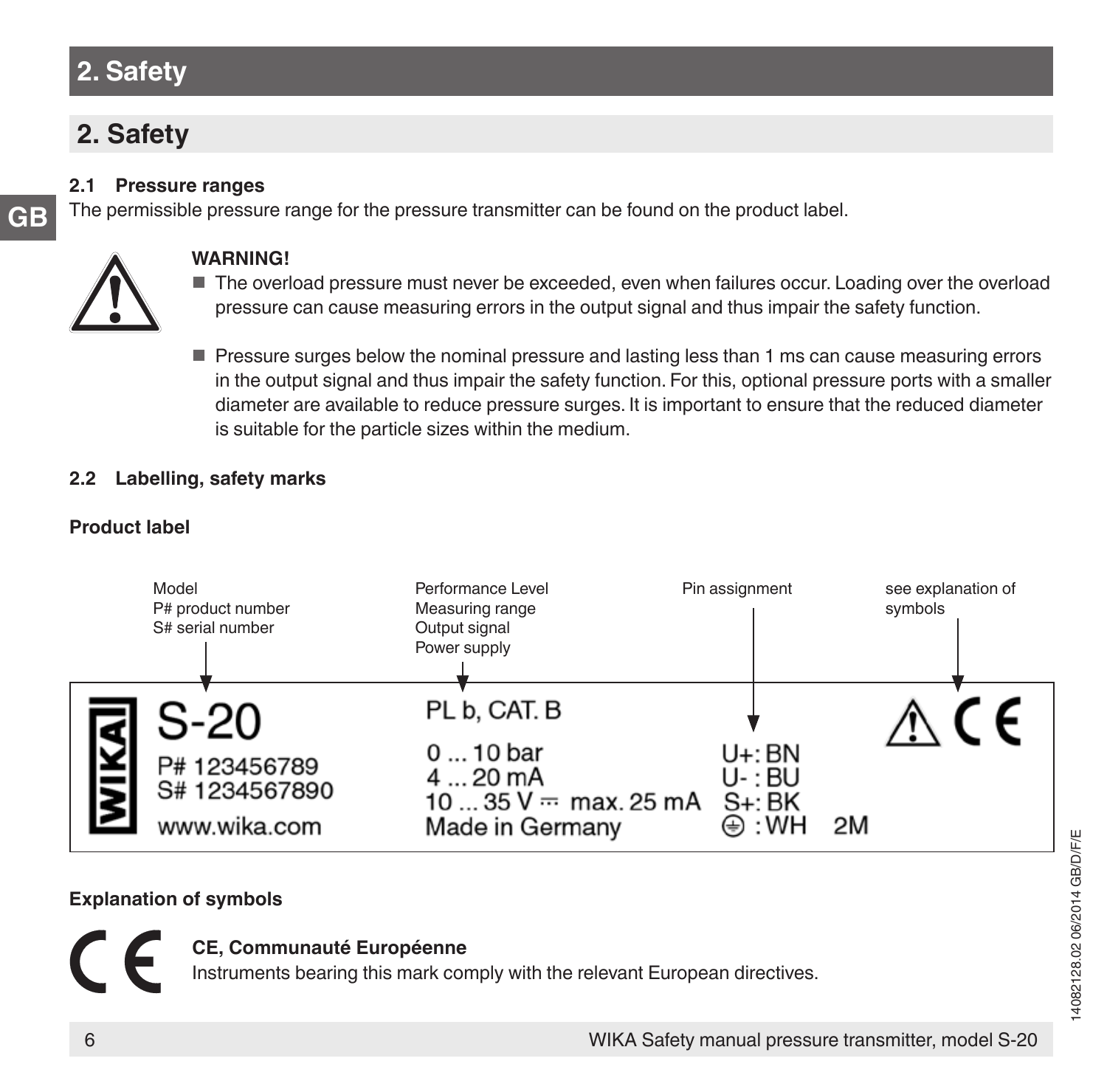#### **2.3 Pin assignment**

The assignment of the connection pins to the signals, and also the scaling of the signals, can be found on the product label.

- Connection 0 V / U-: Common terminal for negative operating voltage and signal ground.<br>■ Connection U+: Positive operating voltage
- Connection U+: Positive operating voltage<br>■ Connection S+: Signal output for voltage o
- Signal output for voltage outputs



#### **WARNING!**

For instruments with plug-in electrical connections, the suitable connector must be used. The ingress of moisture must be reliably prevented. The notes on commissioning in the operating instructions must be observed.

#### **2.4 Output signal/current parameters**

| Parameter                                 | <b>Output signal</b>               |                     |                |                |               |                              |  |
|-------------------------------------------|------------------------------------|---------------------|----------------|----------------|---------------|------------------------------|--|
|                                           | $\frac{4}{10}$ 20 mA<br>$(2-wire)$ | 204mA<br>$(2-wire)$ | DC15V          | DC 1  6 V      | DC 0.5  4.5 V | DC 0.5  4.5 V<br>ratiometric |  |
| Span range                                | 16 mA                              | 16 mA               | 4 V            | 5 V            | 4V            | $4V * U_B / 5V$              |  |
| Control range lower limit<br>value        | 3.6 mA                             | 23 mA               | $-0.4V$        | $-0.4V$        | $-0.4V$       | $0.1 * U_B / 5 V$            |  |
| Span<br>Initial limit value               | 3.8 mA                             | $20.5 \text{ mA}$   | 0.9V           | 0.9V           | 0.4V          | $0.4 V * UB/5 V$             |  |
| Span<br>Initial nominal value             | 4 mA                               | $20 \text{ mA}$     | 1 <sub>V</sub> | 1 <sub>V</sub> | 0.5V          | $0.5 * U_R / 5 V$            |  |
| Span<br>Final nominal value               | 20 mA                              | 4 mA                | 5 V            | 6V             | 4.5V          | $4.5 * U_R / 5 V$            |  |
| Span<br>Final limit value                 | 20.5 mA                            | 3.8 <sub>m</sub> A  | 5.5V           | 6.5V           | 4.7 V         | $4.7V$ * U <sub>B</sub> /5V  |  |
| Control range upper limit<br>value        | 23 mA                              | 3.6 mA              | 11.5V          | 11.5V          | 11.5V         | $4.9 * U_R / 5 V$            |  |
| Nominal operating voltage<br>$U_B$ [V DC] | 24                                 | 24                  | 24             | 24             | 24            | 5                            |  |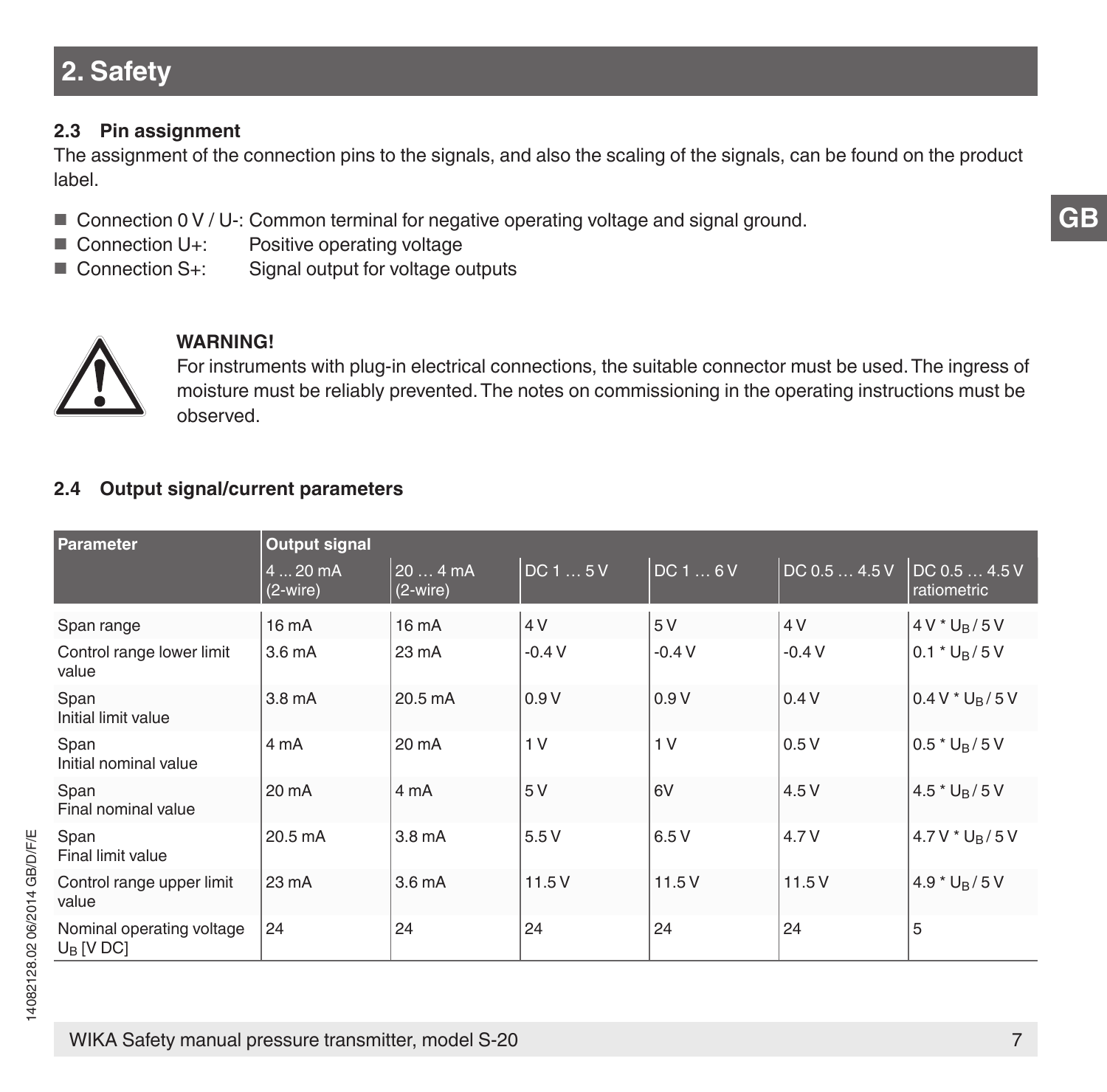|    | Parameter                                                                                                       | <b>Output signal</b>                        |                                                                 |              |                                       |                 |                              |
|----|-----------------------------------------------------------------------------------------------------------------|---------------------------------------------|-----------------------------------------------------------------|--------------|---------------------------------------|-----------------|------------------------------|
|    |                                                                                                                 | 4  20 mA<br>(2-wire)                        | 204mA<br>$(2-wire)$                                             | DC 1  5 V    | DC 1  6 V                             | DC 0.5<br>4.5 V | DC 0.5  4.5<br>V ratiometric |
| GB | Minimum operating voltage UB<br><b>IV DCI</b>                                                                   | 8                                           | 8                                                               | 8            | 9                                     | 8               | 4.5                          |
|    | Maximum operating voltage UB<br><b>IV DCI</b>                                                                   | 36                                          | 36<br>$(35 \text{ with cULus})$ (35 with cULus) (35 with cULus) | 36           | 36<br>(35 with cULus) (35 with cULus) | 36              | 5.5                          |
|    | Operating voltage U <sub>B</sub> absolute<br>maximum [V DC]                                                     | 40                                          | 40                                                              | 40           | 40                                    | 40              | 5.5                          |
|    | Maximum ripple in the operating<br>voltage [% of V DC ] Frequency<br>range with 50 Hz, 60 Hz, 100 Hz,<br>120 Hz | ±0.5                                        | ±0.5                                                            | ±0.5         | ±0.5                                  | ±0.5            | N/A                          |
|    | Maximum current supply [mA]                                                                                     | 25                                          | 25                                                              | 12           | 12                                    | 12              | 12                           |
|    | Dissipation loss [mW]                                                                                           | 828                                         | 828                                                             | 432          | 432                                   | 432             | 432                          |
|    | Operating voltage influence<br>[% every 10 V]                                                                   | ±0.05                                       | ±0.05                                                           | ±0.05        | ±0.05                                 | $\pm 0.05$      | N/A                          |
|    | Load maximum $[\Omega]$                                                                                         | $\geq$ (U <sub>R</sub> - 7.5 V) /<br>0.023A | $\geq$ (U <sub>R</sub> - 7.5 V) /<br>0.023A                     | $\leq 5.000$ | $\leq 6.000$                          | $\leq 4.500$    | $\leq 4.500$                 |
|    | Maximum load capacitance [nF]                                                                                   | N/A                                         | N/A                                                             | 100          | 100                                   | 100             | 0.47                         |
|    | Reverse polarity protection<br>between U <sub>B+</sub> /U <sub>B-</sub>                                         | yes                                         | yes                                                             | yes          | yes                                   | yes             | no                           |
|    | Short-circuit resistance between<br>$S_{\perp}/U_{R+}$                                                          | N/A                                         | N/A                                                             | no           | no                                    | no              | no                           |
|    | Short-circuit resistance between<br>$S_{+}/U_{B-}$                                                              | N/A                                         | N/A                                                             | yes          | yes                                   | yes             | yes                          |
|    | Settling time [ms]                                                                                              | 3                                           | 3                                                               | 3            | 3                                     | 3               | 3                            |
|    | Switch-on time [ms]                                                                                             | 150                                         | 150                                                             | 150          | 150                                   | 150             | 150                          |

Table 2-1: Parameters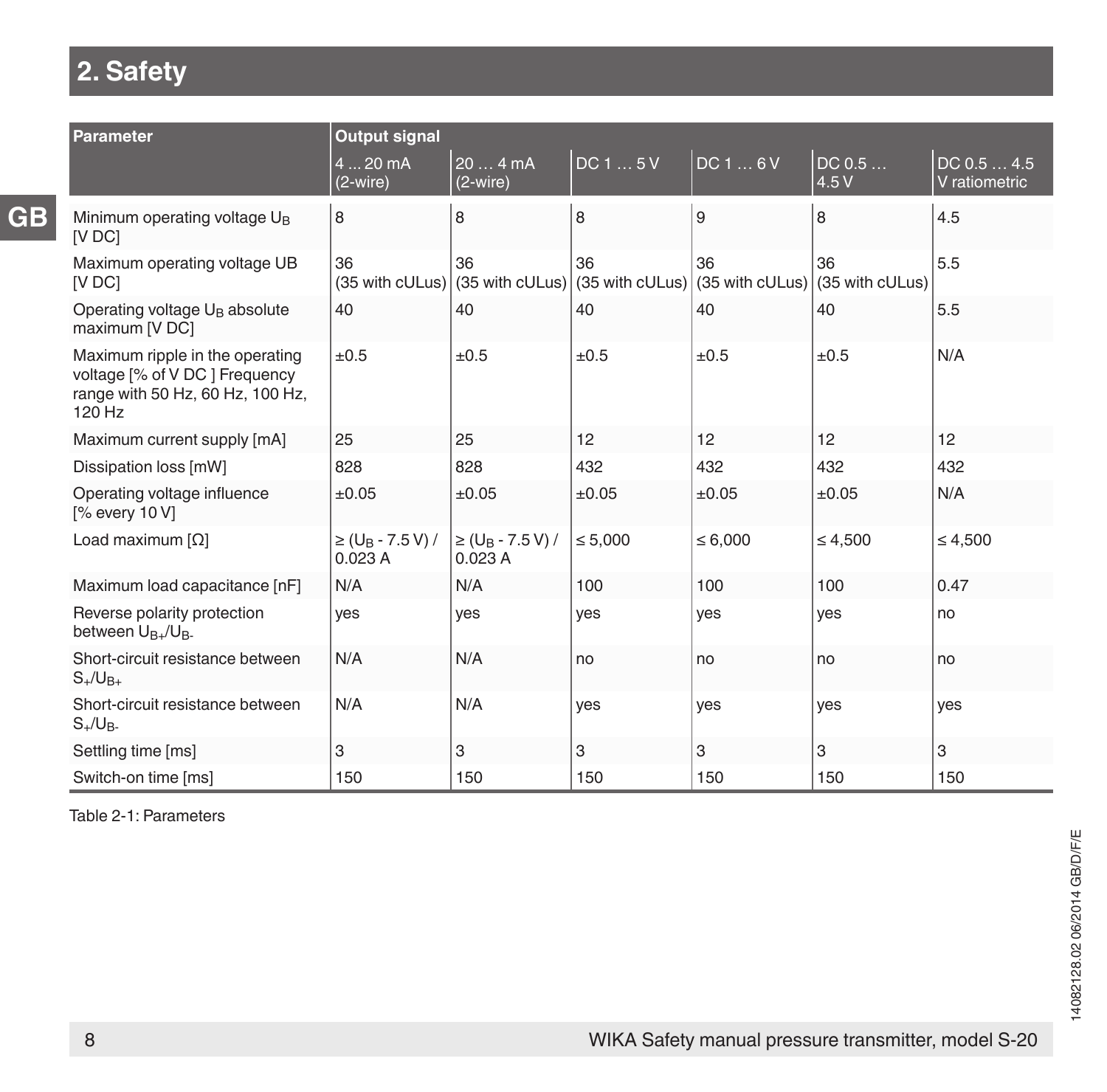#### **2.5 Description of the safety function and diagnosis**

The safety function of the model S-20 is that the pressure transmitter converts the physical input parameter of pressure into an electrical signal.

#### ■ The model S-20 recognises the following error states

| <b>Error detection</b>                                                               | <b>Output signal</b>                       |                                            |                                        |                                      |                                      |                                           |  |
|--------------------------------------------------------------------------------------|--------------------------------------------|--------------------------------------------|----------------------------------------|--------------------------------------|--------------------------------------|-------------------------------------------|--|
|                                                                                      | 420mA<br>(2-wire)                          | 204mA<br>$(2-wire)$                        | DC 1 5V                                | DC16V                                | DC 0.5  4.5 V                        | $\overline{DC}$ 0.5  4.5 V<br>ratiometric |  |
| <b>Cyclical testing</b>                                                              |                                            |                                            |                                        |                                      |                                      |                                           |  |
| Underpressure from which<br>on the error is detected                                 | $-2.5%$<br>Low alarm value<br>max. 3.6 mA  | $-6.25%$<br>Low alarm value<br>max. 3.6 mA | $-12.5%$<br>Low alarm value<br>0.20.5V | $-10%$<br>Low alarm value<br>0.20.5  | $-5%$<br>Low alarm value<br>0.10.3V  | $-5%$<br>Low alarm value<br>0.10.3V       |  |
| Overpressure from which on<br>the error is detected                                  | $+6.25%$<br>Low alarm value<br>max. 3.6 mA | $+2.5%$<br>Low alarm value<br>max, 3.6 mA  | $+25%$<br>Low alarm value<br>0.20.5V   | $+20%$<br>Low alarm value<br>0.20.5V | $+10%$<br>Low alarm value<br>0.10.3V | $+10%$<br>Low alarm value<br>0.10.3V      |  |
| ADC communication error<br>(within the instrument)                                   | Low alarm value<br>max. 3.6 mA             | Low alarm value<br>max. 3.6 mA             | Low alarm value<br>0.20.5V             | Low alarm value<br>0.20.5V           | Low alarm value<br>0.10.3V           | Low alarm value<br>0.10.3V                |  |
| Testing on switch-on                                                                 |                                            |                                            |                                        |                                      |                                      |                                           |  |
| Sensor error, EEPROM<br>checksum error (hardware<br>error detected by<br>instrument) | Low alarm value<br>max. 3.6 mA             | Low alarm value<br>max. 3.6 mA             | Low alarm value<br>0.20.5V             | Low alarm value<br>0.20.5V           | Low alarm value<br>0.10.3V           | Low alarm value<br>0.10.3V                |  |

Table 2-2: Error detection

- All failures detected are indicated as downscale alarm signals (low alarm values).
- Undetected errors can generate an undefined output signal within or outside of the span range.
- The alarm signal for over- or underpressure is triggered when the error condition exists uninterrupted for a minimum of 10 seconds.
- Errors which are checked cyclically are not permanently active, i.e. a reentry into measuring mode after exiting the error range is possible during running.
- Missing short-circuit resistance between signals in accordance with table 2-1: Parameters can lead to the destruction of the pressure measuring instrument. Short circuit leads to the loss of the safety function.
- The external supervisory logic unit must bring the plant to a safe state if the alarm condition is entered.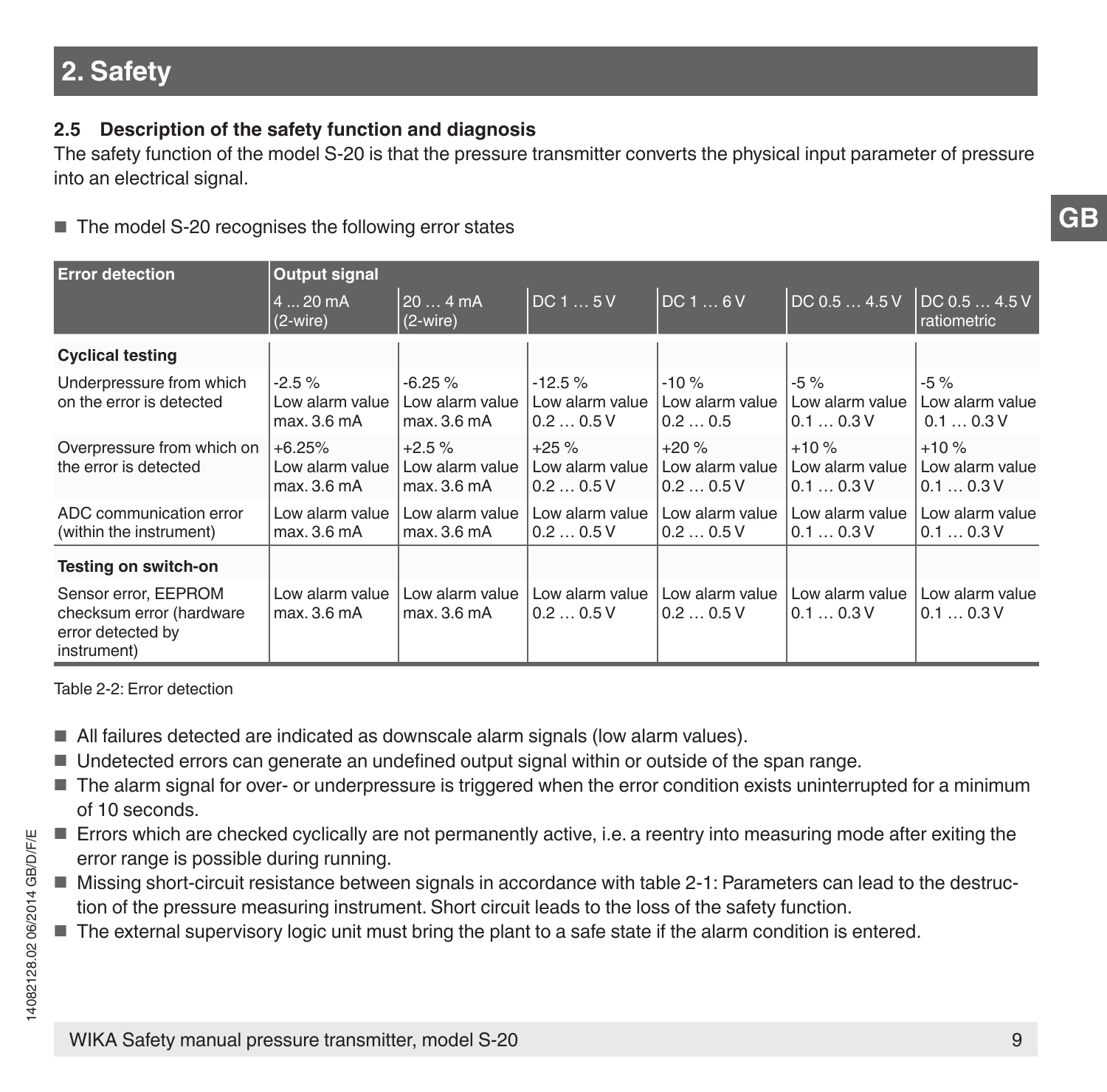

**GB**

#### **WARNING!**

The model S-20 is only suitable for pressure measurement in applications where the pressure values change dynamically. The external supervisory logic unit must bring the plant to a safe condition if a low alarm value occurs.

The user is obliged to design the entire safety function in accordance with EN ISO 13849-1:2008. The safety function can, at most, achieve the PL of the model S-20. The external logic unit must, at the very least, fulfil the same requirements with respect to EN ISO 13849-1:2008 as the model S-20.

#### **Accuracy of the safe measuring function**

The total safety accuracy is  $\pm$ (2 % + 0.3 % drift/year).

The maximum measuring deviation, in addition to the accuracies stated in the data sheet, includes the following errors:

- EMC
- Temperature error
- Long-term stability

#### **2.6 Test to discover a signal drift**

A check of the pressure transmitter for any possible drift behaviour must be carried out through the external logic unit after powering up in the unpressurised state. It must be assumed that there are no errors in the instrument if the following condition applies:

■ Zero offset less than 0.2 % of the nominal pressure

This test can be carried out either:

- at each commissioning of the application in the unpressurised state
- or in a time interval of a maximum of 12 months with the maintenance of the application.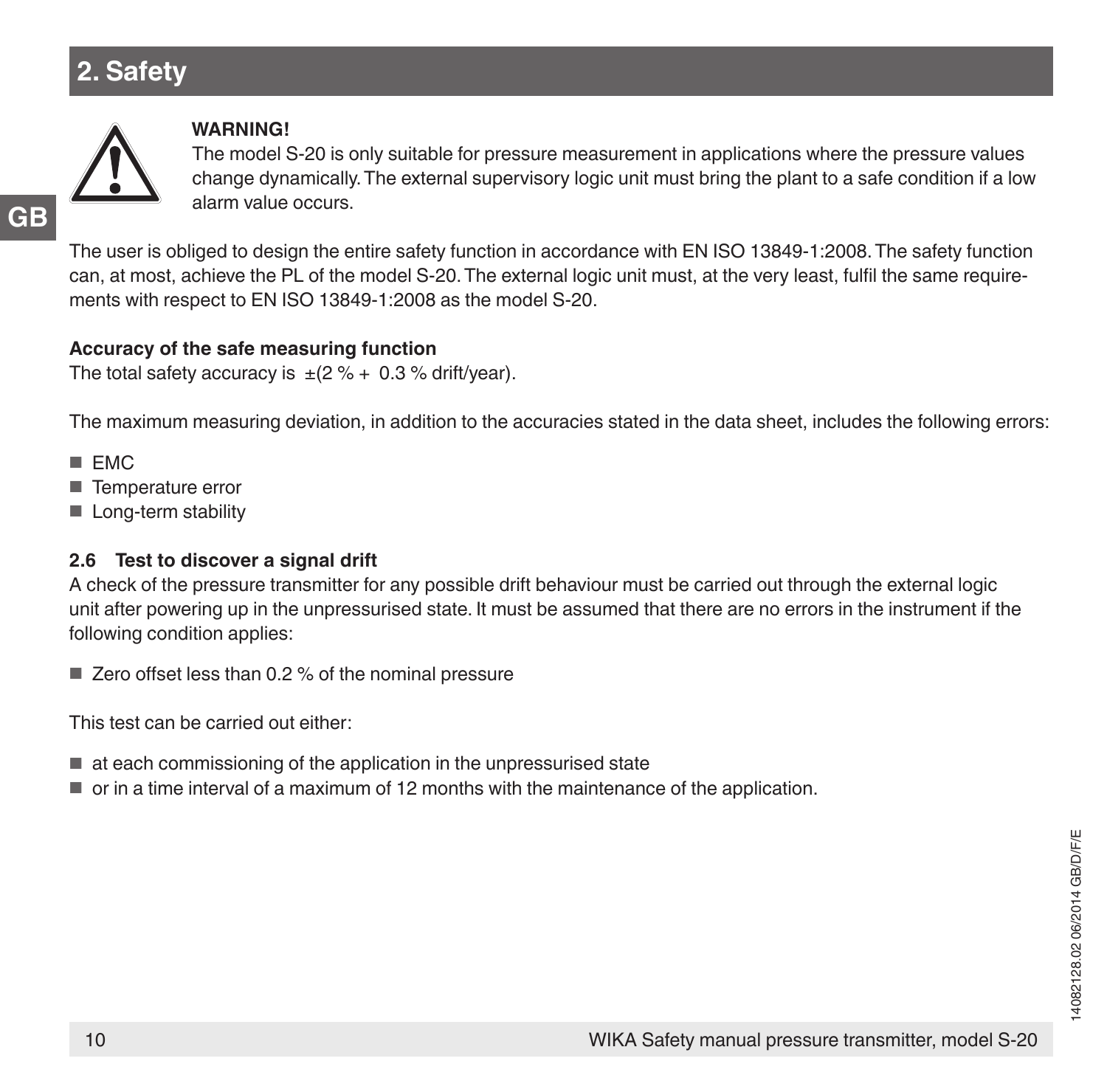#### **2.7 Information on the determination of safety-relevant parameters**

The failure rates of the electronics were determined through an FMEA. The calculations have been based on component failure rates per SN29500 and also component manufacturer specifications.

For this the following assumption applies:

The mean ambient temperature during the period of operation is 40°C.

In line with EN ISO 13849-1:2008, a maximum service life of 20 years in a safety application is assumed for the pressure transmitter. The pressure transmitter must be removed from service at the end of this service life.

#### **2.8 Limits of operation (including ambient conditions)**

#### **2.8.1 Requirements of the pressure medium**



#### **WARNING!**

The pressure port should not become blocked by particles that are found in the pressure medium. Further requirements in accordance with the model S-20 operating instructions

#### **2.8.2 Permissible temperature ranges**

Medium and ambient: -20 ... +80 °C

Outside of the permissible temperature range, the measuring accuracy of the pressure transmitter cannot be guaranteed, and thus the safety function can be impaired.

**GB**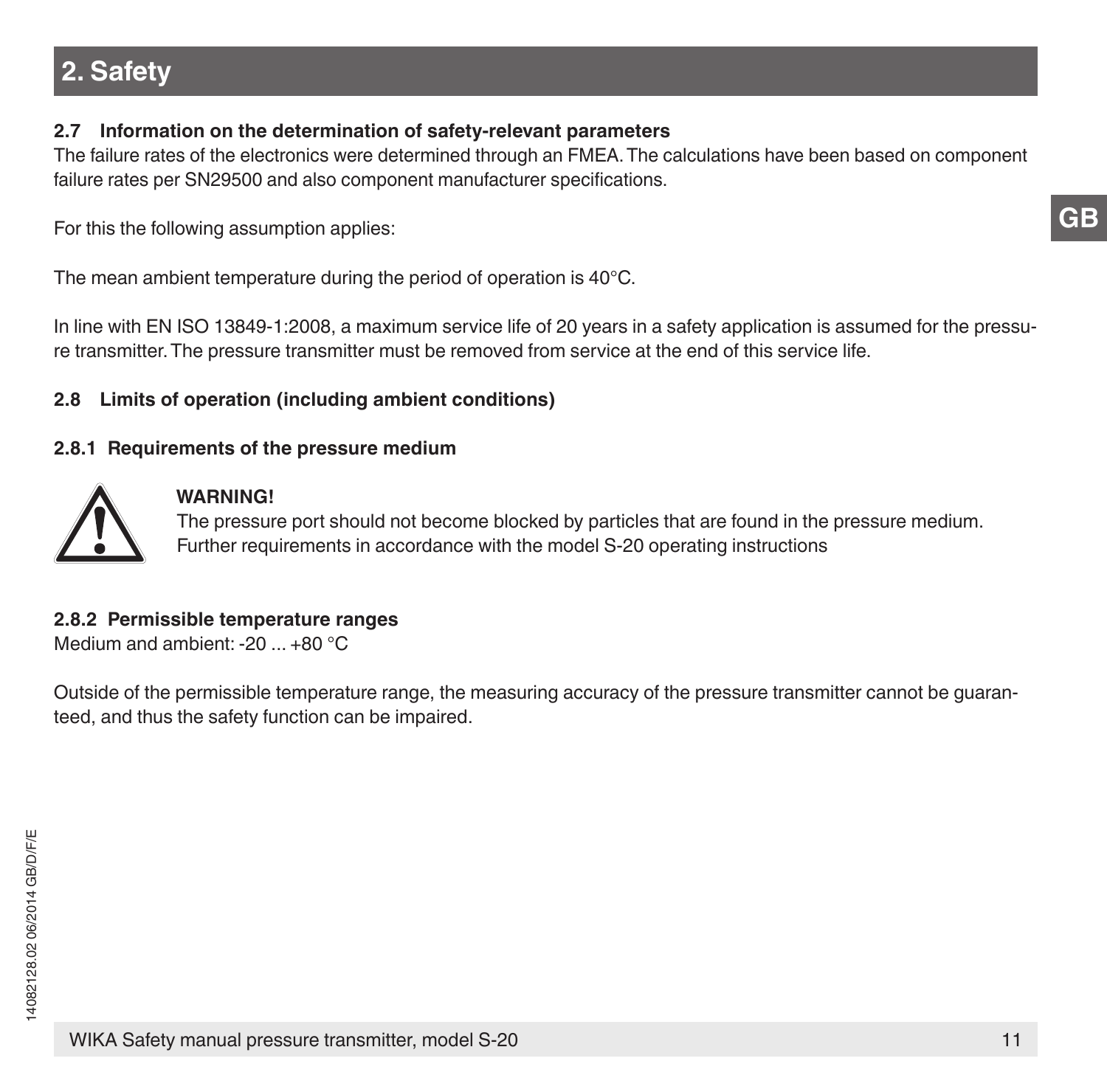#### **2.8.3 Values for the operating voltage at connection UB+**

- The values for the maximum and minimum permissible load as a function of the operating voltage must also be observed. See table 2-1: Parameters
- The power supply for the pressure transmitter must be made via an energy-limited electrical circuit in accordance with section 9.3 of UL/EN/IEC 61010-1, or an LPS to UL/EN/IEC 60950-1, or (for North America) class 2 in accordance with UL1310/UL1585 (NEC or CEC). The power supply must be suitable for operation above 2,000 m should the pressure transmitter be used at this altitude.



#### **WARNING!**

The operator must ensure that the operating voltage is within the permissible range. The power supply should never drop below the minimum nor exceed the maximum. Otherwise this could lead to an impairment of the safety function.

#### **2.9 EMC**

The EN 61326-3-1:2008 standard is applied.



#### **WARNING!**

In accordance with EN 61326-3-1:2008, for testing in accordance with IEC 61000-4-5, a test level of 2 kV is required. The interference immunity of the S-20 is 1 kV. To achieve a higher interference immunity, external protective measures must be provided.

#### **2.10 Commissioning of the pressure transmitter**

The correct operation must be checked with commissioning.



#### **WARNING!**

After commissioning the pressure transmitter, a functional test of the entire safety function (safety loop) should be initiated, in order to test whether the safety function of the system is ensured. Function tests are intended to demonstrate the correct function of the whole safety-related system, including all instruments (sensor, logic unit, actuator).

Any mechanical damage of the pressure transmitter at the installation point must be prevented.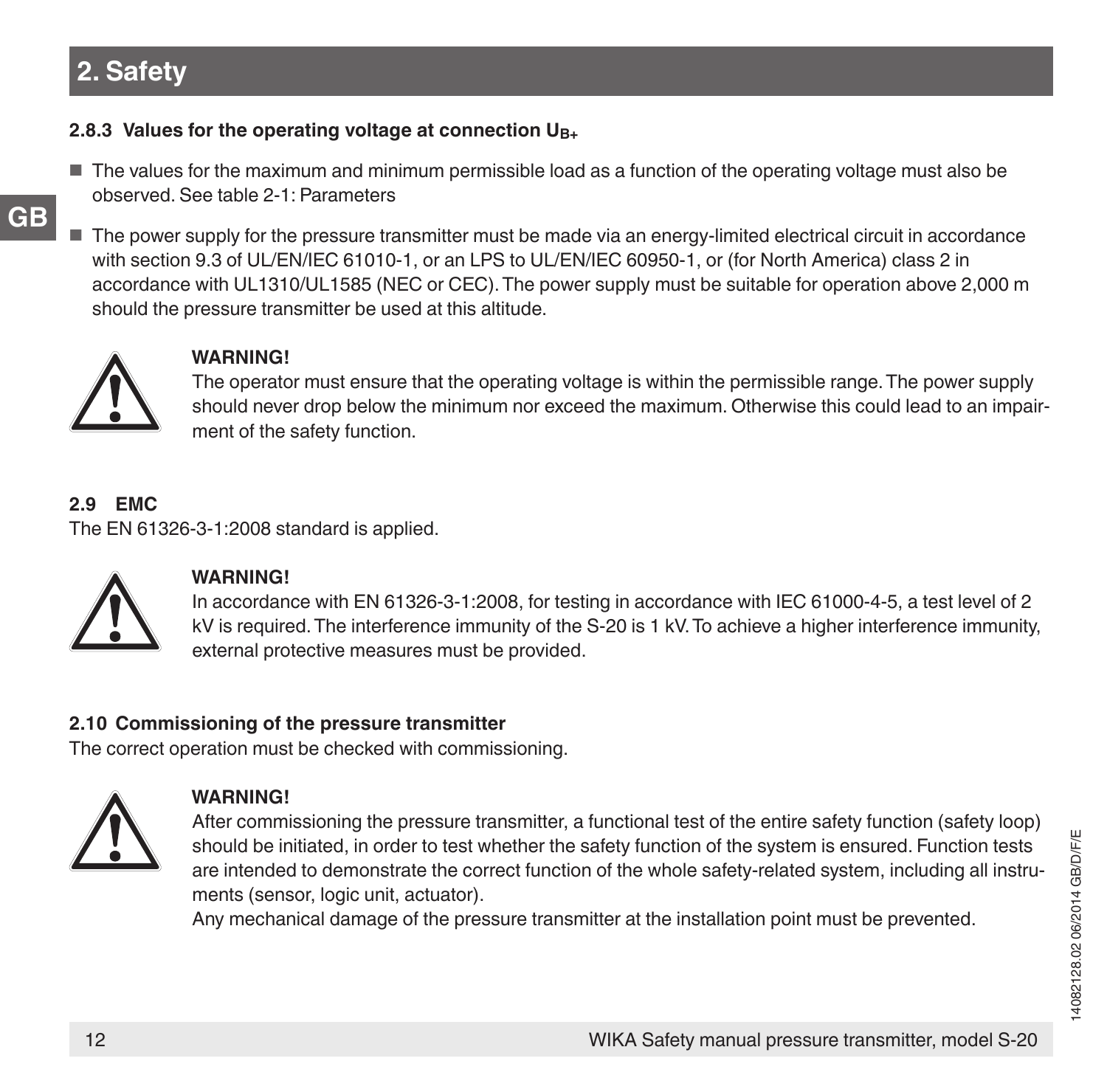#### **2.11 Decommissioning of the pressure transmitter**

In accordance with chapters 9 and 10 of the model S-20 operating instructions.



#### **WARNING!**

Ensure instruments that have been taken out of service are not accidentally recommissioned (e.g. through marking the instrument). After exchanging the pressure transmitter, a functional test of the entire safety function (safety loop) should be initiated, in order to test whether the safety function of the system is still guaranteed. Functional tests are intended to demonstrate the correct function of the whole safetyrelated system, including all components (sensor, logic unit, actuator).

#### **2.12 Corrective maintenance**

Routine maintenance tasks are not required for the model S-20.

#### **2.13 Performance level key figures**

 $MTTF_d: 546$  years Category: B  $PI: h$ T<sub>M</sub>: 20 years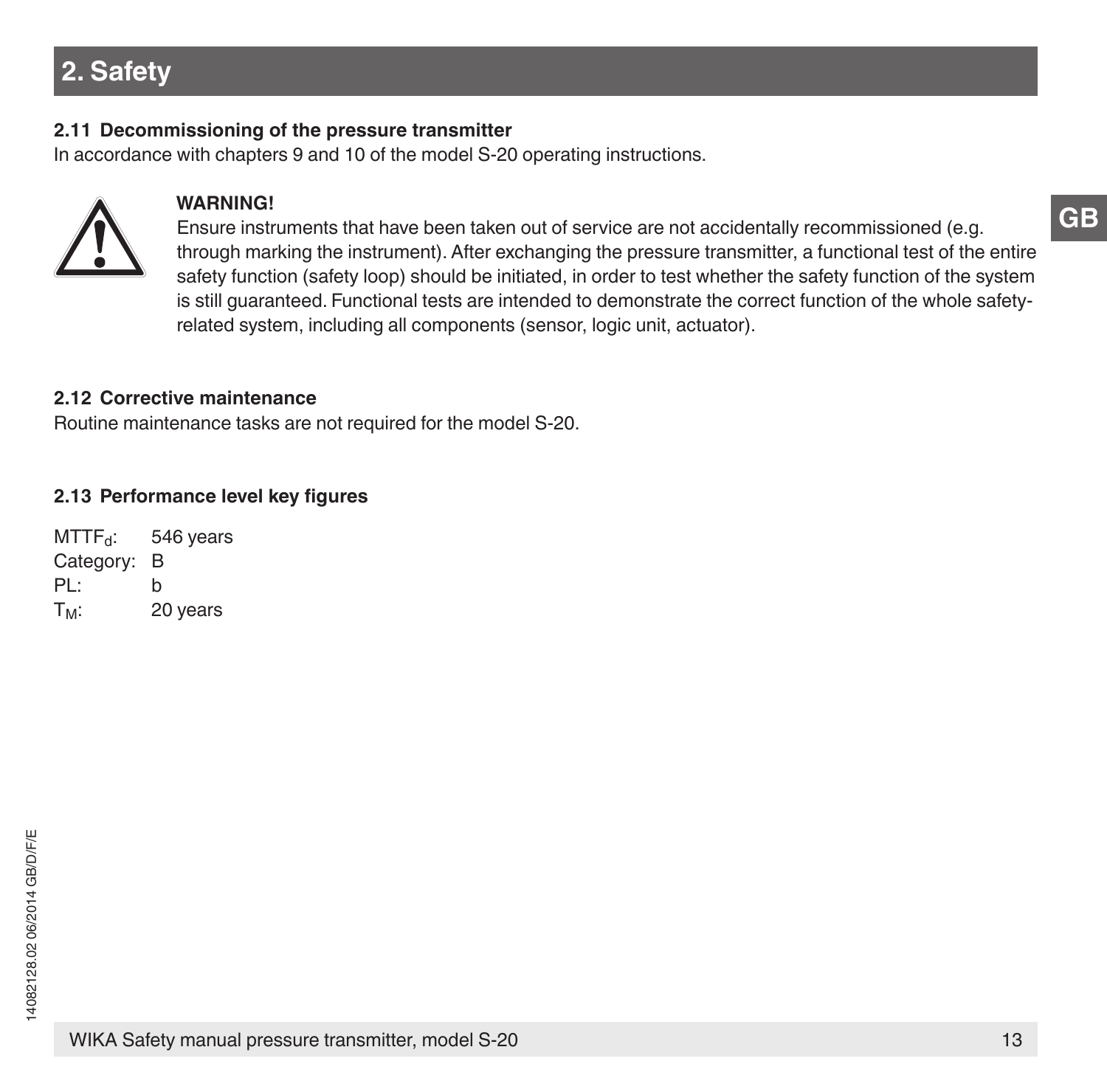**GB**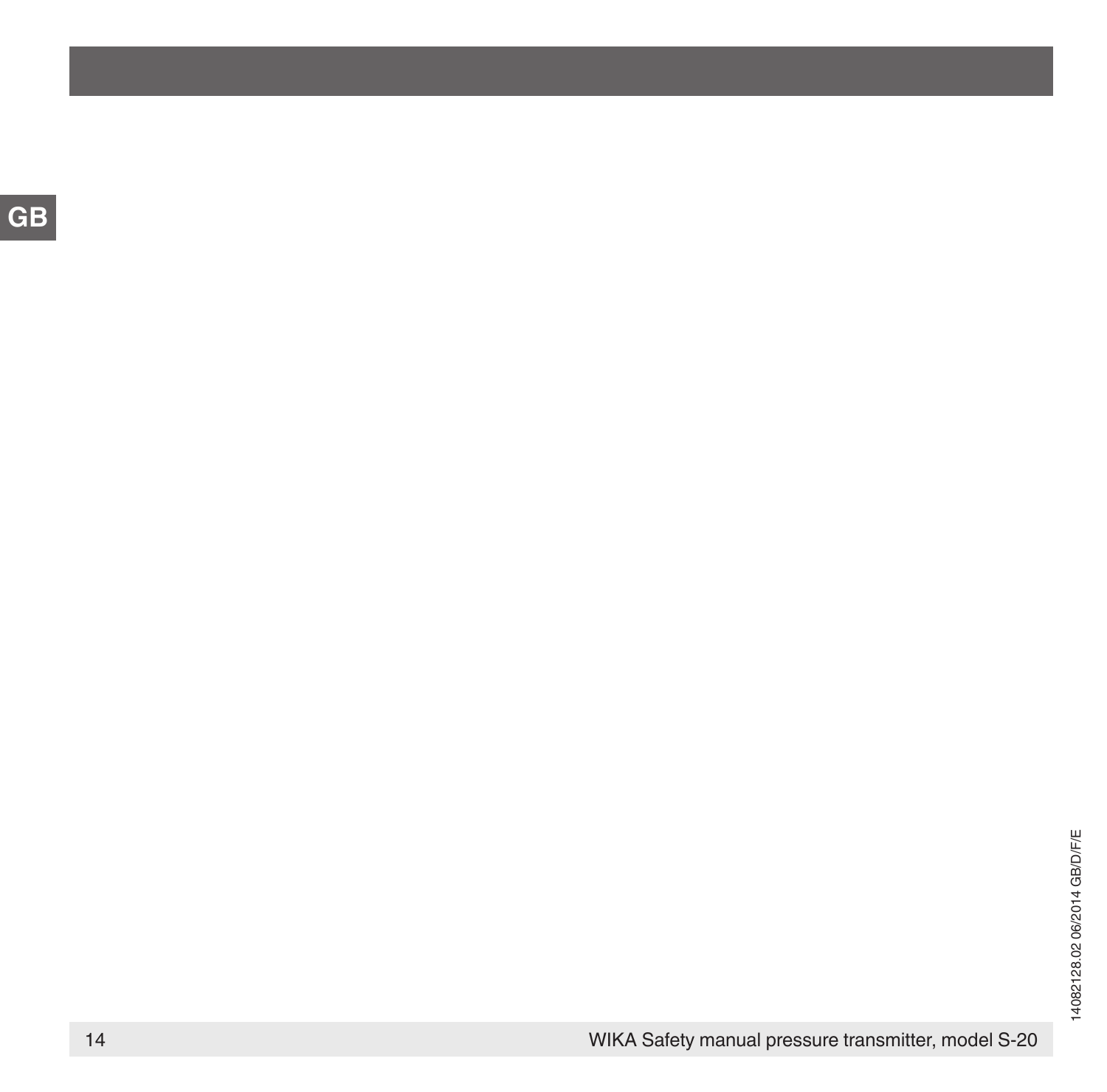# **Inhalt**

# **Inhalt**

| 1.  | <b>Allgemeines</b>                                            | 16 |
|-----|---------------------------------------------------------------|----|
| 1.1 | Zweck dieses Dokumentes                                       | 16 |
| 1.2 | Mitgeltende Gerätedokumentationen                             | 16 |
| 1.3 | <b>Relevante Normen</b>                                       | 16 |
| 1.4 | Abkürzungen                                                   | 17 |
| 2.  | <b>Sicherheit</b>                                             | 18 |
| 2.1 | Druckbereiche                                                 | 18 |
| 2.2 | Beschilderung, Sicherheitskennzeichnung                       | 18 |
| 2.3 | Anschlußbelegung                                              | 19 |
| 2.4 | Ausgangssignal/geltende Parameter                             | 19 |
| 2.5 | Beschreibung der Sicherheitsfunktion und Diagnose             | 21 |
| 2.6 | Prüfung zur Aufdeckung einer Signaldrift                      | 22 |
| 2.7 | Hinweise zur Ermittlung sicherheitstechnischer Kenngrößen     | 23 |
| 2.8 | Grenzen für den Betrieb (einschließlich Umgebungsbedingungen) | 23 |
| 2.9 | <b>EMV</b>                                                    | 24 |
|     | 2.10 Inbetriebnahme des Druckmessumformers                    | 24 |
|     | 2.11 Außerbetriebnahme des Druckmessumformers                 | 25 |
|     | 2.12 Instandhaltung                                           | 25 |
|     | 2.13 Kennzahlen Performance Level                             | 25 |
|     |                                                               |    |

**D**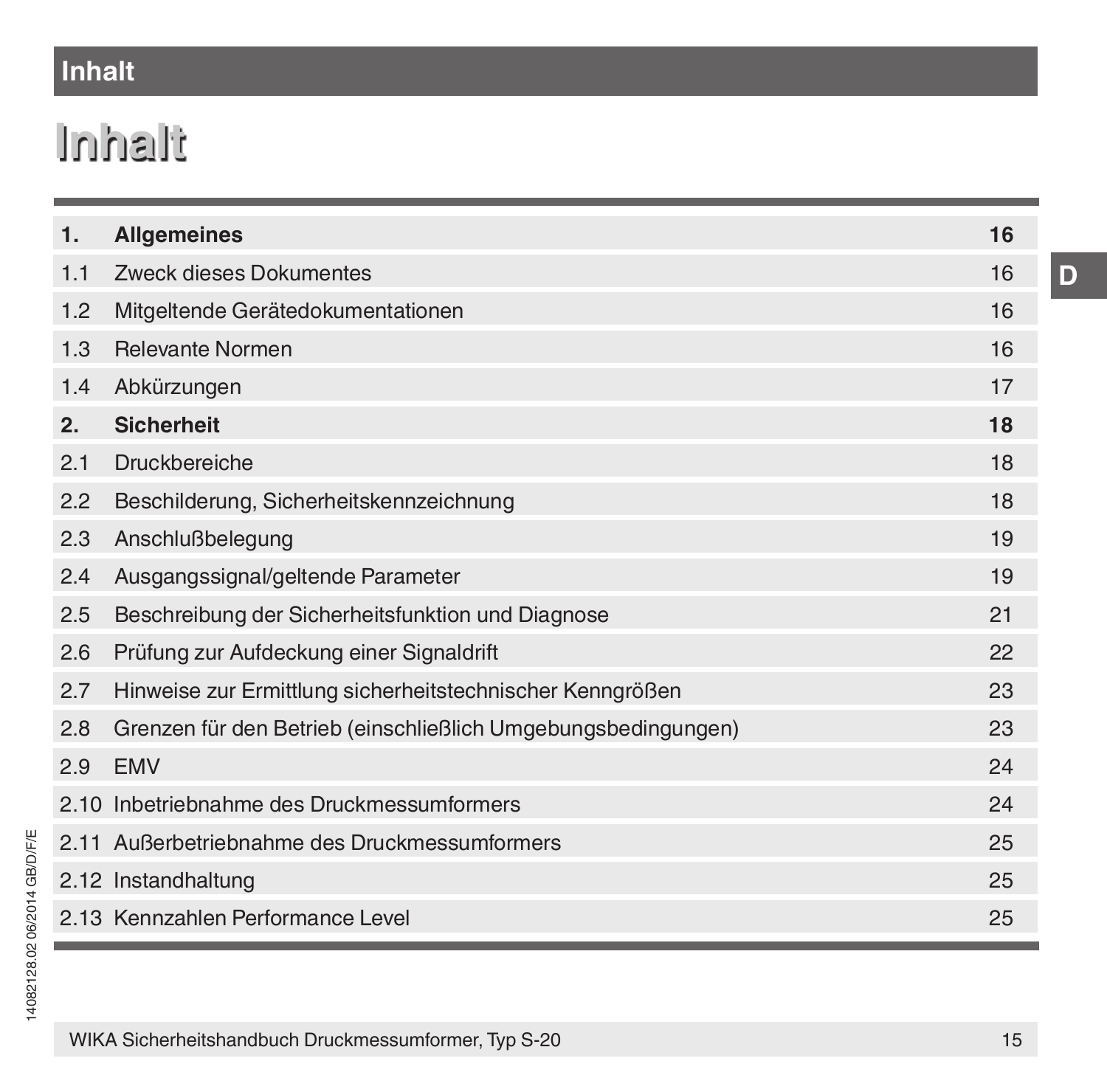### **1. Allgemeines**

### **1. Allgemeines**

#### **1.1 Zweck dieses Dokumentes**

Dieses Sicherheitshandbuch zur funktionalen Sicherheit behandelt den Druckmessumformer Typ S-20 lediglich als Teil einer Sicherheitsfunktion. Dieses Sicherheitshandbuch gilt im Zusammenhang mit den unter Kapitel 1.2 "Mitgeltende Gerätedokumentationen" genannten Dokumentationen. Zusätzlich sind die Sicherheitshinweise in der Betriebsanleitung (Artikelnummer 14043170) zu beachten.

Die Betriebsanleitung enthält wichtige Hinweise zum Umgang mit dem Druckmessumformer Typ S-20. Voraussetzung für sicheres Arbeiten ist die Einhaltung aller angegebenen Sicherheitshinweise und Handlungsanweisungen.

#### **Anwendungsbereich**

Der Druckmessumformer Typ S-20 ist konzipiert zum universellen Einsatz im Maschinen- und Anlagenbau. Anwenderseitig ist eine regelmäßige Druckänderung und damit eine proportionale Ausgangssignaländerung sicherzustellen. Der Druckmessumformer sieht aufgrund des gewählten Performance Levels keine Diagnosefunktion zur Erkennung eines statischen Signals aufgrund eines Gerätefehlers vor.

#### **1.2 Mitgeltende Gerätedokumentationen**

Ergänzend zu diesem Sicherheitshandbuch gilt die Betriebsanleitung (Artikelnummer 14043170) sowie das Datenblatt PE 81.61 für den Typ S-20.

#### **1.3 Relevante Normen**

| <b>Norm</b>         | <b>Beschreibung</b>                                                                                                                                                                                                                                                                         |
|---------------------|---------------------------------------------------------------------------------------------------------------------------------------------------------------------------------------------------------------------------------------------------------------------------------------------|
| EN ISO 13849-1:2008 | Sicherheit von Maschinen – Sicherheitsbezogene Teile von Steuerungen<br>Teil 1: Allgemeine Gestaltungsleitsätze (ISO 13849-1:2006);                                                                                                                                                         |
| EN ISO 13849-2:2012 | Sicherheit von Maschinen – Sicherheitsbezogene Teile von Steuerungen<br>Teil 2: Validierung (ISO 13849-2:2012)                                                                                                                                                                              |
| EN 61326-3-1:2008   | Elektrische Mess-, Steuer-, Regel- und Laborgeräte - EMV-Anforderungen<br>Teil 3-1: Störfestigkeitsanforderungen für sicherheitsbezogene Systeme und für Geräte, die für sicherheitsbe-<br>zogene Funktionen vorgesehen sind (Funktionale Sicherheit) - Allgemeine industrielle Anwendungen |

Tabelle 1-1: Relevante Normen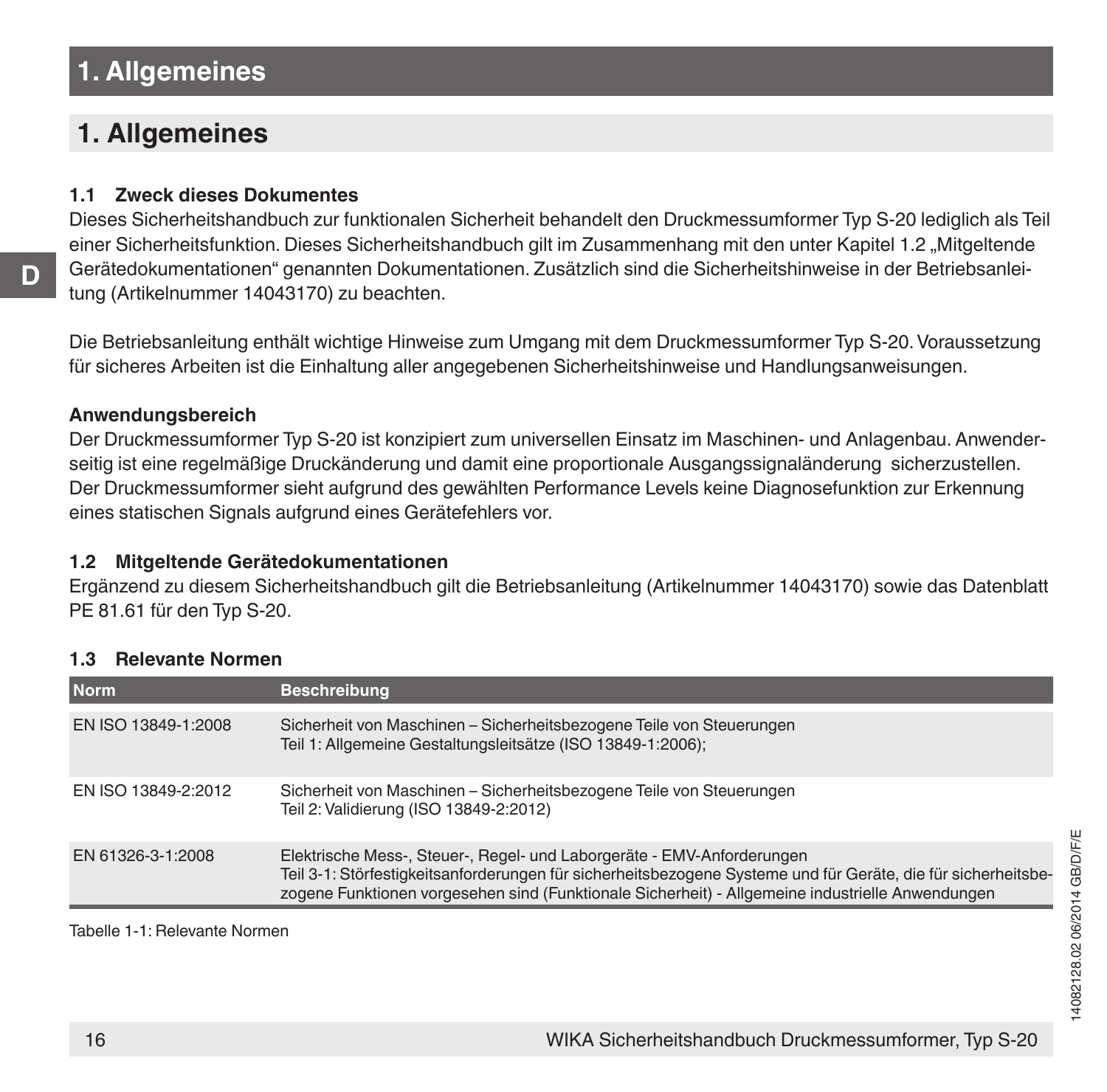# **1. Allgemeines**

#### **1.4 Abkürzungen**

| Abkürzung      | <b>Beschreibung</b>                                                                                                                                                                            |
|----------------|------------------------------------------------------------------------------------------------------------------------------------------------------------------------------------------------|
| <b>FMEA</b>    | Failure Modes Effects and Diagnostic Analysis                                                                                                                                                  |
| <b>MTTFd</b>   | Erwartungswert der mittleren Zeit bis zum gefahrbringenden Ausfall                                                                                                                             |
| PL             | Performance Level: Diskreter Level, der die Fähigkeit von sicherheitsbezogenen Teilen einer Steuerung spezifiziert,<br>eine Sicherheitsfunktion unter vorhersehbaren Bedingungen auszuführen.  |
| TM             | Gebrauchsdauer                                                                                                                                                                                 |
| Einschwingzeit | Zeitspanne zwischen der sprunghaften Änderung des Drucksignals und dem Zeitpunkt, an dem das Ausgangssig-<br>nal um nicht mehr als 1% Toleranz vom Wert ihres Endbeharrungszustandes abweicht. |
| Einschaltzeit  | Zeit nach Power On bis der erste gültige Messwert (max. ±1% FSO Fehler) am Signalausgang ansteht.                                                                                              |

Tabelle 1-2: Abkürzungen (Siehe auch EN ISO 13849-1:2008 und EN ISO 13849-2:2012)

**D**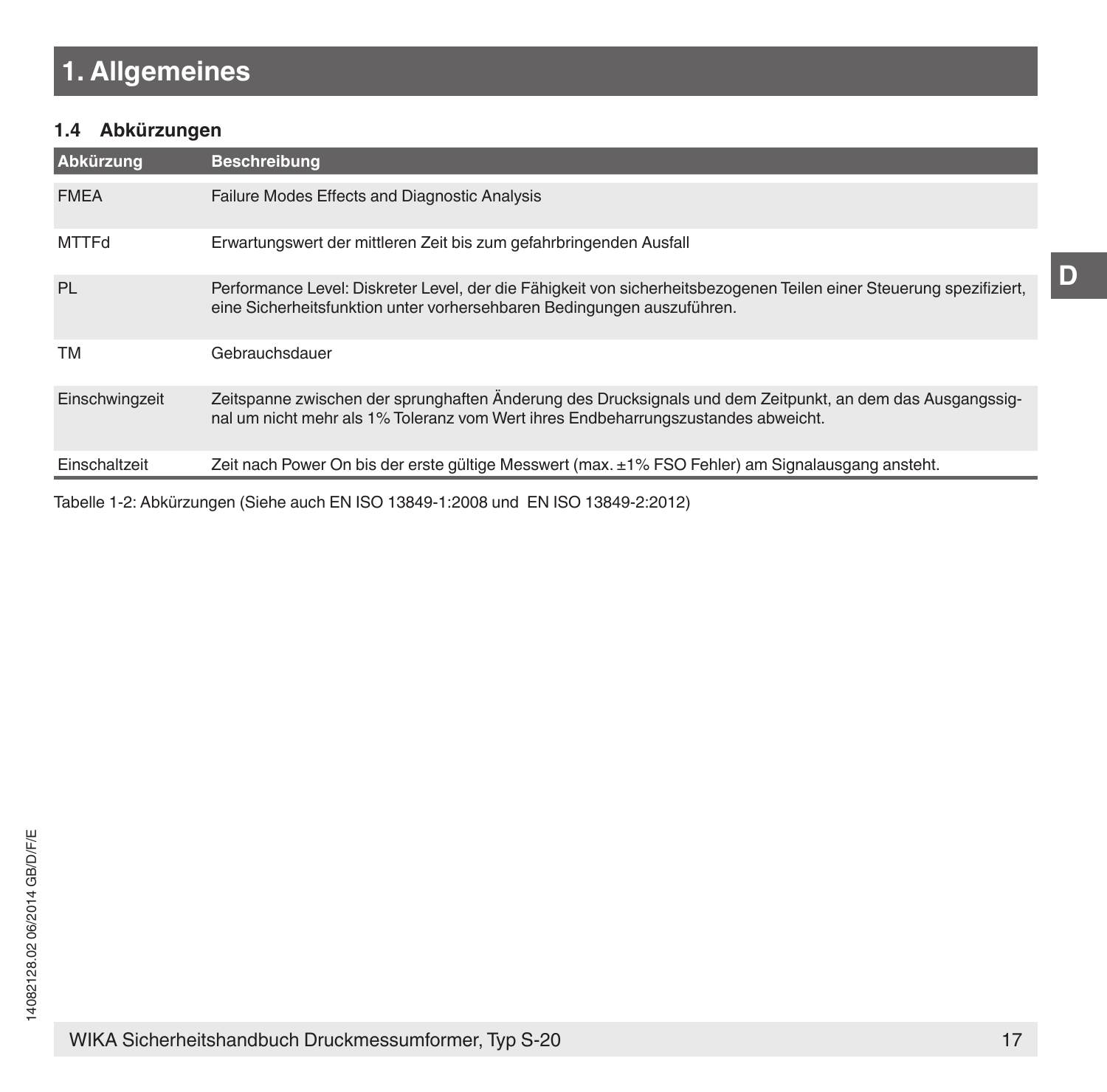### **2. Sicherheit**

#### **2.1 Druckbereiche**

Der zulässige Druckbereich für den Druckmessumformer ist dem Typenschild zu entnehmen.



**D**

#### **WARNUNG!**

- Der Überlastdruck darf zu keinem Zeitpunkt, auch nicht beim Auftreten von Fehlern, überschritten werden. Belastungen oberhalb des Überlastdruckes können Messfehler im Ausgangssignal hervorrufen und somit die Sicherheitsfunktion beeinträchtigen.
- Druckstöße unterhalb des Nenndruckes und Dauer kleiner 1 ms können Messfehler im Ausgangssignal hervorrufen und somit die Sicherheitsfunktion beeinträchtigen. Hier stehen optional Kanalbohrungen mit kleinerem Durchmesser zur Reduzierung von Druckstößen zur Verfügung. Dabei ist darauf zu achten, dass der reduzierte Durchmesser für die Partikelgröße des Mediums geeignet sein muss.

#### **2.2 Beschilderung, Sicherheitskennzeichnung**

#### **Typenschild**



#### **Symbolerklärung**

#### **CE, Communauté Européenne**

Geräte mit dieser Kennzeichnung stimmen überein mit den zutreffenden europäischen Richtlinien.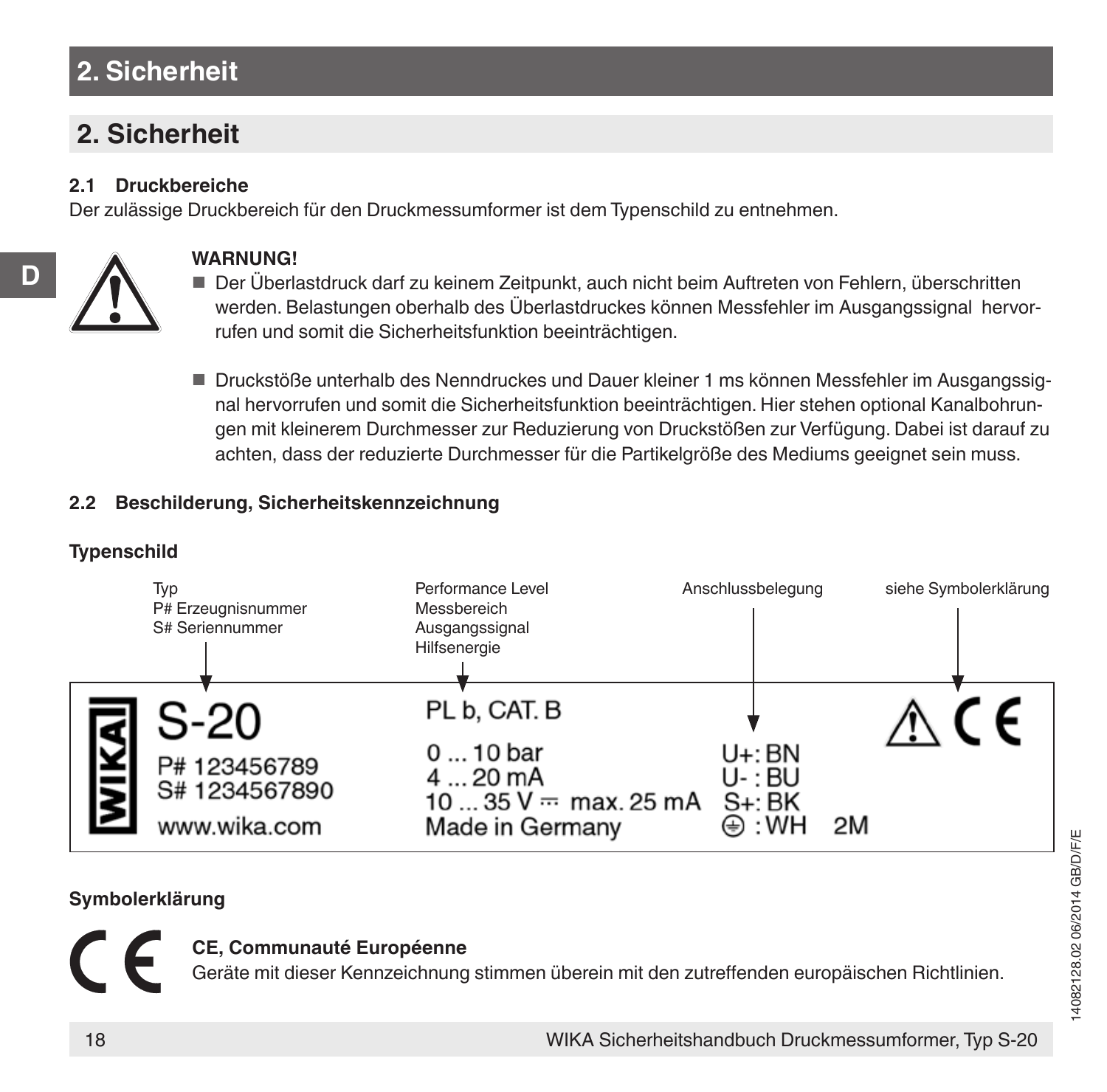#### **2.3 Anschlußbelegung**

Die Zuordnung der Anschlusspins zu den Signalen sowie die Skalierung der Signale befinden sich auf dem Typenschild.

- Anschluss 0 V / U-: Gemeinsamer Anschluss für negative Betriebsspannung und Signalmasse.<br>■ Anschluss U+: Positive Betriebsspannung
- Anschluss U+: Positive Betriebsspannung<br>■ Anschluss S+: Signalausgang bei Spannu
- Signalausgang bei Spannungsausgängen



#### **WARNUNG!**

Bei Geräten mit steckbaren elektrischem Anschluss müssen geeignete Steckverbinder verwendet werden. Das Eindringen von Feuchte muss zuverlässig verhindert werden. Es sind die Hinweise in der Betriebsanleitung zur Inbetriebnahme zu beachten.

#### **2.4 Ausgangssignal/geltende Parameter**

| Parameter                                   | Ausgangssignal                           |                          |                |                |               |                                |
|---------------------------------------------|------------------------------------------|--------------------------|----------------|----------------|---------------|--------------------------------|
|                                             | $\overline{4 \dots 20}$ mA<br>(2-Leiter) | l 20  4 mA<br>(2-Leiter) | DC 1 5V        | DC 1  6V       | DC 0.5  4.5 V | DC 0.5  4.5 V<br>ratiometrisch |
| Spannebereich                               | 16 mA                                    | 16 mA                    | 4V             | 5V             | 4V            | $4V * U_B / 5V$                |
| Aussteuerbereich unterer<br>Begrenzungswert | 3.6 mA                                   | 23 mA                    | $-0.4V$        | $-0.4V$        | $-0.4V$       | $0.1 * U_R / 5V$               |
| Spanne<br>Anfang Begrenzungswert            | 3.8 mA                                   | 20.5 mA                  | 0,9V           | 0.9V           | 0.4V          | $0.4 V * UB/5 V$               |
| Spanne<br>Anfang Nominalwert                | 4 mA                                     | $20 \text{ mA}$          | 1 <sub>V</sub> | 1 <sub>V</sub> | 0.5V          | $0.5 * U_R / 5V$               |
| Spanne<br>Ende Nominalwert                  | $20 \text{ mA}$                          | 4 mA                     | 5V             | 6V             | 4.5 V         | $4.5 * U_R / 5 V$              |
| Spanne<br>Ende Begrenzungswert              | 20,5 mA                                  | 3.8 mA                   | 5,5V           | 6.5V           | 4.7 V         | $4.7V$ * U <sub>B</sub> /5V    |
| Aussteuerbereich oberer<br>Begrenzungswert  | $23 \text{ mA}$                          | 3.6 mA                   | 11,5V          | 11,5V          | 11.5V         | $4.9 * U_R / 5 V$              |
| Betriebsspannung UR<br>nominal [V DC]       | 24                                       | 24                       | 24             | 24             | 24            | 5                              |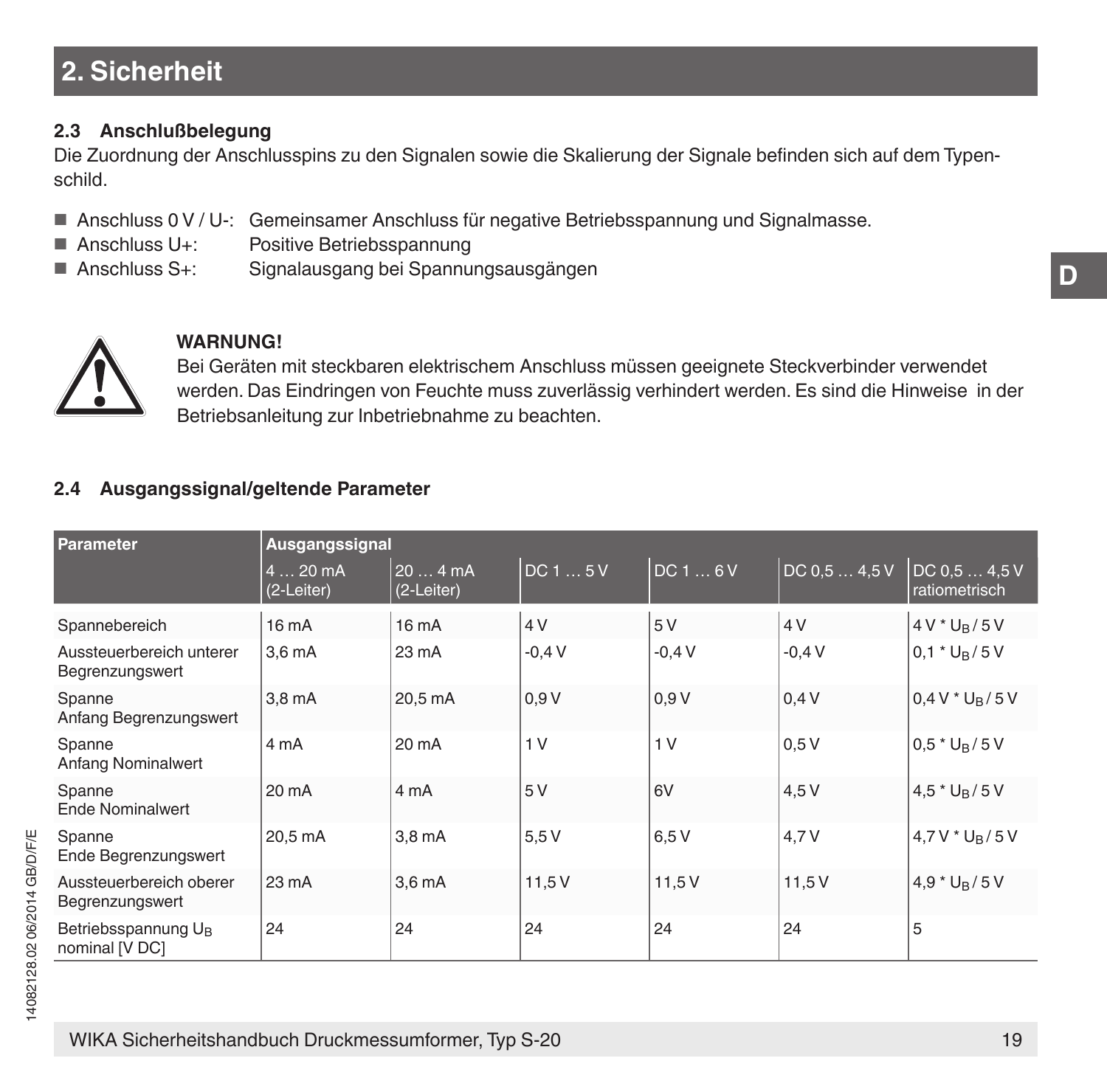| Parameter                                                                                                       | Ausgangssignal                             |                                            |                      |                      |                      |                                |  |  |
|-----------------------------------------------------------------------------------------------------------------|--------------------------------------------|--------------------------------------------|----------------------|----------------------|----------------------|--------------------------------|--|--|
|                                                                                                                 | 4  20 mA<br>(2-Leiter)                     | 204mA<br>(2-Leiter)                        | DC 1  5 V            | DC 1  6 V            | DC 0.5<br>4.5V       | DC 0.5  4.5<br>V ratiometrisch |  |  |
| Betriebsspannung U <sub>B</sub> minimal<br><b>IV DCI</b>                                                        | 8                                          | 8                                          | 8                    | 9                    | 8                    | 4,5                            |  |  |
| Betriebsspannung U <sub>B</sub> maximal<br><b>IV DCI</b>                                                        | 36<br>(35 bei cULus)                       | 36<br>(35 bei cULus)                       | 36<br>(35 bei cULus) | 36<br>(35 bei cULus) | 36<br>(35 bei cULus) | 5.5                            |  |  |
| Betriebsspannung U <sub>B</sub> absolutes<br>Maximum [V DC]                                                     | 40                                         | 40                                         | 40                   | 40                   | 40                   | 5.5                            |  |  |
| Maximale Welligkeit der<br>Betriebsspannung [% von V DC]<br>Frequenzbereich mit 50 Hz, 60 Hz,<br>100 Hz. 120 Hz | ±0.5                                       | ±0.5                                       | $\pm 0.5$            | ±0,5                 | $\pm 0.5$            | N/A                            |  |  |
| Stromaufnahme maximal [mA]                                                                                      | 25                                         | 25                                         | 12                   | 12                   | 12                   | 12                             |  |  |
| Verlustleistung [mW]                                                                                            | 828                                        | 828                                        | 432                  | 432                  | 432                  | 432                            |  |  |
| Einfluss Betriebsspannung<br>[% je 10 V]                                                                        | ±0.05                                      | ±0.05                                      | ±0,05                | $\pm 0.05$           | $\pm 0.05$           | N/A                            |  |  |
| Bürde maximal $[\Omega]$                                                                                        | $\geq$ (U <sub>R</sub> - 7.5V) /<br>0.023A | $\geq$ (U <sub>R</sub> - 7.5V) /<br>0,023A | $\leq 5.000$         | $\leq 6.000$         | $\leq 4.500$         | $\leq 4.500$                   |  |  |
| Lastkapazität maximal [nF]                                                                                      | N/A                                        | N/A                                        | 100                  | 100                  | 100                  | 0.47                           |  |  |
| Verpolschutz zwischen UB+/UB-                                                                                   | ja                                         | ja                                         | ja                   | ja                   | ja                   | nein                           |  |  |
| Kurzschlußschutz zwischen S./UB+                                                                                | N/A                                        | N/A                                        | nein                 | nein                 | nein                 | nein                           |  |  |
| Kurzschlußschutz zwischen S./UB-                                                                                | N/A                                        | N/A                                        | ja                   | ja                   | ja                   | ∣ja                            |  |  |
| Einschwingzeit [ms]                                                                                             | 3                                          | 3                                          | 3                    | 3                    | 3                    | 3                              |  |  |
| Einschaltzeit [ms]                                                                                              | 150                                        | 150                                        | 150                  | 150                  | 150                  | 150                            |  |  |

Tabelle 2-1: Parameter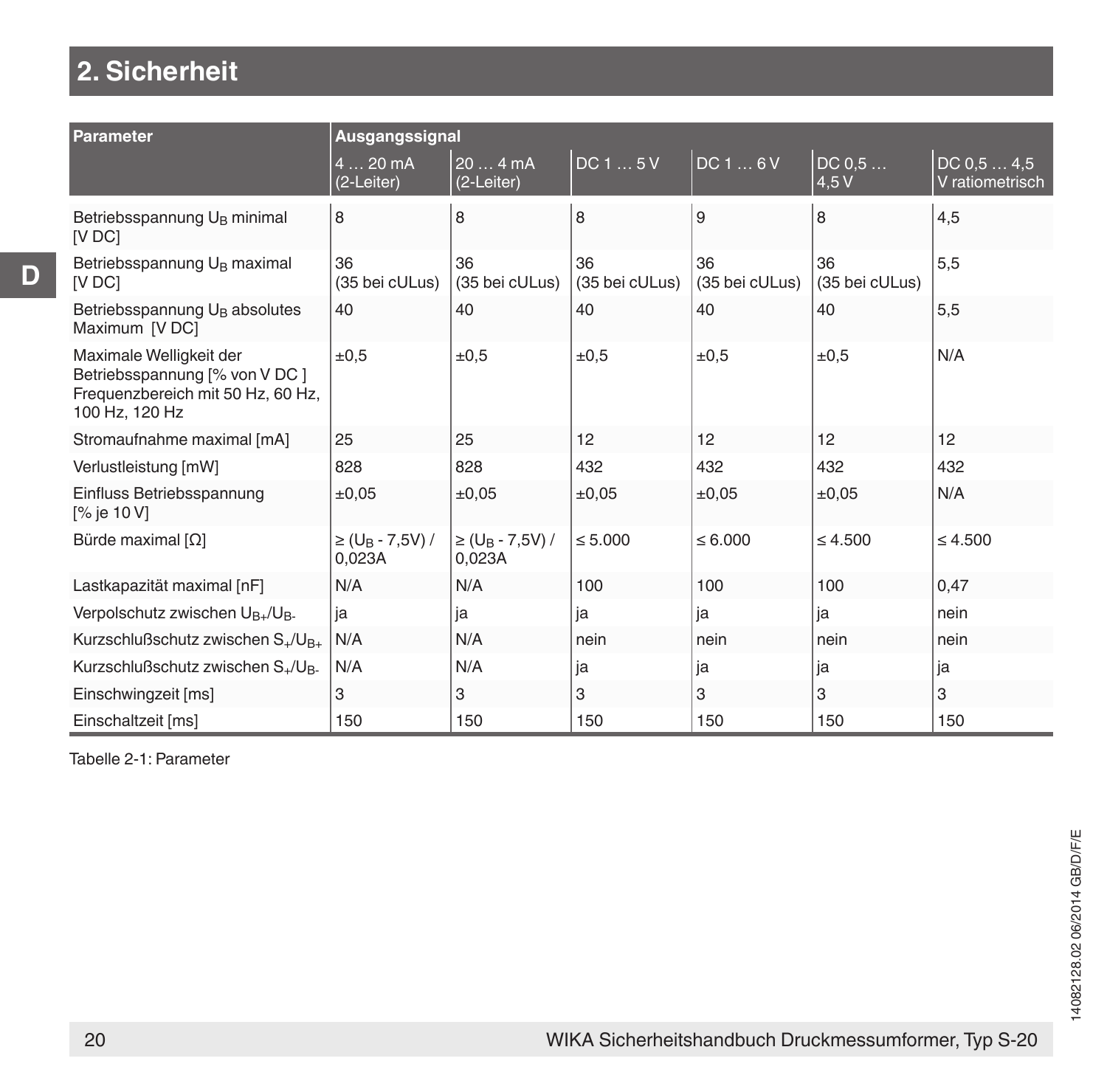#### **2.5 Beschreibung der Sicherheitsfunktion und Diagnose**

Die Sicherheitsfunktion des Typ S 20 besteht darin, dass der Druckmessumformer die physikalische Eingangsgröße Druck in ein elektrisches Signal umwandelt.

#### ■ Der Tvp S-20 erkennt folgende Fehlerzustände

| Fehlererkennung                                                                                 | Ausgangssignal                                  |                                                  |                                            |                                            |                                             |                                              |
|-------------------------------------------------------------------------------------------------|-------------------------------------------------|--------------------------------------------------|--------------------------------------------|--------------------------------------------|---------------------------------------------|----------------------------------------------|
|                                                                                                 | 420mA<br>(2-Leiter)                             | 120  4 mA<br>(2-Leiter)                          | DC 1 5V                                    | DC 16V                                     | DC 0.5  4.5 V                               | $\overline{DC}$ 0.5  4.5 V<br>ratiometrisch  |
| Zyklische Überprüfung                                                                           |                                                 |                                                  |                                            |                                            |                                             |                                              |
| Unterdruck ab dem Fehler<br>erkannt wird                                                        | $-2.5%$<br><b>Tief-Alarmwert</b><br>max. 3,6 mA | $-6.25%$<br><b>Tief-Alarmwert</b><br>max. 3,6 mA | $-12.5%$<br>Tief-Alarmwert<br>0.20.5V      | $-10%$<br><b>Tief-Alarmwert</b><br>0,20,5  | $-5%$<br><b>Tief-Alarmwert</b><br>0, 10, 3V | $-5%$<br><b>Tief-Alarmwert</b><br>0,10,3V    |
| Überdruck ab dem Fehler<br>erkannt wird                                                         | $+6.25%$<br>Tief-Alarmwert<br>max. 3,6 mA       | $+2.5%$<br><b>Tief-Alarmwert</b><br>max. 3,6 mA  | $+25%$<br><b>Tief-Alarmwert</b><br>0.20.5V | $+20%$<br><b>Tief-Alarmwert</b><br>0.20.5V | $+10%$<br><b>Tief-Alarmwert</b><br>0,10,3V  | $+10%$<br><b>Tief-Alarmwert</b><br>0, 10, 3V |
| ADC-Kommunikationsfehler<br>(geräteintern)                                                      | Tief-Alarmwert<br>max. 3.6 mA                   | Tief-Alarmwert<br>max. 3.6 mA                    | <b>Tief-Alarmwert</b><br>0.20.5V           | <b>Tief-Alarmwert</b><br>0.20.5V           | <b>Tief-Alarmwert</b><br>0,10,3V            | <b>Tief-Alarmwert</b><br>0, 10, 3V           |
| Überprüfung beim<br>Einschalten                                                                 |                                                 |                                                  |                                            |                                            |                                             |                                              |
| Sensorfehler, EEPROM-<br>Checksummenfehler<br>(geräteseitig diagnostizierter<br>Hardwarefehler) | <b>Tief-Alarmwert</b><br>max. 3,6 mA            | <b>Tief-Alarmwert</b><br>max. 3,6 mA             | <b>Tief-Alarmwert</b><br>0.20.5V           | <b>Tief-Alarmwert</b><br>0.20.5V           | <b>Tief-Alarmwert</b><br>0, 1 0, 3V         | Tief-Alarmwert<br>0, 10, 3V                  |

Tabelle 2-2: Fehlererkennung

- Alle erkannten Fehler werden als zusteuerndes Alarmsignal (Tief-Alarmwert) angezeigt.
- Nicht erkannte Fehler können ein undefiniertes Ausgangssignal innerhalb oder außerhalb des Spannebereichs erzeugen.
- Das Alarmsignal für Über- bzw. Unterdruck wird gesetzt, wenn der Fehlerzustand mindestens 10 Sekunden ununterbrochen anliegt.
- Fehler die zyklisch überprüft werden sind nicht permanent aktiv, d.h. ein Wiedereintritt in den Messmodus nach Verlassen des Fehlerbereichs ist zur Laufzeit möglich.
- Fehlender Kurzschlußschutz zwischen Signalen nach Tabelle 2-1: Parameter können zur Zerstörung des Druckmessgeräts führen. Kurzschluss führt zum Verlust der Sicherheitsfunktion.
- Die übergeordnete externe Logikeinheit muss die Anlage in den sicheren Zustand bringen, wenn die Alarmbedingung zutrifft.

**D**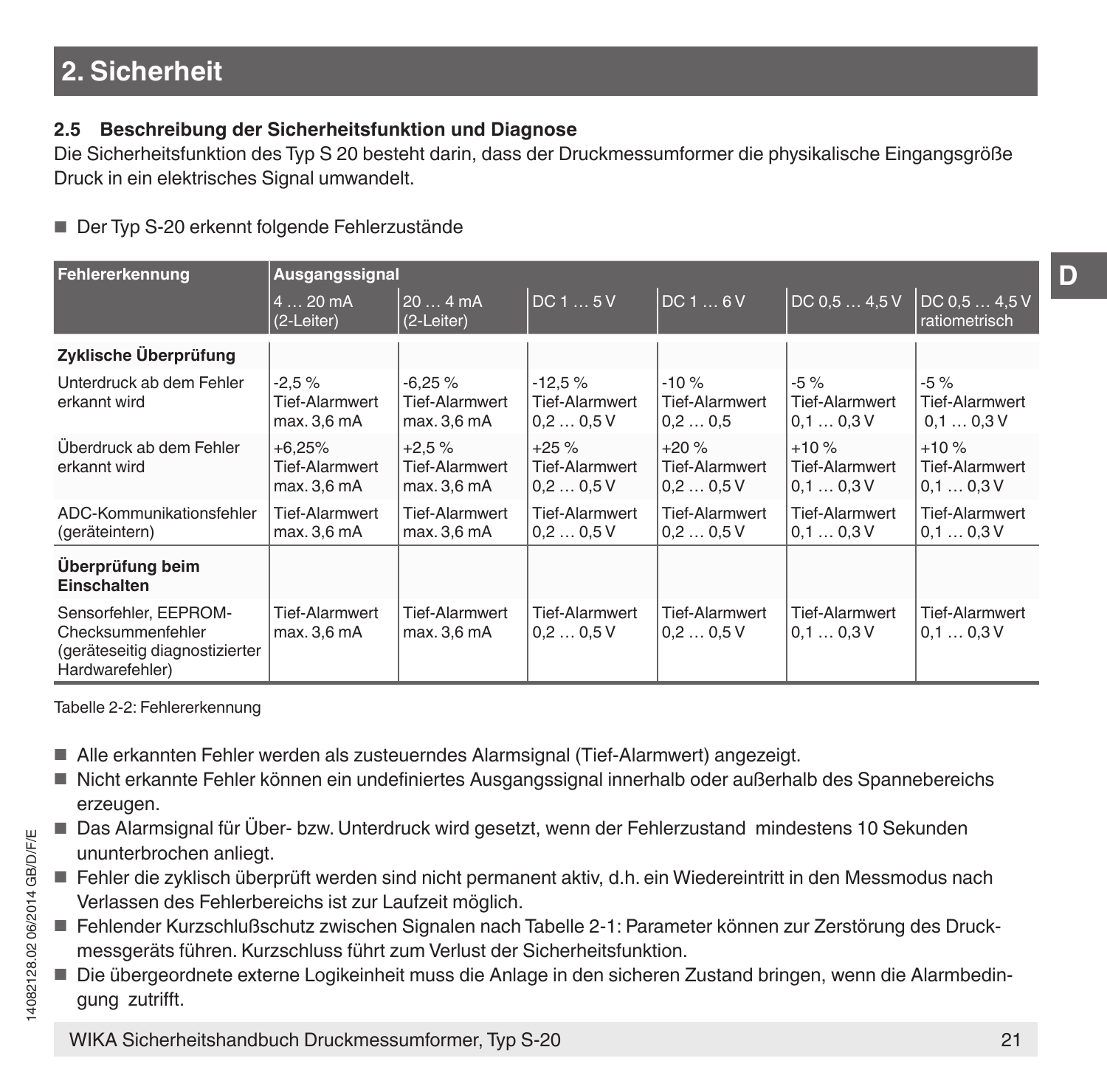

#### **WARNUNG!**

Der Typ S-20 eignet sich nur zur Druckmessung in Anwendungen, in denen sich die Druckwerte dynamisch ändern. Die übergeordnete externe Logikeinheit muss die Anlage in den sicheren Zustand bringen, wenn ein Tief-Alarmwert auftritt.

Der Anwender ist verpflichtet die gesamte Sicherheitsfunktion gemäß EN ISO 13849-1:2008 auszulegen. Die Sicherheitsfunktion kann maximal den PL des Typ S-20 erreichen. Die externe Logikeinheit muss mindestens dieselben Anforderungen bezüglich EN ISO 13849-1:2008 erfüllen wie der Typ S-20.

#### **Genauigkeit der sicheren Messfunktion**

Die Gesamtsicherheitsgenauigkeit beträgt ±(2 % + 0,3 % Drift/Jahr).

Die maximale Messabweichung beinhaltet zusätzlich zu der im Datenblatt angegebenen Grundgenauigkeiten noch folgende Fehler:

- EMV
- Temperaturfehler
- Langzeitstabilität

#### **2.6 Prüfung zur Aufdeckung einer Signaldrift**

Eine Überprüfung des Druckmessumformers auf eventuelles Driftverhalten muss durch die externe Logikeinheit nach dem Einschalten im drucklosen Zustand durchgeführt werden. Es muss kein Fehler im Gerät angenommen werden, wenn folgende Bedingung zutrifft:

■ Abweichung Nullpunkt kleiner 0.2 % des Nenndrucks

Diese Prüfung kann entweder:

- bei jeder Inbetriebnahme der Anwendung im drucklosen Zustand
- oder im Zeitintervall von maximal 12 Monaten bei der Wartung der Anwendung durchgeführt werden.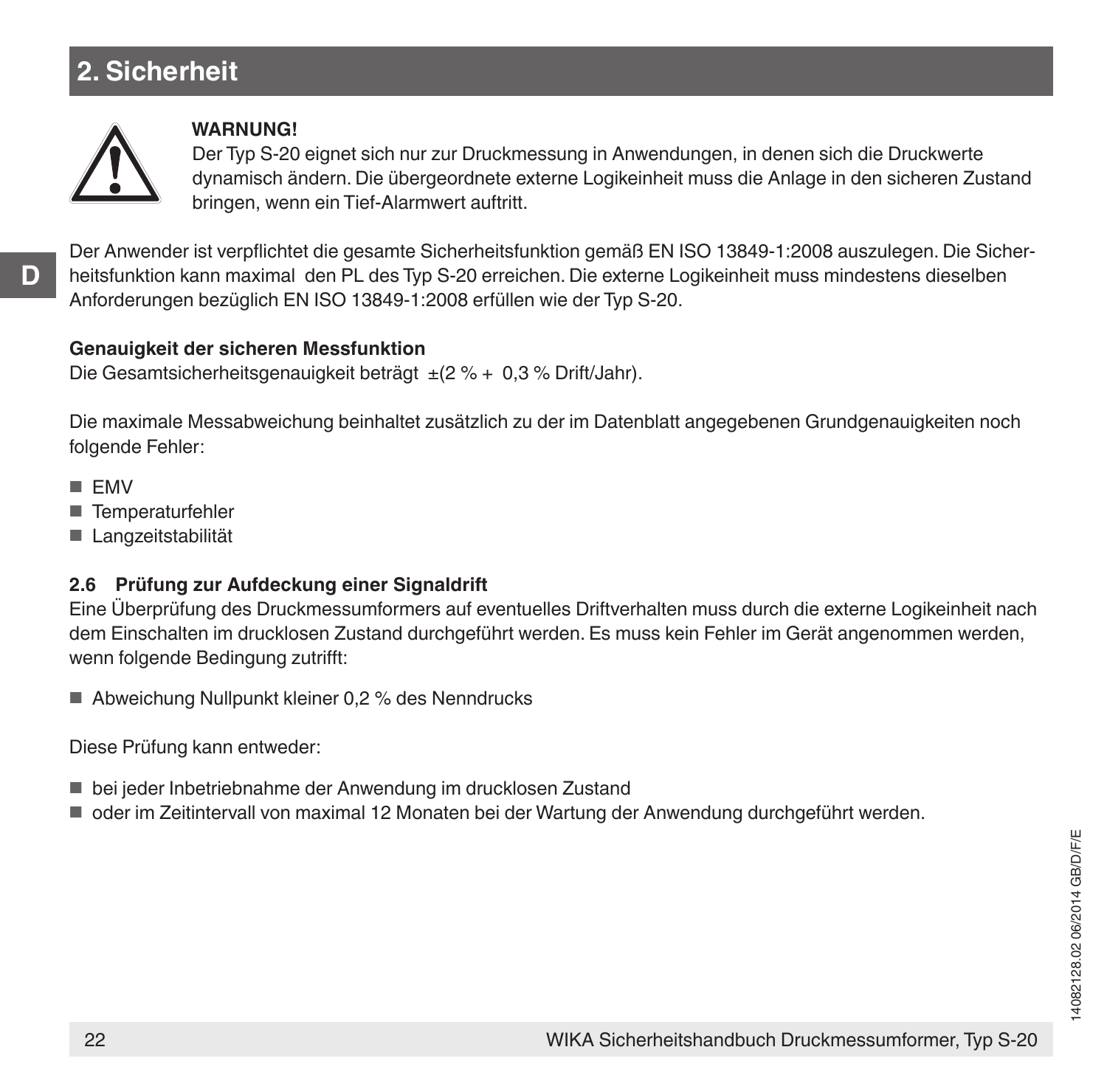#### **2.7 Hinweise zur Ermittlung sicherheitstechnischer Kenngrößen**

Die Ausfallraten der Elektronik wurden durch eine FMEA ermittelt. Den Berechnungen wurden Bauelemente-Ausfallraten nach SN29500 sowie Angaben der Bauteilhersteller zugrunde gelegt.

Dabei gilt die folgende Annahme:

Die mittlere Umgebungstemperatur während der Betriebszeit beträgt 40 °C

In Anlehnung an die EN ISO 13849-1:2008 wird von einer maximalen Gebrauchsdauer für den Druckmessumformer in einer Sicherheitsanwendung von 20 Jahren ausgegangen. Der Druckmessumformer muss nach Ablauf der Gebrauchsdauer außer Betrieb genommen werden.

#### **2.8 Grenzen für den Betrieb (einschließlich Umgebungsbedingungen)**

#### **2.8.1 Anforderung an das Druckmedium**



#### **WARNUNG!**

Die Kanalbohrung darf nicht durch Partikel, die sich im Druckmedium befinden, verstopft werden. Weitere Anforderungen gemäß Betriebsanleitung Typ S-20

#### **2.8.2 Zulässige Temperaturbereiche**

Messstoff und Umgebung: -20 ... +80 °C

Außerhalb des zulässigen Temperaturbereichs ist die Messgenauigkeit des Druckmessumformers nicht gewährleistet, wodurch die Sicherheitsfunktion beeinträchtigt werden kann.

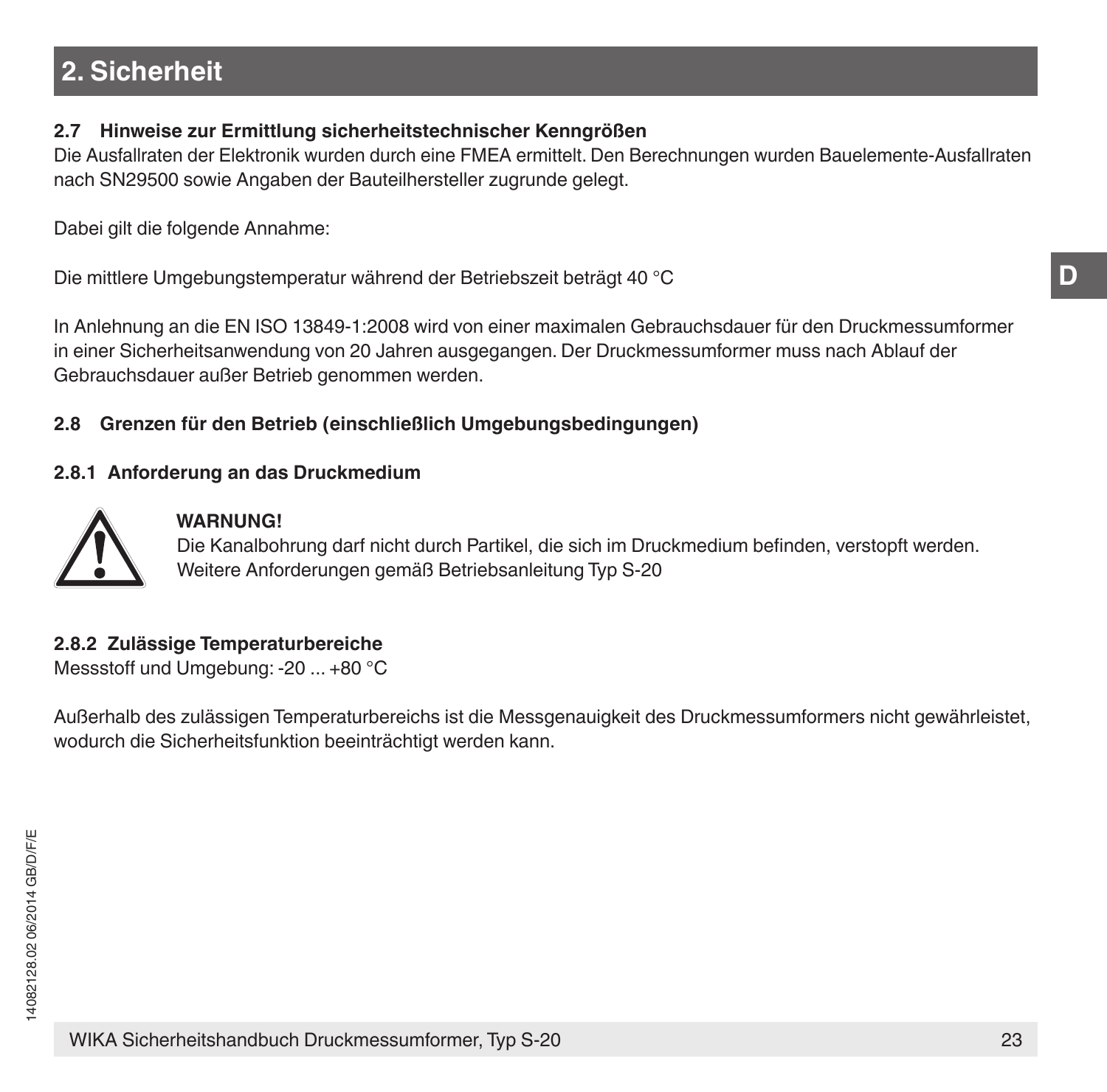#### **2.8.3 Werte für die Betriebsspannung am Anschluss UB+**

- Es müssen zusätzlich die Werte für die maximal und minimal zulässige Bürde in Abhängigkeit von der Betriebsspannung beachtet werden. Siehe Tabelle 2 1: Parameter
- Die Versorgung des Druckmessumformers muss durch einen energiebegrenzten Stromkreis gemäß UL/EN/IEC 61010-1 oder LPS gemäß UL/EN/IEC 60950-1 oder (für Nordamerika) Class 2 gemäß UL1310/UL1585 (NEC oder CEC) erfolgen. Die Stromversorgung muss für den Betrieb oberhalb 2.000 m geeignet sein, falls der Druckmessumformer ab dieser Höhe verwendet wird.



#### **WARNUNG!**

Der Anwender muss sicherstellen, dass die Betriebsspannung innerhalb des zulässigen Bereichs liegt. Die minimale bzw. maximale Versorgungsspannung dürfen keinesfalls unter- bzw. überschritten werden. Andernfalls kann es zu einer Beeinträchtigung der Sicherheitsfunktion kommen.

#### **2.9 EMV**

Der Standard EN 61326-3-1:2008 wird angewandt.



#### **WARNUNG!**

Gemäß der EN 61326-3-1:2008 wird für die Prüfung nach IEC 61000-4-5 eine Prüfschärfe von 2 kV gefordert. Die Störfestigkeit des S-20 beträgt 1 kV. Zum Erreichen einer höheren Störfestigkeit sind externe Schutzmaßnahmen vorzusehen.

#### **2.10 Inbetriebnahme des Druckmessumformers**

Die Funktionsfähigkeit ist bei der Inbetriebnahme zu überprüfen.



#### **WARNUNG!**

Nach Inbetriebnahme des Druckmessumformers sollte ein Funktionstest der gesamten Sicherheitsfunktion (Sicherheitsloop) gestartet werden, um zu prüfen, ob die Sicherheitsfunktion des Systems gewährleistet ist. Die Funktionstests dienen dazu, die einwandfreie Funktion der Sicherheitseinrichtung im Zusammenwirken aller Komponenten (Sensor, Logikeinheit, Aktor) nachzuweisen. Eine mechanische Beschädigung des Druckmessumformers am Einbauort muss ausgeschlossen werden.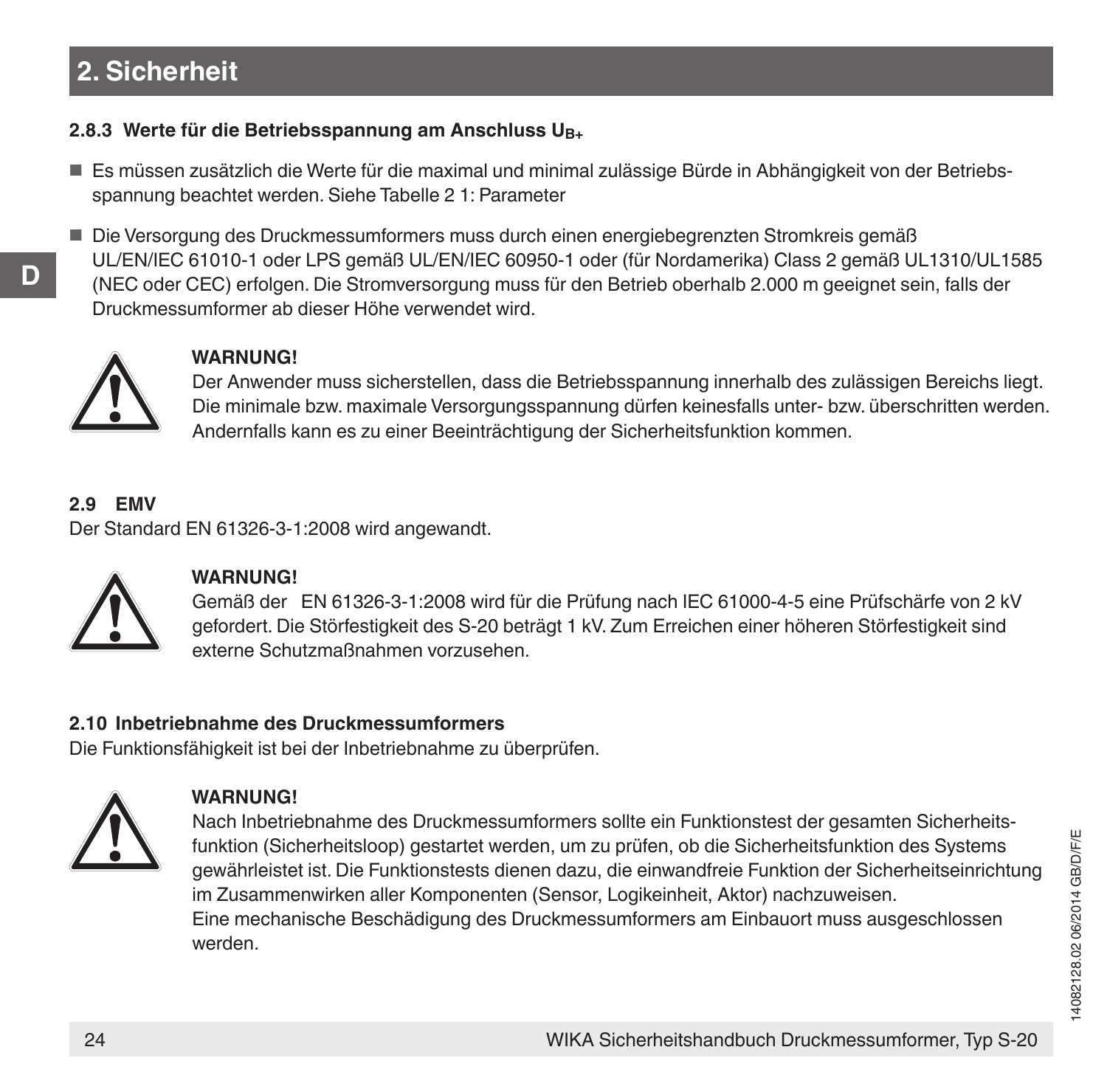#### **2.11 Außerbetriebnahme des Druckmessumformers**

Gemäß Kapitel 9 und 10 der Betriebsanleitung Typ S-20.



#### **WARNUNG!**

Außer Betrieb genommene Geräte gegen versehentliche Inbetriebnahme (z. B. durch Kennzeichnung der Geräte) sichern. Nach Austausch des Druckmessumformers sollte ein Funktionstest der gesamten Sicherheitsfunktion (Sicherheitsloop) gestartet werden, um zu prüfen, ob die Sicherheitsfunktion des Systems immer noch gewährleistet ist. Die Funktionstests dienen dazu, die einwandfreie Funktion der Sicherheitseinrichtung im Zusammenwirken aller Komponenten (Sensor, Logikeinheit, Aktor) nachzuweisen.

#### **2.12 Instandhaltung**

Routinemäßige Instandhaltungsarbeiten sind beim Typ S-20 nicht erforderlich.

#### **2.13 Kennzahlen Performance Level**

MTTF<sub>d</sub>: 546 Jahre Kategorie: B PL:  $b$ <br>T<sub>M</sub>:  $20$ 20 Jahre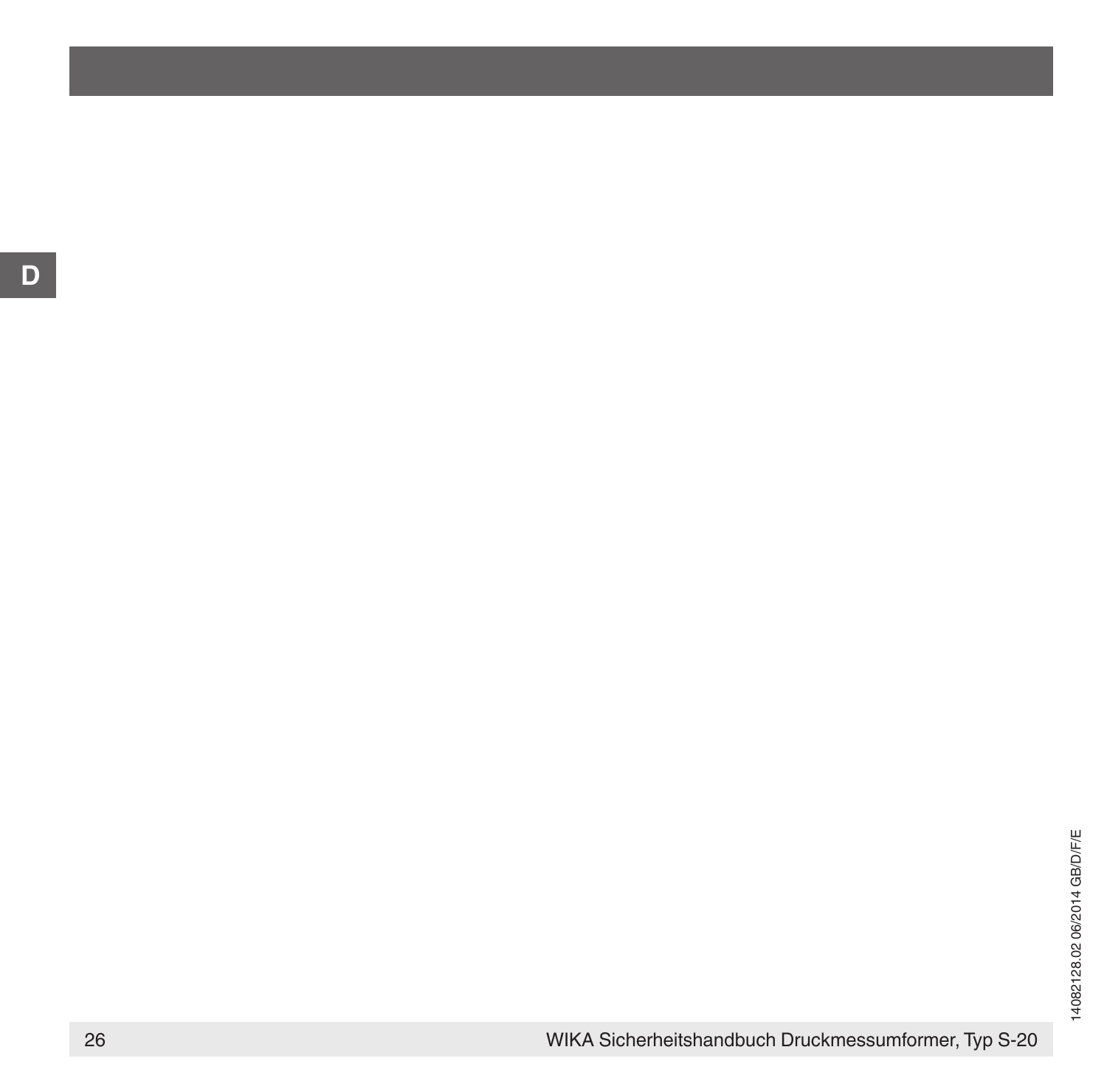# **Sommaire**

# **Sommaire**

| 1.  | Généralités                                                                   | 28 |
|-----|-------------------------------------------------------------------------------|----|
| 1.1 | Objectif de ce document                                                       | 28 |
| 1.2 | Autre documentation d'instrument applicable                                   | 28 |
| 1.3 | Normes pertinentes                                                            | 28 |
| 1.4 | Abréviations                                                                  | 29 |
| 2.  | Sécurité                                                                      | 30 |
| 2.1 | Etendues de mesure                                                            | 30 |
| 2.2 | Etiquetage, marquages de sécurité                                             | 30 |
| 2.3 | Configuration du raccordement                                                 | 31 |
| 2.4 | Signal de sortie/paramètres de courant                                        | 31 |
| 2.5 | Description de la fonction de sécurité et diagnostic                          | 33 |
| 2.6 | Test permettant de découvrir une dérive de signal                             | 34 |
| 2.7 | Informations concernant la détermination de paramètres relatifs à la sécurité | 35 |
| 2.8 | Limites de fonctionnement (y compris les conditions ambiantes)                | 35 |
| 2.9 | <b>EMC</b>                                                                    | 36 |
|     | 2.10 Mise en service du transmetteur de pression                              | 36 |
|     | 2.11 Mise hors service du transmetteur de pression                            | 37 |
|     | 2.12 Entretien correctif                                                      | 37 |
|     | 2.13 Chiffres clés concernant le niveau de performance                        | 37 |
|     |                                                                               |    |

**F**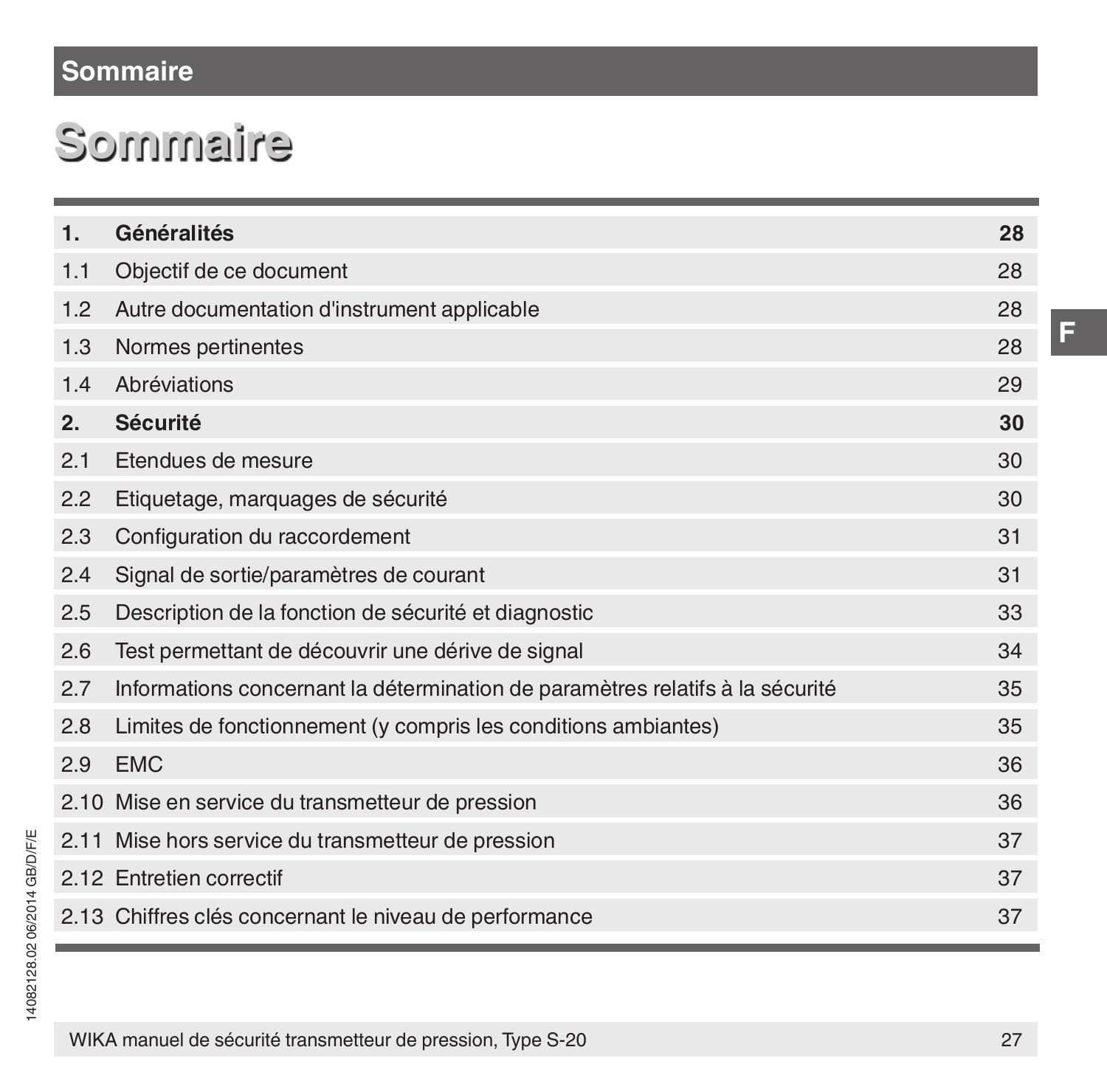### **1. Généralités**

### **1. Généralités**

#### **1.1 Objectif de ce document**

Ce manuel de sécurité pour la sécurité fonctionnelle concerne le transmetteur de pression type S-20 seulement en tant que composant d'une fonction de sécurité. Ce manuel de sécurité s'applique en conjonction avec la documentation mentionnée au chapitre 1.2 "Autre documentation d'instrument applicable". En outre, les instructions de sécurité contenues dans le mode d'emploi (numéro d'article 14043170) doivent être respectées.

Ce mode d'emploi donne des indications importantes concernant l'utilisation du transmetteur de pression type S-20. Il est possible de travailler en toute sécurité avec ce produit en respectant toutes les consignes de sécurité et d'utilisation.

#### **Etendue d'application**

Le transmetteur de pression type S-20 a été conçu pour une application universelle dans le domaine de la construction de machines et d'installations. L'opérateur doit assurer un changement régulier de la pression, et avec cela un changement en proportion dans le signal de sortie. Le transmetteur de pression, à cause du niveau de performance qui a été choisi, ne fournit pas une fonction de diagnostic pour détecter un signal statique provenant d'une panne de l'instrument.

#### **1.2 Autre documentation d'instrument applicable**

En plus de ce manuel de sécurité, le mode d'emploi (numéro d'article 14043170) et la fiche technique PE 81.61 sont applicables pour le type S-20.

#### **1.3 Normes pertinentes**

| <b>Standard</b>     | <b>Description</b>                                                                                                                                                                                                                                                                                                                                                     |
|---------------------|------------------------------------------------------------------------------------------------------------------------------------------------------------------------------------------------------------------------------------------------------------------------------------------------------------------------------------------------------------------------|
| EN ISO 13849-1:2008 | Sécurité des installations - composants de systèmes de contrôle ayant trait à la sécurité<br>Partie 1 : Principes généraux de conception (ISO 13849-1:2006) ;                                                                                                                                                                                                          |
| EN ISO 13849-2:2012 | Sécurité des installations - composants de systèmes de contrôle ayant trait à la sécurité<br>Partie 2: Validation (ISO 13849-2:2012)                                                                                                                                                                                                                                   |
| EN 61326-3-1:2008   | Équipement électrique utilisé pour les mesures, le contrôle et l'usage en laboratoire - Exigences EMC<br>Partie 3-1 : Exigences d'immunité d'interférence pour des systèmes relatifs à la sécurité et pour des instal-<br>lations dont le but est d'effectuer des fonctions relatives à la sécurité (sécurité fonctionnelle) - Applications<br>industrielles générales |

#### Tableau 1-1 : Normes pertinentes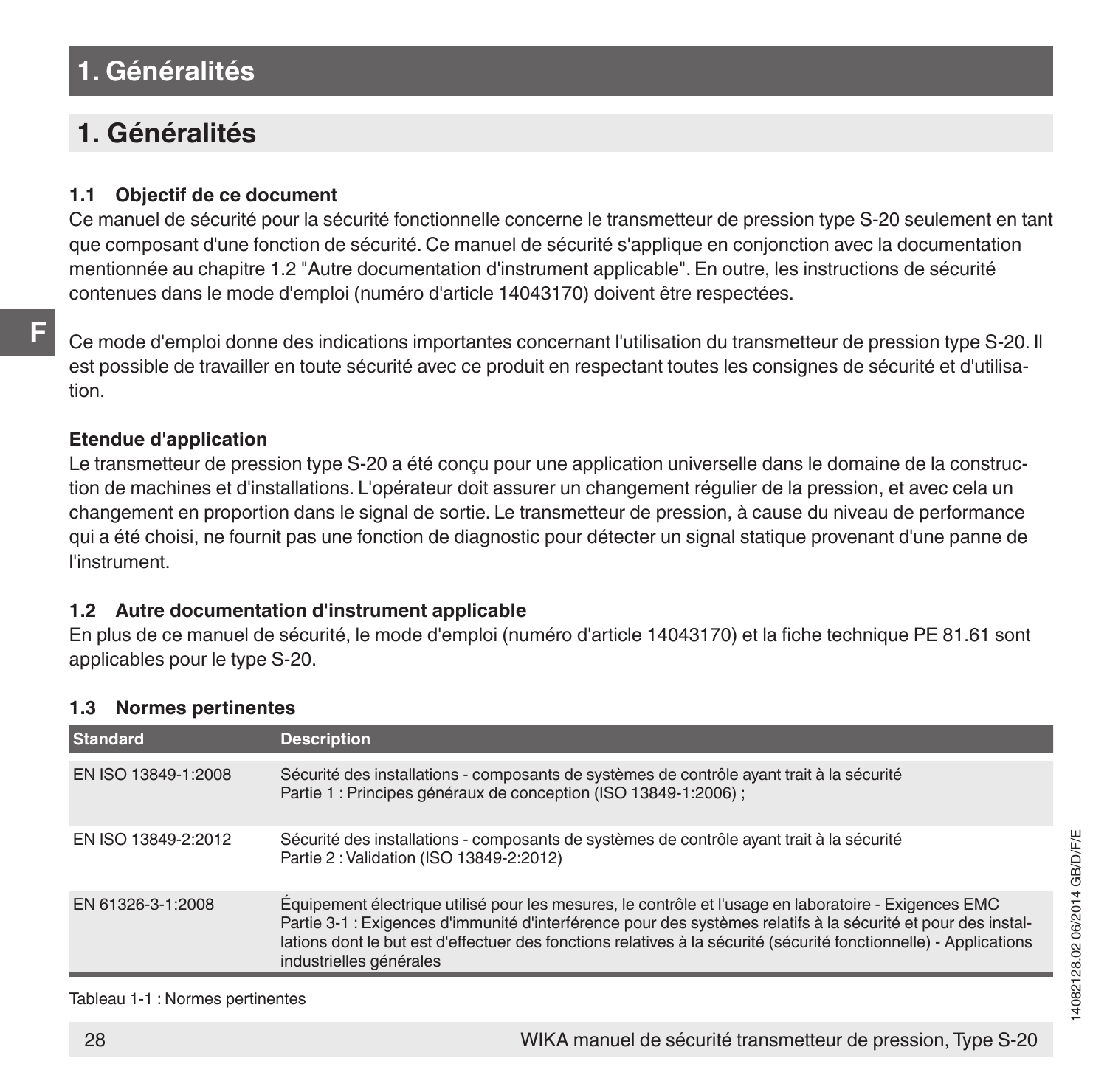# **1. Généralités**

#### **1.4 Abréviations**

| <b>Abréviation</b>          | <b>Description</b>                                                                                                                                                                                              |
|-----------------------------|-----------------------------------------------------------------------------------------------------------------------------------------------------------------------------------------------------------------|
| <b>FMEA</b>                 | Analyse des modes de défaillance et de leurs effets                                                                                                                                                             |
| <b>MTTFd</b>                | Valeur attendue de la durée moyenne jusqu'à la défaillance dangereuse                                                                                                                                           |
| PL                          | Niveau de performance : niveau discret qui spécifie la capacité des pièces de systèmes de contrôle en relation avec<br>la sécurité d'effectuer une fonction de sécurité dans des conditions prévisibles.        |
| TМ                          | Durée de vie                                                                                                                                                                                                    |
| Durée de stabili-<br>sation | Le laps de temps qui s'écoule entre la variation brusque dans le signal de pression et le moment où le signal de<br>sortie s'écarte d'une tolérance maximale de 1 % de la valeur de la condition stable finale. |
|                             | Durée de démarrage Le laps de temps entre l'allumage jusqu'à la première valeur de mesure valide (max. ±1% erreur FSO) est présent à<br>la sortie de signal.                                                    |

Tableau 1-2 : Abréviations (voir aussi EN ISO 13849-1:2008 et EN ISO 13849-2:2012)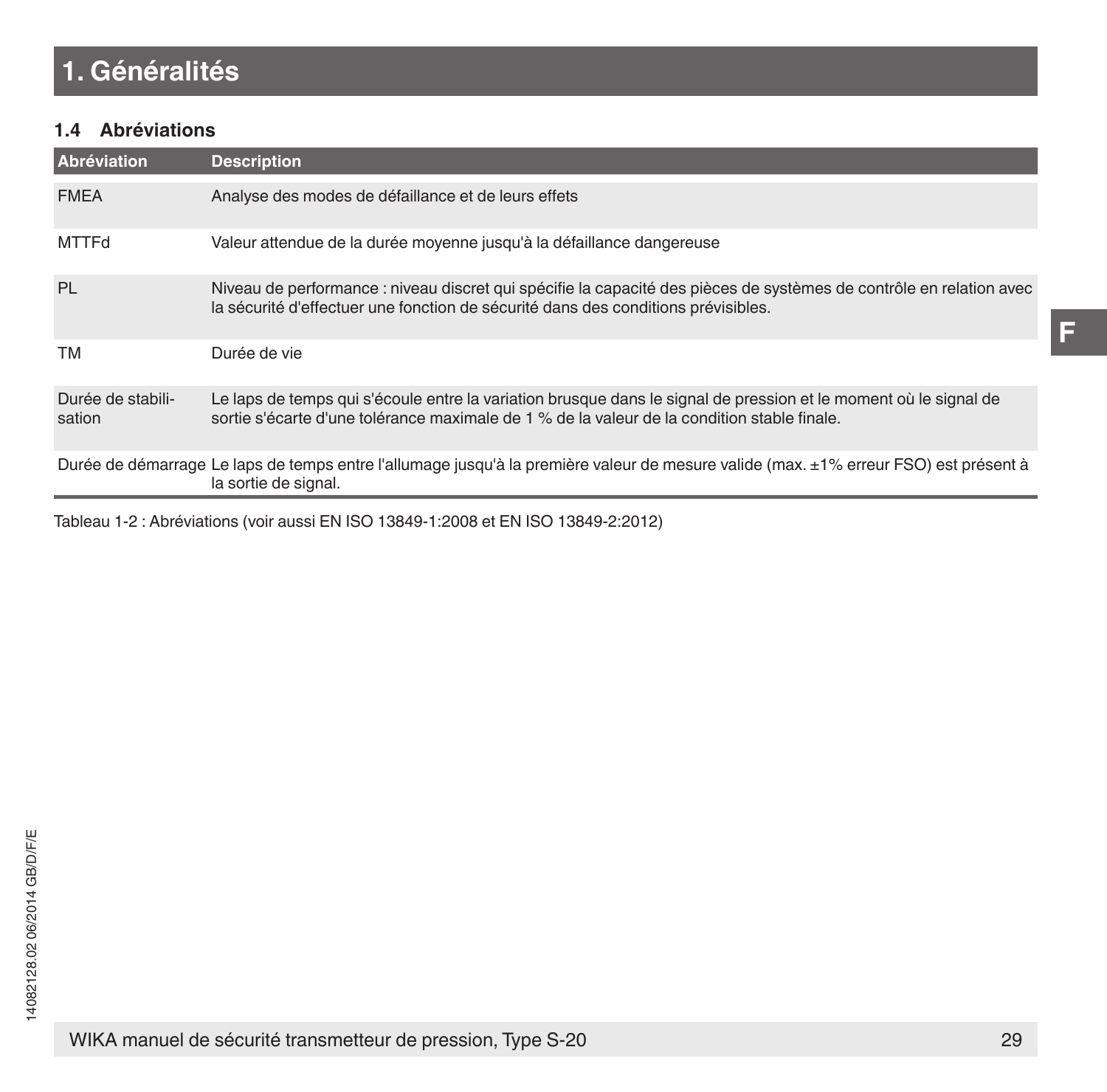### **2. Sécurité**

#### **2.1 Etendues de mesure**

L'étendue de mesure admissible pour le transmetteur de pression figure sur la plaque signalétique.



**F**

#### **AVERTISSEMENT !**

- Il ne faut jamais excéder la surcharge, même si des pannes se produisent. Une charge dépassant la limite peut provoquer des écarts de mesure dans le signal de sortie et ainsi entraver la fonction de sécurité.
- Des dépassements de pression en-dessous de la pression nominale durant moins de 1 ms peuvent provoquer des écarts de mesure dans le signal de sortie et ainsi entraver la fonction de sécurité. Pour cela, des ports de pression en option ayant un diamètre plus faible sont disponibles pour réduire les dépassements de pression. Il est important de s'assurer que le diamètre réduit convient pour la taille des particules se trouvant dans le fluide.

#### **2.2 Etiquetage, marquages de sécurité**

#### **Plaque signalétique**



#### **Explication des symboles**

#### **CE, Communauté Européenne**

Les instruments avec ce marquage sont conformes aux directives européennes pertinentes.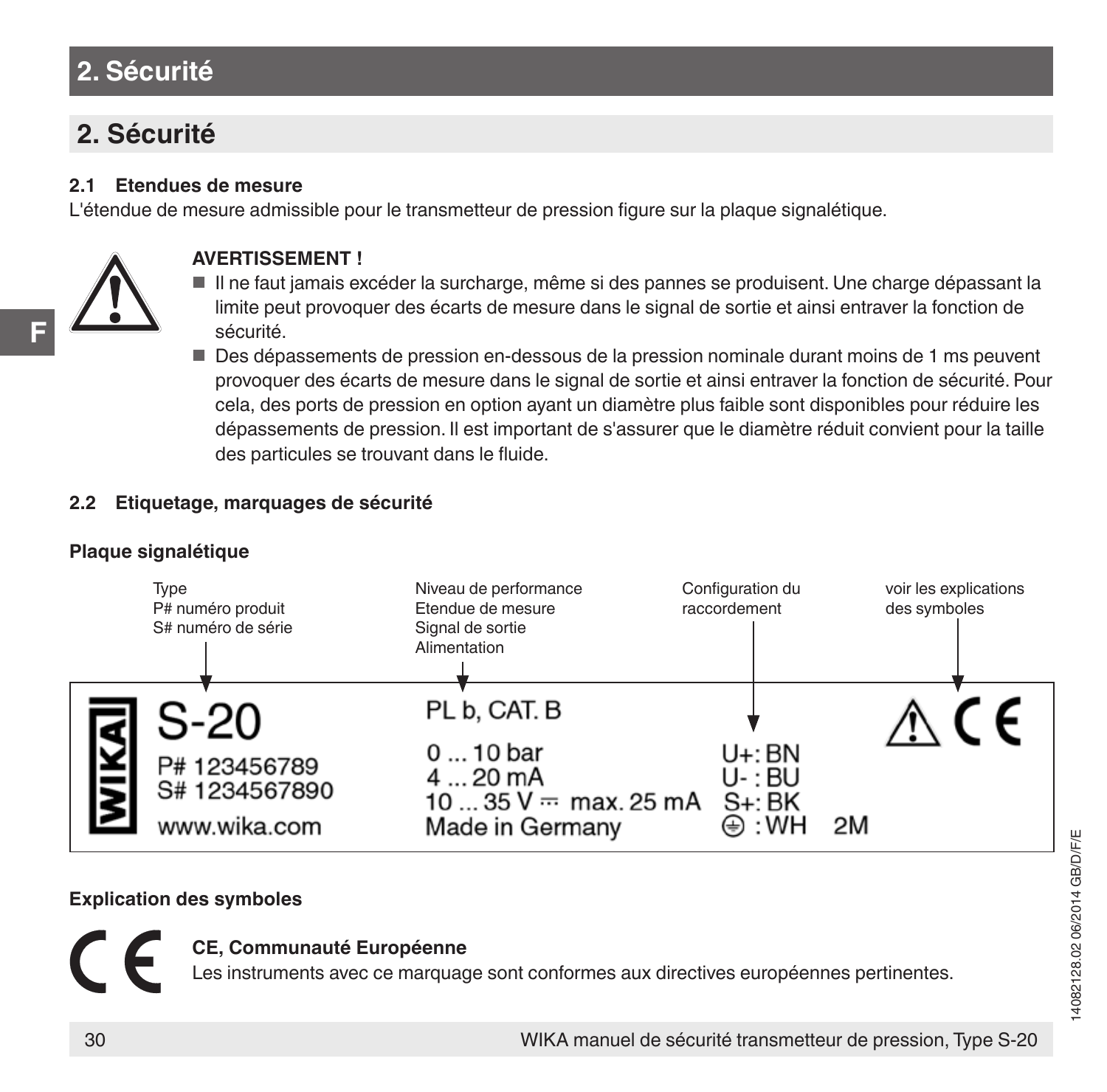#### **2.3 Configuration du raccordement**

La distribution des plots de connexion sur les signaux, ainsi que la mise à l'échelle des signaux, se trouvent sur la plaque signalétique du produit.

- Connexion 0 V / U- : borne commune pour la tension de service négative et la masse de signal.<br>■ Connexion U+ : tension de service positive.
- Connexion U+ : tension de service positive.<br>■ Connexion S+ : signal de sortie pour sorties
- signal de sortie pour sorties de tension.



#### **AVERTISSEMENT !**

Pour des instruments munis de connexions électriques prêtes à brancher, il faut utiliser le bon connecteur. Il faut empêcher la pénétration d'humidité de manière fiable. Les notes concernant la mise en service contenues dans le mode d'emploi doivent être respectées.

#### **2.4 Signal de sortie/paramètres de courant**

| <b>Paramètres</b>                                            | Signal de sortie       |                   |                |                |              |                               |
|--------------------------------------------------------------|------------------------|-------------------|----------------|----------------|--------------|-------------------------------|
|                                                              | 4  20 mA<br>$(2$ fils) | 204mA(2)<br>fils) | $15$ VDC       | $16$ VDC       | $0.54.5$ VDC | $0.54.5$ VDC<br>ratiométrique |
| Etendue de l'échelle                                         | 16 mA                  | 16 mA             | 4V             | 5 V            | 4V           | $4V * U_B / 5V$               |
| Valeur limite inférieure de<br>l'étendue de contrôle         | 3,6 mA                 | 23 mA             | $-0.4V$        | $-0.4V$        | $-0.4V$      | $0.1 * U_R / 5V$              |
| L'échelle<br>Valeur limite initiale                          | 3.8 mA                 | 20.5 mA           | 0,9V           | 0.9V           | 0.4V         | $0.4 V^* U_R / 5 V$           |
| L'échelle<br>Valeur nominale initiale                        | 4 mA                   | $20 \text{ mA}$   | 1 <sub>V</sub> | 1 <sub>V</sub> | 0.5V         | $0.5 * U_R / 5V$              |
| L'échelle<br>Valeur nominale finale                          | 20 mA                  | 4 mA              | 5 V            | 6V             | 4,5V         | $4.5 * U_B / 5 V$             |
| L'échelle<br>Valeur limite finale                            | 20,5 mA                | 3.8 mA            | 5,5V           | 6.5V           | 4,7 V        | $4.7V$ * U <sub>B</sub> /5V   |
| Valeur limite supérieure de<br>l'étendue de contrôle         | $23 \text{ mA}$        | 3.6 mA            | 11,5V          | 11,5V          | 11.5V        | $4.9 * U_R / 5 V$             |
| Tension de fonctionnement  <br>nominale U <sub>B</sub> [VDC] | 24                     | 24                | 24             | 24             | 24           | 5                             |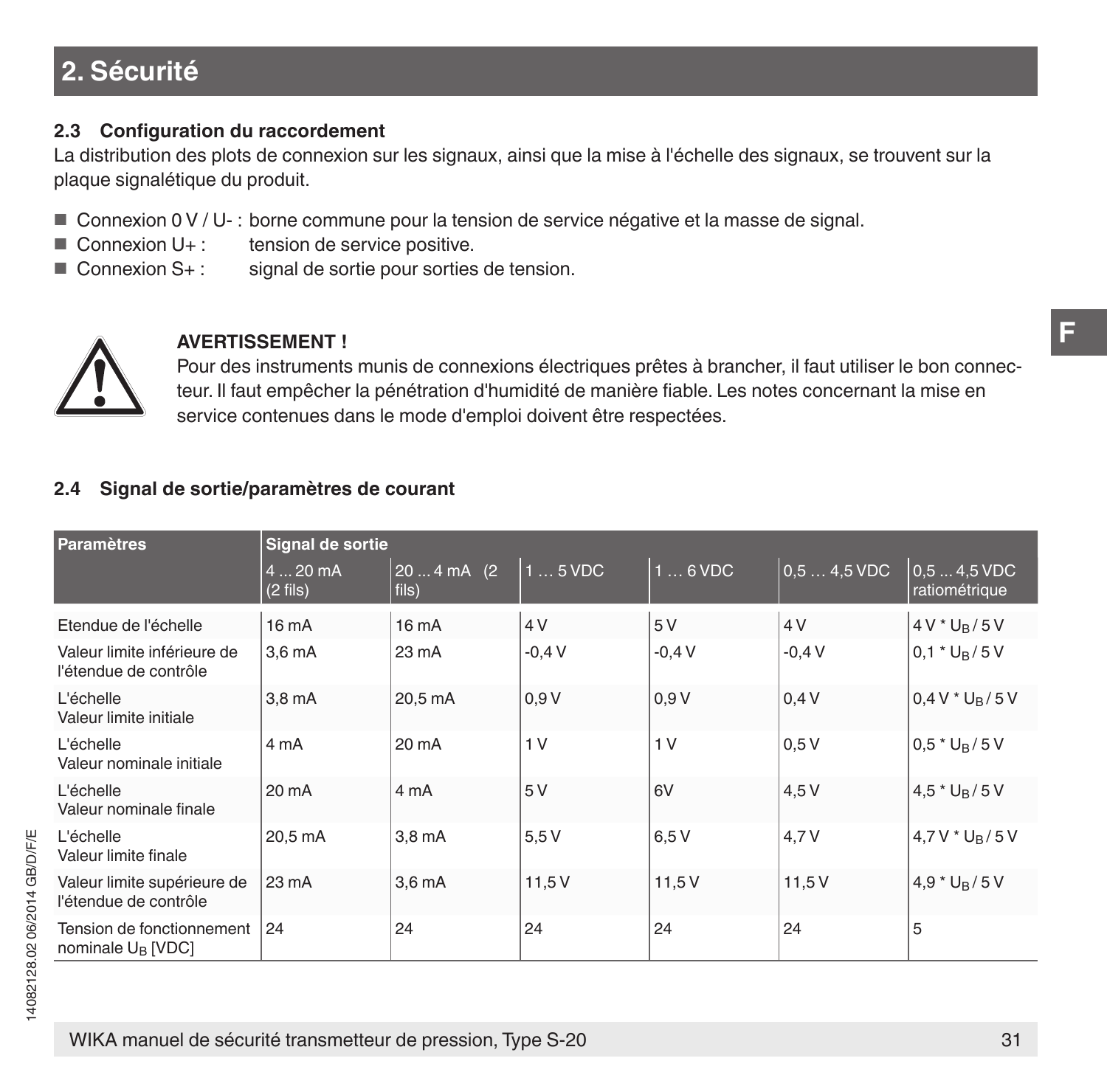| Paramètres                                                                                                             | Signal de sortie                |                                             |                          |                          |                                   |               |
|------------------------------------------------------------------------------------------------------------------------|---------------------------------|---------------------------------------------|--------------------------|--------------------------|-----------------------------------|---------------|
|                                                                                                                        | 420mA<br>$(2$ fils)             | 204mA<br>$(2$ fils)                         | $15$ VDC                 | $16$ VDC                 | $0,54,5$ VDC $\boxed{0,54,5}$ VDC | ratiométrique |
| Tension de fonctionnement<br>minimum $U_B$ [VDC]                                                                       | 8                               | 8                                           | 8                        | 9                        | 8                                 | 4,5           |
| Tension de fonctionnement<br>minimum UB [VDC]                                                                          | 36<br>(35 avec<br>cULus)        | 36<br>(35 avec<br>cULus)                    | 36<br>(35 avec<br>cULus) | 36<br>(35 avec<br>cULus) | 36<br>(35 avec<br>cULus)          | 5.5           |
| Tension de fonctionnement UR<br>maximum absolu [VDC]                                                                   | 40                              | 40                                          | 40                       | 40                       | 40                                | 5.5           |
| Ondulation maximum dans la<br>tension de service [% de VDC]<br>Plage de fréquence avec 50 Hz,<br>60 Hz, 100 Hz, 120 Hz | ±0.5                            | ±0.5                                        | $\pm 0.5$                | ±0.5                     | ±0.5                              | N/A           |
| Alimentation de courant maximale<br>[mA]                                                                               | 25                              | 25                                          | 12                       | 12                       | 12                                | 12            |
| Perte par dissipation [mW]                                                                                             | 828                             | 828                                         | 432                      | 432                      | 432                               | 432           |
| Influence de la tension de<br>fonctionnement [% tous les 10 V]                                                         | ±0,05                           | $\pm 0.05$                                  | ±0,05                    | $\pm 0.05$               | $\pm 0.05$                        | N/A           |
| Charge maximale $[\Omega]$                                                                                             | $\geq (U_B - 7.5 V)/$<br>0.023A | $\geq$ (U <sub>B</sub> - 7,5 V) /<br>0.023A | $\leq 5.000$             | $\leq 6.000$             | $\leq 4.500$                      | $\leq 4.500$  |
| Capacité maximale de charge [nF]                                                                                       | N/A                             | N/A                                         | 100                      | 100                      | 100                               | 0.47          |
| Protection contre l'inversion de<br>polarité entre UB+/UB-                                                             | oui                             | oui                                         | oui                      | oui                      | oui                               | non           |
| Résistance court-circuit entre<br>$S_{\perp}/U_{R+}$                                                                   | N/A                             | N/A                                         | non                      | non                      | non                               | non           |
| Résistance court-circuit entre<br>$S_{\nu}/U_{R}$                                                                      | N/A                             | N/A                                         | oui                      | oui                      | oui                               | oui           |
| Durée de stabilisation [ms]                                                                                            | 3                               | 3                                           | 3                        | 3                        | 3                                 | 3             |
| Durée de démarrage [ms]                                                                                                | 150                             | 150                                         | 150                      | 150                      | 150                               | 150           |

Tableau 2-1: Paramètres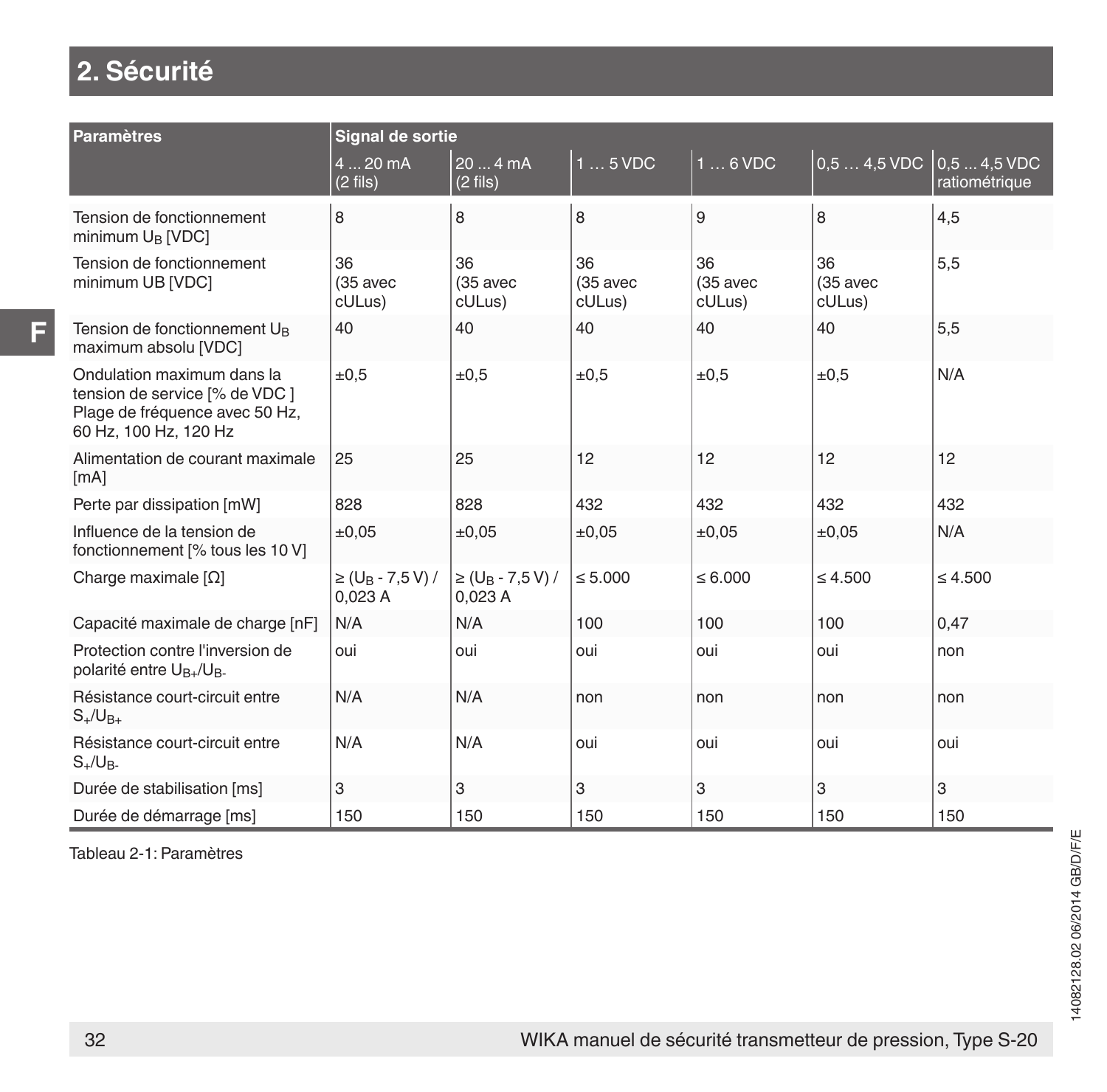#### **2.5 Description de la fonction de sécurité et diagnostic**

La fonction de sécurité du type S-20 est que le transmetteur de pression convertit le paramètre de pression de l'entrée physique en un signal électrique.

#### ■ Le type S-20 reconnaît les situations d'erreur suivantes

| Détection d'erreur                                                                                   | Signal de sortie                                    |                                                     |                                                 |                                               |                                                 |                                               |  |
|------------------------------------------------------------------------------------------------------|-----------------------------------------------------|-----------------------------------------------------|-------------------------------------------------|-----------------------------------------------|-------------------------------------------------|-----------------------------------------------|--|
|                                                                                                      | $420$ mA<br>$(2$ fils)                              | 20  4 mA<br>$(2$ fils)                              | $15$ VDC                                        | 1  6 VDC                                      | $0.54.5$ VDC $\boxed{0.54.5}$ VDC               | ratiométrique                                 |  |
| <b>Tests cycliques</b>                                                                               |                                                     |                                                     |                                                 |                                               |                                                 |                                               |  |
| Sous-pression à partir de<br>laquelle l'erreur est détectée                                          | $-2.5%$<br>Valeur d'alarme<br>basse<br>max. 3,6 mA  | $-6.25%$<br>Valeur d'alarme<br>basse<br>max. 3,6 mA | $-12.5%$<br>Valeur d'alarme<br>basse<br>0.20.5V | $-10%$<br>Valeur d'alarme<br>basse<br>0.20.5  | $-5%$<br>Valeur d'alarme<br>basse<br>0, 10, 3V  | $-5%$<br>Valeur d'alarme<br>basse<br>0,10,3V  |  |
| Surpression à partir de laquelle<br>l'erreur est détectée                                            | $+6.25%$<br>Valeur d'alarme<br>basse<br>max. 3,6 mA | $+2.5%$<br>Valeur d'alarme<br>basse<br>max. 3,6 mA  | $+25%$<br>Valeur d'alarme<br>basse<br>0, 20, 5V | $+20%$<br>Valeur d'alarme<br>basse<br>0.20.5V | $+10%$<br>Valeur d'alarme<br>basse<br>0, 10, 3V | $+10%$<br>Valeur d'alarme<br>basse<br>0,10,3V |  |
| Erreur de communication ADC<br>(au sein de l'instrument)                                             | Valeur d'alarme<br>basse<br>max. 3,6 mA             | Valeur d'alarme<br>basse<br>max. 3,6 mA             | Valeur d'alarme<br>basse<br>0.20.5V             | Valeur d'alarme<br>basse<br>0.20.5V           | Valeur d'alarme<br>basse<br>0, 10, 3V           | Valeur d'alarme<br>basse<br>$0,10,3$ V        |  |
| Vérification lors de la mise<br>en marche                                                            |                                                     |                                                     |                                                 |                                               |                                                 |                                               |  |
| Erreur de capteur, erreur de<br>checksum EEPROM (erreur<br>de matériel détectée par<br>l'instrument) | Valeur d'alarme<br>basse<br>max. 3,6 mA             | Valeur d'alarme<br>basse<br>max. 3.6 mA             | Valeur d'alarme<br>basse<br>0.20.5V             | Valeur d'alarme<br>basse<br>0.20.5V           | Valeur d'alarme<br>basse<br>0, 10, 3V           | Valeur d'alarme<br>basse<br>0,10,3V           |  |

Tableau 2-2: Détection d'erreur

- Toutes les pannes détectées sont affichées comme signaux d'alarme à échelle réduite (valeurs d'alarme basse).
- Des erreurs non détectées peuvent créer un signal de sortie indéfini en-deçà ou au-delà de l'échelle.
- Le signal d'alarme pour la sur- ou la sous-pression est déclenché lorsque la condition d'erreur existe de manière ininterrompue pendant un minimum de 10 secondes.
- Les erreurs qui sont vérifiées de manière cycliques ne sont pas actives de manière permanentes, c'est-à-dire qu'une nouvelle entrée dans le mode de mesure après être sorti de la plage d'erreur est possible durant le fonctionnement.

**F**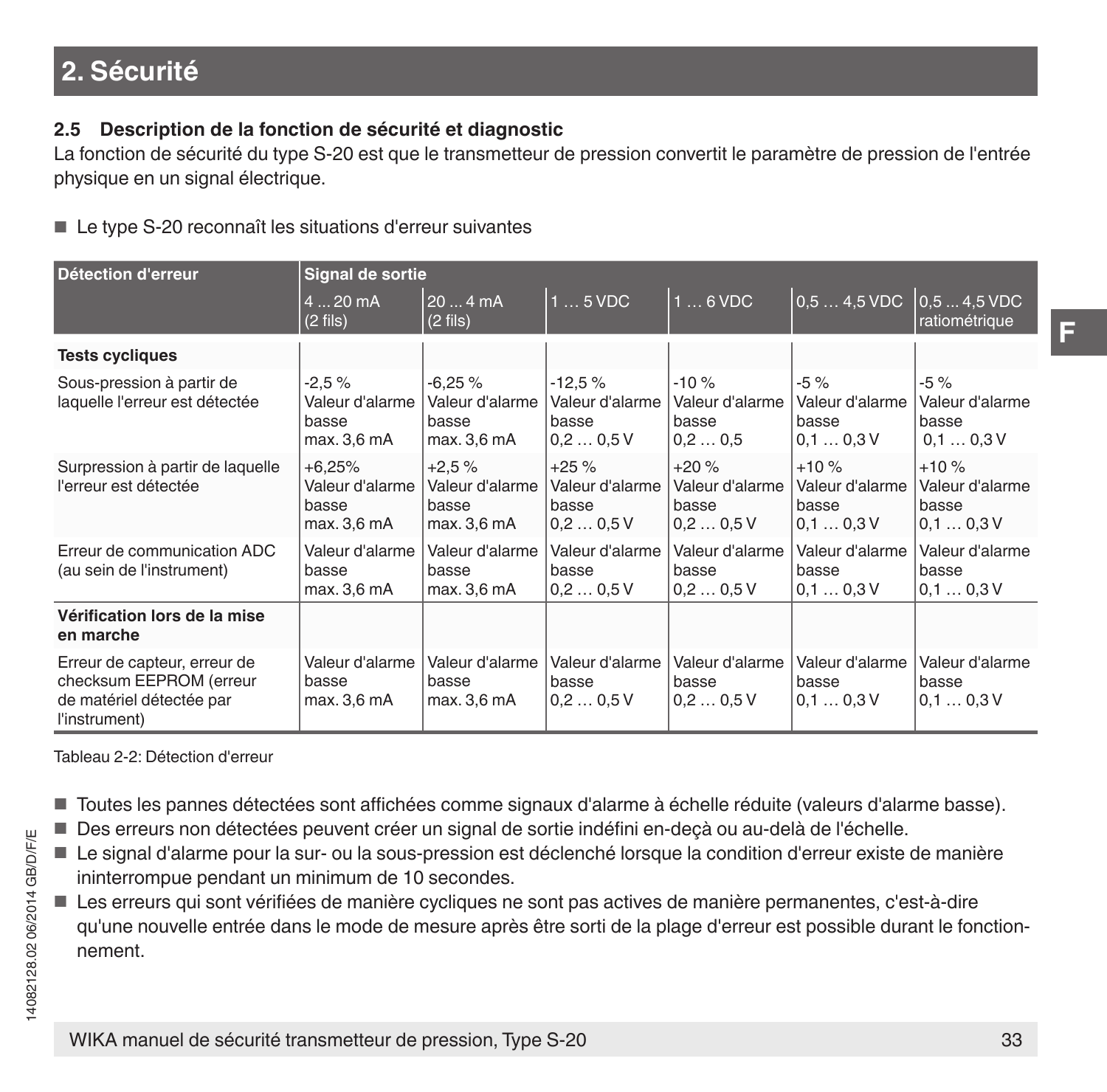- Une résistance de court-circuit manquante entre les signaux en accord avec le tableau 2-1 : Paramètres peut conduire à la destruction de l'instrument de mesure de pression. Un court-circuit conduit à la perte de la fonction de sécurité.
- L'unité de logique de supervision externe doit placer l'installation dans des conditions sûres si on entre un état d'alarme.



#### **AVERTISSEMENT !**

Le type S-20 convient seulement pour la mesure de pression dans des applications où les valeurs de pression changent de manière dynamique. L'unité de logique de supervision externe doit placer l'installation dans des conditions sûres si une valeur d'alarme basse se produit.

L'utilisateur est obligé de concevoir la totalité de la fonction de sécurité en conformité avec EN ISO 13849-1:2008. La fonction de sécurité peut, tout au plus, atteindre le PL du type S-20. L'unité de logique externe doit, au minimum, répondre aux mêmes exigences par rapport à EN ISO 13849-1:2008 que le type S-20.

#### **Précision de la fonction de mesure sécuritaire**

La précision de sécurité totale est de  $\pm$ (2 % + 0.3 % dérive/an).

L'écart de mesure maximal, en plus des incertitudes indiquées sur la fiche technique, comprend les erreurs suivantes :

- EMC
- Erreur de température
- Stabilité à long terme

#### **2.6 Test permettant de découvrir une dérive de signal**

Une vérification du transmetteur de pression pour tout comportement possible de la dérive doit être effectuée par l'unité logique externe après la mise sous tension à l'état non pressurisé. Il faut supposer qu'il n'y a pas d'erreurs dans l'instrument si la condition suivante s'applique:

■ Offset zéro inférieur à 0.2 % de la pression nominale

On peut procéder à cette vérification

- à chaque mise en service de l'application à l'état non pressurisé
- soit à un intervalle maximum de 12 mois lors de l'entretien de l'application.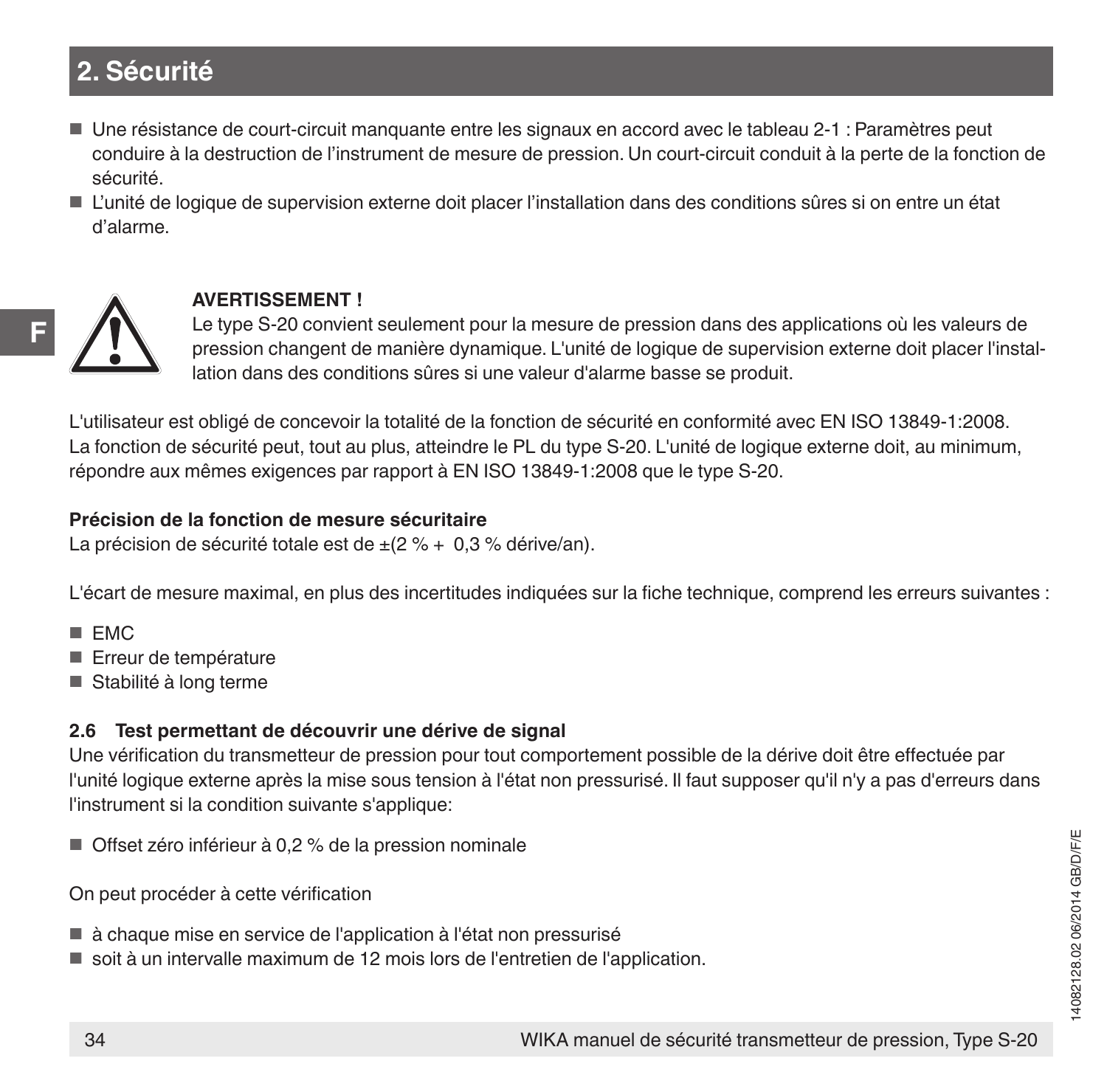#### **2.7 Informations concernant la détermination de paramètres relatifs à la sécurité**

Les taux de panne de l'électronique ont été déterminés par un FMEA. Les calculs sont basés sur des taux de panne des composants selon SN29500 et aussi sur les spécifications des fabricants des composants.

Pour cela, on suppose que :

La température ambiante moyenne durant la période de fonctionnement est de 40°C.

En accord avec EN ISO 13849-1:2008, on prévoit une durée de fonctionnement maximum de 20 ans pour une application de sécurité pour le transmetteur de pression. Le transmetteur de pression doit être retiré du service à l'expiration de sa durée de fonctionnement.

#### **2.8 Limites de fonctionnement (y compris les conditions ambiantes)**

#### **2.8.1 Exigences concernant le fluide de pression**



#### **AVERTISSEMENT !**

Le port de pression ne doit pas se trouver bloqué par des particules se trouvant dans le fluide de pression.

Les autres exigences sont en conformité avec le mode d'emploi du type S-20.

#### **2.8.2 Plages de température admissibles**

Fluide et ambiante: -20 ... +80 °C

En-dehors de la plage de température admissible, la précision de mesure du transmetteur de pression ne pourra être garantie, et ainsi la fonction de sécurité peut se trouver entravée.

**F**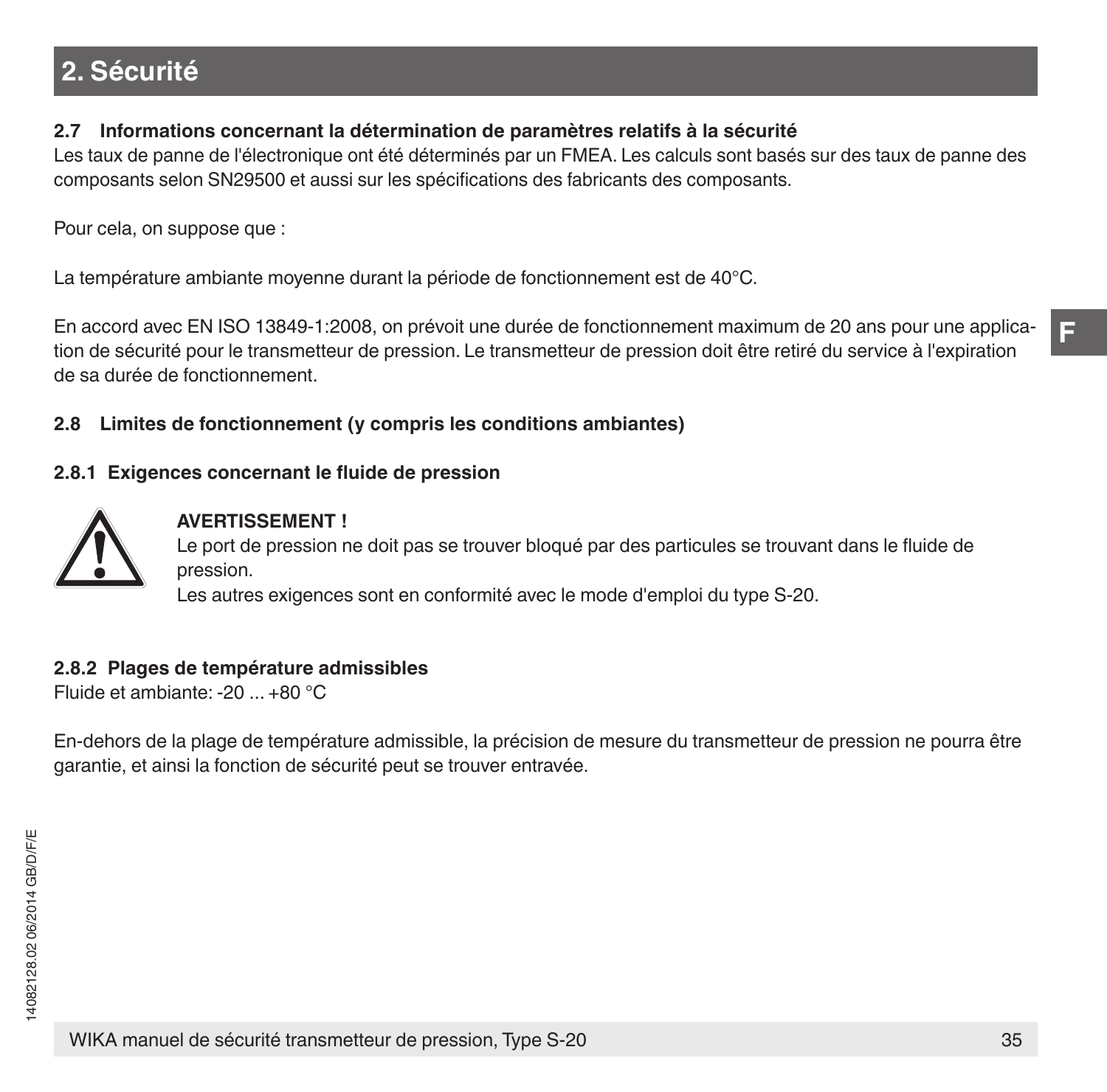#### **2.8.3 Valeurs pour la tension de fonctionnement sur la connexion UB+**

- Les valeurs concernant la charge maximum et minimum admissible en fonction de la tension de service doivent également être respectées. Voir tableau 2-1 : Paramètres
- L'alimentation d'un transmetteur de pression doit être faite par un circuit électrique limité en énergie en accord avec la Section 9.3 de UL / EN / CEI 61010-1, ou un LPS à UL / EN / CEI 60950-1, ou (pour l'Amérique du Nord) Class 2 en accord avec UL1310/UL1585 (NEC ou CEC). L'alimentation doit être capable de fonctionner au-dessus de 2.000 m dans le cas où le transmetteur de pression serait utilisé à cette altitude.



#### **AVERTISSEMENT !**

L'opérateur doit s'assurer que la tension de service se trouve bien dans les limites admissibles. L'alimentation électrique ne doit jamais descendre en-dessous du minimum ni excéder le maximum. Sinon, cela pourrait provoquer un dysfonctionnement de la fonction de sécurité.

#### **2.9 EMC**

Le standard EN 61326-3-1:2008 s'applique.



#### **AVERTISSEMENT !**

En accord avec EN 61326-3-1:2008, pour un test en conformité avec CEI 61000-4-5, on a besoin d'un niveau de test de 2 kV. L'immunité d'interférence du S-20 est de 1 kV. Pour obtenir une immunité d'interférence plus haute, des mesures externes de protection doivent être prises.

#### **2.10 Mise en service du transmetteur de pression**

Il faut vérifier le fonctionnement correct au moment de la mise en service.



#### **AVERTISSEMENT !**

Après avoir mis en service le transmetteur de pression, il faut procéder à un test de fonction de la totalité de la sécurité fonctionnelle (boucle de sécurité), pour vérifier si la sécurité fonctionnelle du système demeure garantie. Les tests de fonction ont pour but de prouver que la totalité du système de sécurité fonctionne correctement, ainsi que tous les instruments (capteur, unité logique, actionneur). Il faut prévenir tout dommage mécanique du transmetteur de pression au point d'installation.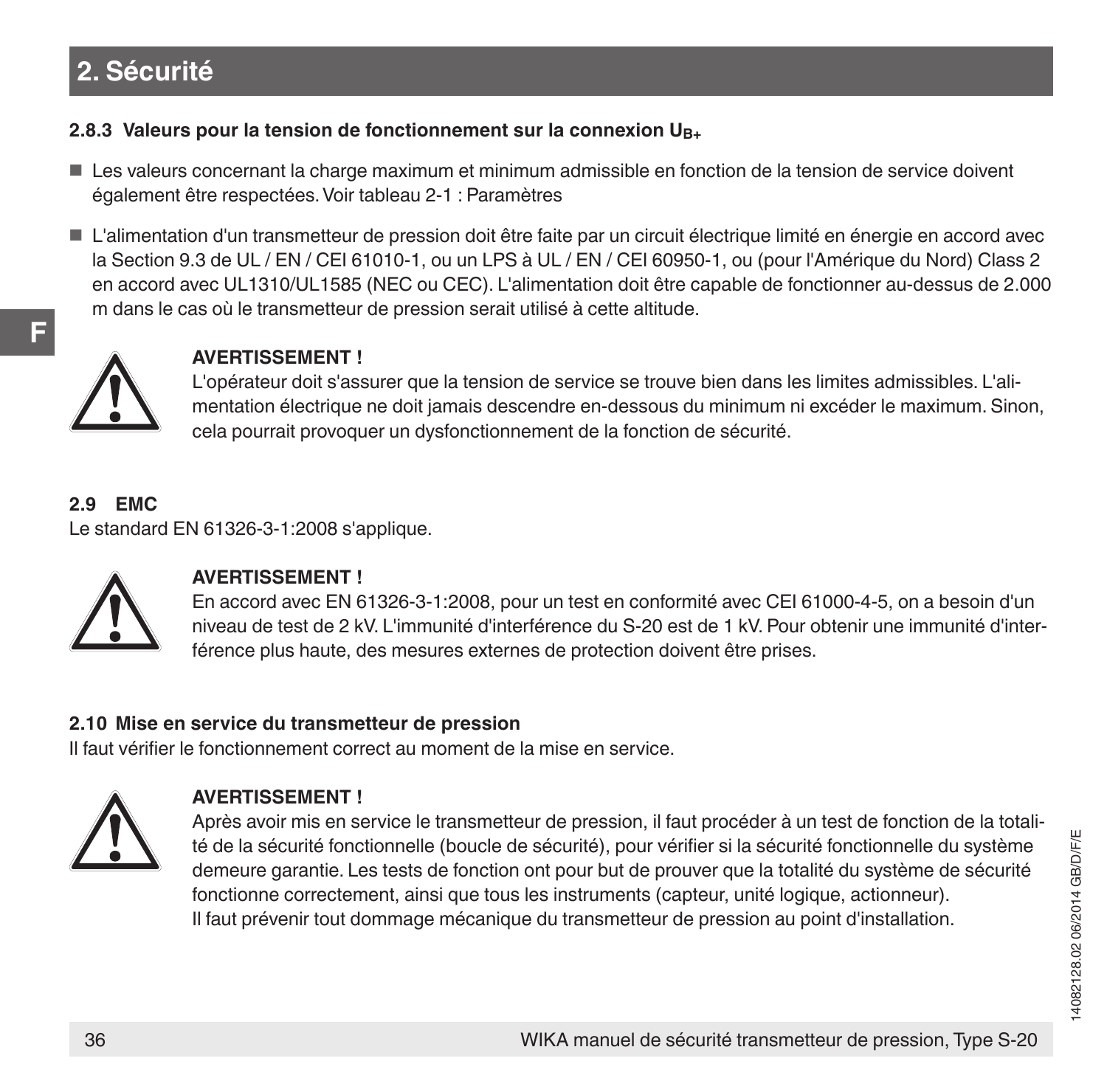#### **2.11 Mise hors service du transmetteur de pression**

En conformité avec les chapitres 9 et 10 du mode d'emploi type S-20.



#### **AVERTISSEMENT !**

Assurez-vous que les instruments qui ont été mis hors service ne soient pas remis en service accidentellement (par exemple par marquage de l'instrument). Après avoir remplacé le transmetteur de pression, il faut procéder à un test de fonction de la totalité de la sécurité fonctionnelle (boucle de sécurité), pour vérifier si la sécurité fonctionnelle du système demeure garantie. Les tests de fonction ont pour but de prouver que la totalité du système de sécurité fonctionne correctement, ainsi que tous les composants (capteur, unité logique, actionneur).

#### **2.12 Entretien correctif**

Aucune tâche d'entretien n'est requise pour le type S-20.

#### **2.13 Chiffres clés concernant le niveau de performance**

 $MTTF_d$ : 546 ans Catégorie: B PL:  $b$ <br>T<sub>M</sub>:  $20$  $20$  ans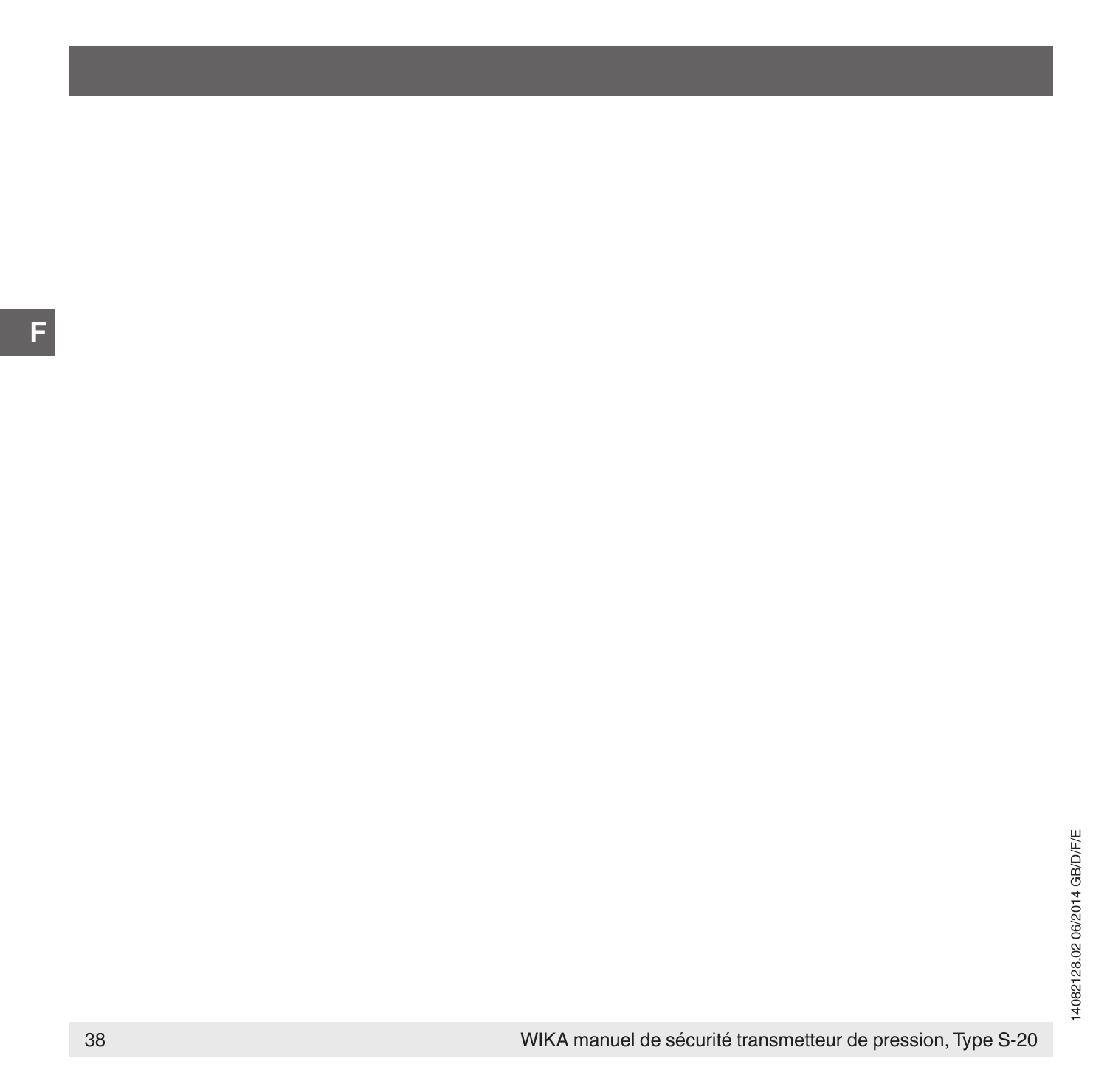# **Contenido**

# **Contenido**

| 1.  | Información general                                                   | 40 |
|-----|-----------------------------------------------------------------------|----|
| 1.1 | Finalidad de este documento                                           | 40 |
| 1.2 | Otra documentación relativa al instrumento                            | 40 |
| 1.3 | Normas relevantes                                                     | 40 |
| 1.4 | Abreviaturas                                                          | 41 |
| 2.  | Seguridad                                                             | 42 |
| 2.1 | Rangos de presión                                                     | 42 |
| 2.2 | Rótulos, marcaje de seguridad                                         | 42 |
| 2.3 | Conexionado                                                           | 43 |
| 2.4 | Señal de salida/parámetros válidos                                    | 43 |
| 2.5 | Descripción de la función de seguridad y diagnóstico                  | 45 |
| 2.6 | Comprobación para detectar una deriva de señales                      | 46 |
| 2.7 | Indicaciones para la determinación de índices en materia de seguridad | 47 |
| 2.8 | Límites de operación (incl. condiciones ambientales)                  | 47 |
| 2.9 | Compatibilidad electromagnética                                       | 48 |
|     | 2.10 Puesta en servicio del transmisor de presión                     | 48 |
|     | 2.11 Puesta fuera de servicio del transmisor de presión               | 49 |
|     | 2.12 Conservación                                                     | 49 |
|     | 2.13 Indices para Performance Level                                   | 49 |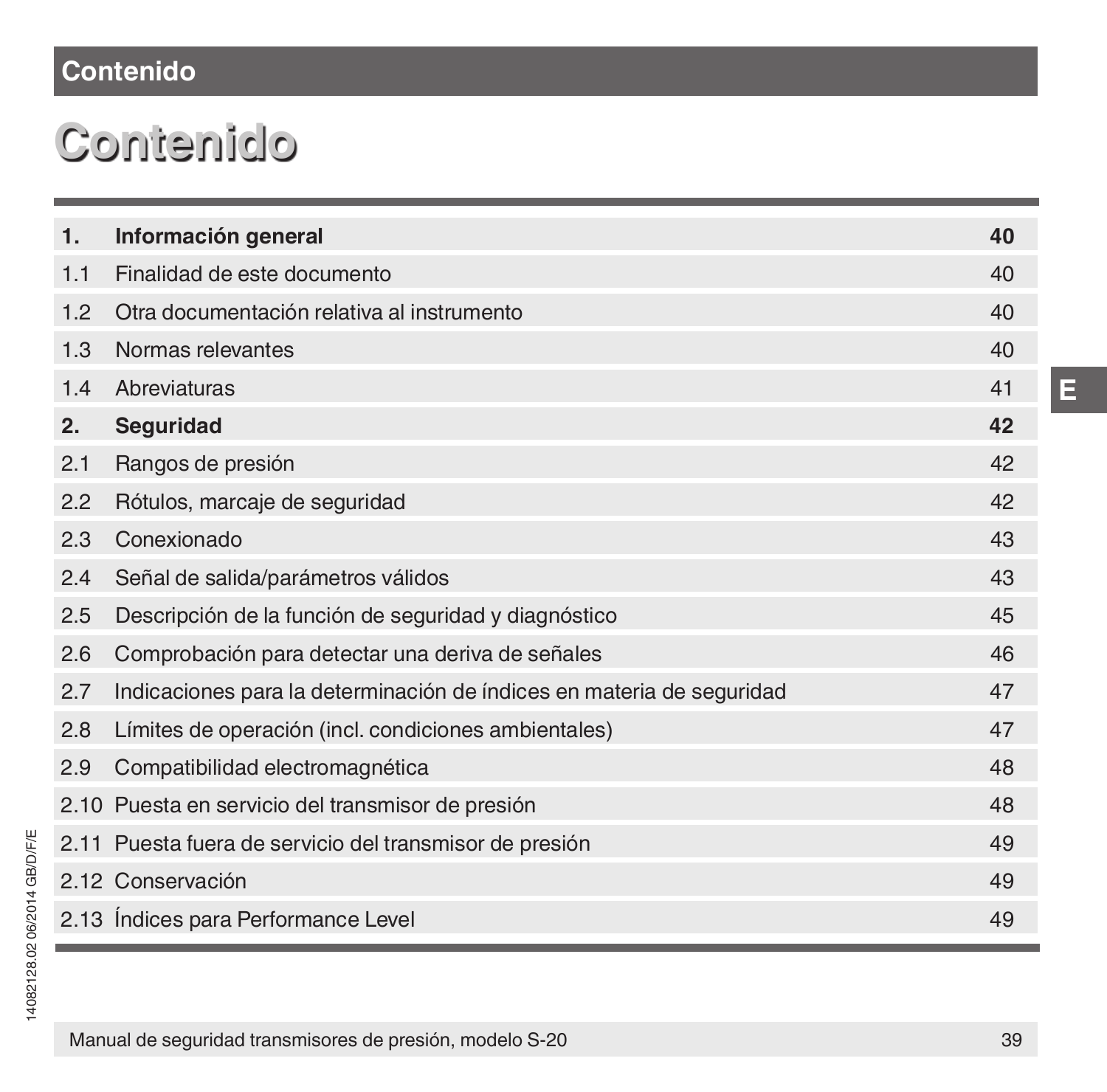### **1. Información general**

### **1. Información general**

#### **1.1 Finalidad de este documento**

Esta manual de seguridad acerca de la seguridad funcional trata el transmisor de presión, modelo S-20, únicamente como parte de una función de seguridad. Este manual de seguridad es válido junto con la documentación mencionada en el capítulo 1.2 "Otra documentación relativa al instrumento". Respetar adicionalmente las instrucciones de seguridad en el manual de instrucciones (nº de artículo 14043170).

Este manual de instrucciones proporciona indicaciones importantes acerca del manejo del transmisor de presión modelo S-20. Para un trabajo seguro, es imprescindible cumplir con todas las instrucciones de seguridad y manejo indicadas.

#### **Rangos de aplicación**

**E**

El transmisor de presión S-20 está diseñado para una utilización universal en la ingeniería mecánica y construcción de plantas. El usuario debe garantizar un cambio de presión regular y, con ello, un cambio proporcional de la señal de salida. Debido al performance level seleccionado, el transmisor de presión no dispone de ninguna función de diagnóstico para reconocer una señal estática a causa de un fallo del aparato.

#### **1.2 Otra documentación relativa al instrumento**

Adicionalmente a este manual de seguridad es válido el manual de instrucciones (código 14043170) y la hoja técnica PE 81.61 para el modelo S-20.

#### **1.3 Normas relevantes**

| <b>Norma</b>        | <b>Descripción</b>                                                                                                                                                                                                                                                                                                                                  |
|---------------------|-----------------------------------------------------------------------------------------------------------------------------------------------------------------------------------------------------------------------------------------------------------------------------------------------------------------------------------------------------|
| EN ISO 13849-1:2008 | Seguridad de las máguinas. Partes de los sistemas de mando relativas a la seguridad.<br>Parte 1: Principios generales para el diseño (ISO 13849-1:2006);                                                                                                                                                                                            |
| EN ISO 13849-2:2012 | Seguridad de las máguinas. Partes de los sistemas de mando relativas a la seguridad.<br>Parte 2: Validación (ISO 13849-2:2012)                                                                                                                                                                                                                      |
| EN 61326-3-1:2008   | Material eléctrico para medida, control y uso en laboratorio. Requisitos de compatibilidad electromagnética<br>(CEM).<br>Parte 3-1: Requisitos de inmunidad para los sistemas relativos a la seguridad y para los equipos previstos<br>para realizar funciones relativas a la seguridad (seguridad funcional). Aplicaciones industriales generales. |

Tabla 1-1: Normas relevantes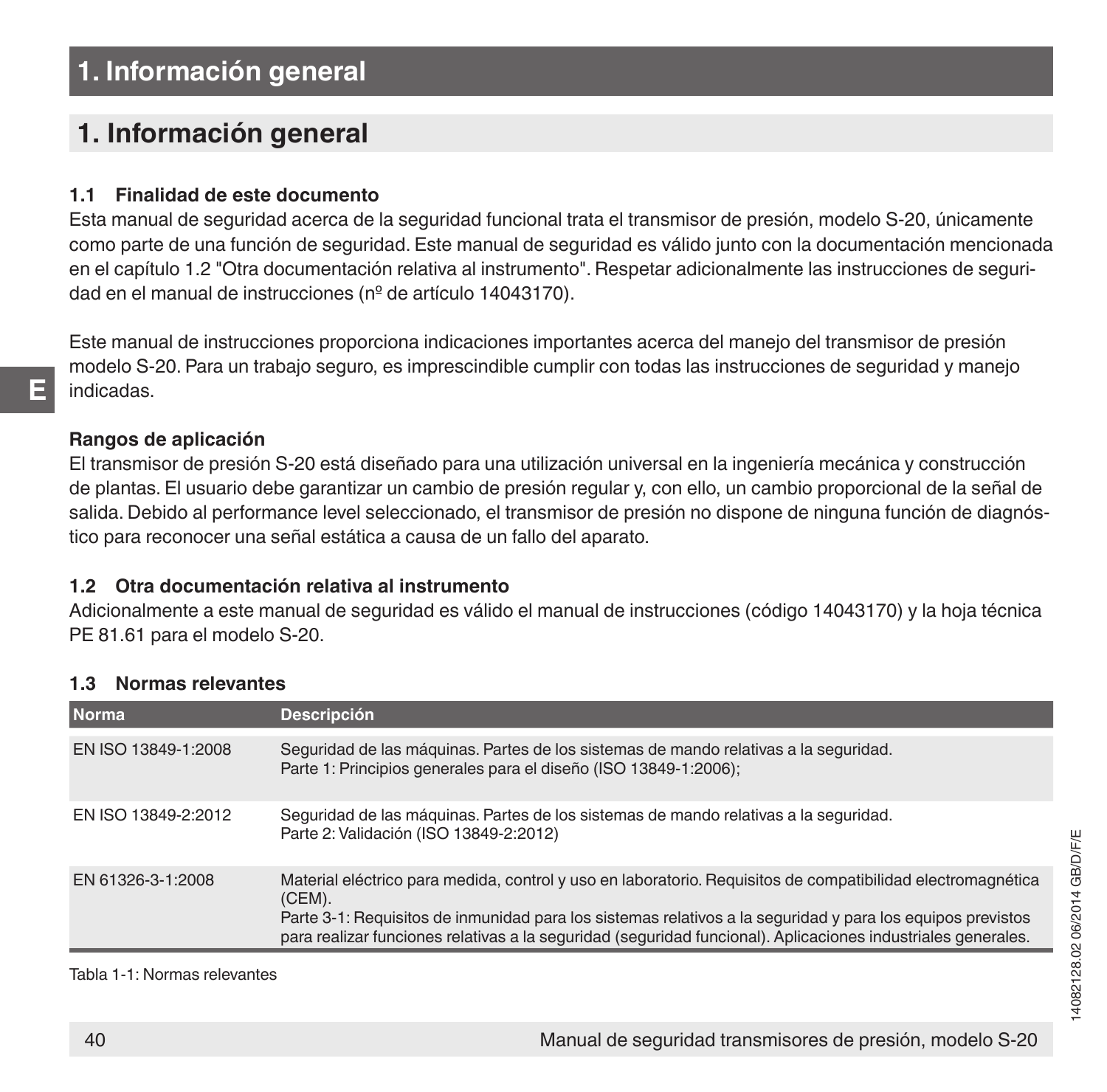## **1. Información general**

#### **1.4 Abreviaturas**

| <b>Abreviatura</b>        | <b>Descripción</b>                                                                                                                                                                                          |
|---------------------------|-------------------------------------------------------------------------------------------------------------------------------------------------------------------------------------------------------------|
| <b>FMEA</b>               | Failure Modes Effects and Diagnostic Analysis                                                                                                                                                               |
| <b>MTTFd</b>              | Tiempo medio hasta un fallo peligroso                                                                                                                                                                       |
| PL                        | Performance level: Nivel discreto que especifica la capacidad de las piezas relevantes para la seguridad de una<br>unidad de control de ejecutar una función de seguridad bajo condiciones previsibles.     |
| TM                        | Duración de utilización                                                                                                                                                                                     |
| miento                    | Tiempo de estableci- Intervalo entre el cambio abrupto de la señal de presión y el momento en el que la señal de salida no varía en más<br>de la tolerancia de 1% del valor en el valor final estabilizado. |
| Tiempo de activa-<br>ción | Tiempo después de conectar hasta que el primer valor de medición válido (máx. ±1% de error FSO) esté disponible<br>en la salida de señal.                                                                   |

Tabla 1-2: Abreviaturas (véase también EN ISO 13849-1:2008 y EN ISO 13849-2:2012)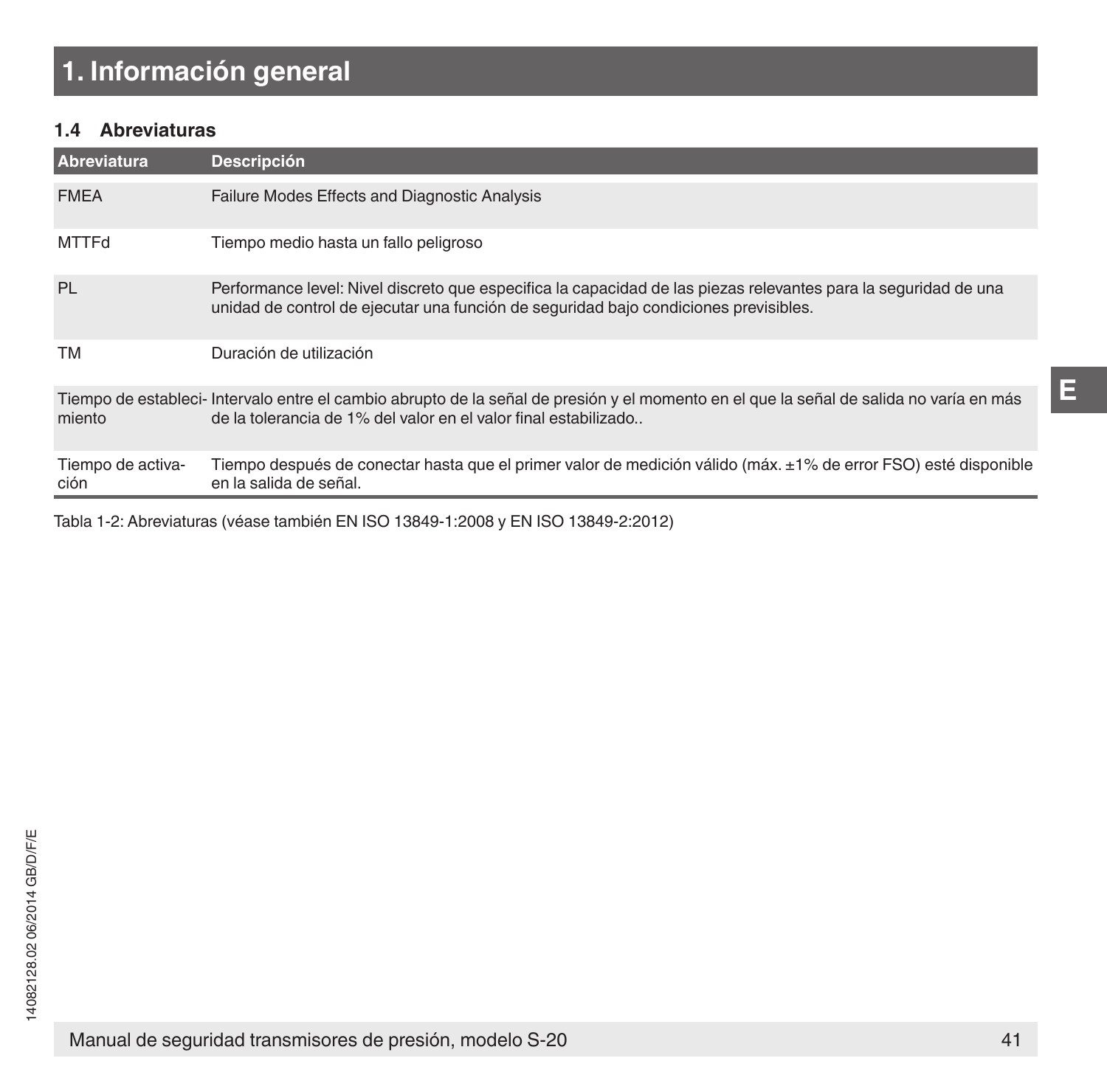### **2. Seguridad**

#### **2.1 Rangos de presión**

Consultar el rango de presión admisible para el transmisor de presión en la placa de identificación.



#### **¡ADVERTENCIA!**

- Nunca sobrepasar la presión de sobrecarga, ni en caso de errores. Cargas por encima de la presión de sobrecarga pueden causar errores de medición en la señal de salida y, por consecuencia, afectar la función de seguridad.
- Golpes de ariete por debajo de la presión nominal y de una duración de menos de 1 ms pueden causar errores de medición en la señal de salida y, por consecuencia, afectar la función de seguridad. Opcionalmente, están disponibles taladros de conducto con diámetros reducidos para reducir los golpes de ariete. Prestar atención a que el diámetro reducido esté adecuado para las dimensiones de las partículas del medio.

#### **2.2 Rótulos, marcaje de seguridad**

#### **Placa de identificación**



#### **Explicación de símbolos**

#### **CE, Communauté Européenne**

Los instrumentos con este marcaje cumplen las directivas europeas aplicables.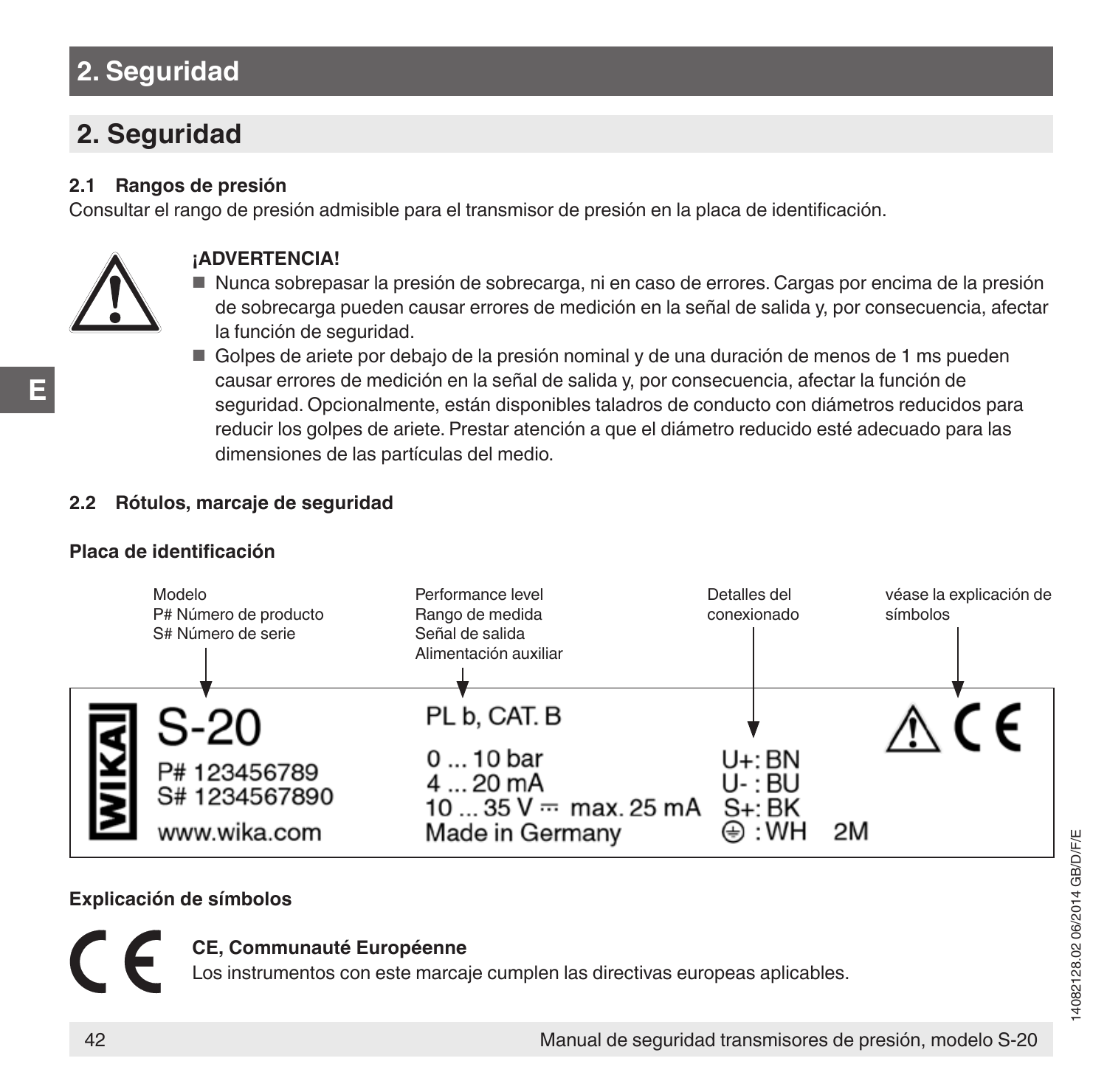#### **2.3 Conexionado**

La asignación de los pines a las señales así como la subdivisión de las señales se encuentran en la placa de identificación.

- Conexión 0 V / U-: Conexión combinada para tensión de servicio negativa y masa de señal.<br>■ Conexión U+: Tensión de servicio positiva
- Conexión U+: Tensión de servicio positiva<br>■ Conexión S+: Salida de señal para salidas
- Salida de señal para salidas de tensión



#### **¡ADVERTENCIA!**

Para instrumentos con conectores eléctricos enchufables deben utilizarse uniones adecuados. Hay que prevenir de forma rigurosa la penetración de humedad. Observar las notas en el manual de instrucciones para la puesta en servicio.

#### **2.4 Señal de salida/parámetros válidos**

| Parámetro                                  | Señal de salida      |                    |                |                |               |                               |
|--------------------------------------------|----------------------|--------------------|----------------|----------------|---------------|-------------------------------|
|                                            | 4  20 mA, 2<br>hilos | 204mA(2)<br>hilos) | DC 1  5 V      | DC 1  6 V      | DC 0.5  4.5 V | DC 0.5  4.5 V<br>ratiométrico |
| Rango del span                             | 16 mA                | 16 mA              | 4 V            | 5 V            | 4V            | $4V * U_B / 5V$               |
| Límite inferior del rango de<br>regulación | 3.6 mA               | 23 mA              | $-0.4V$        | $-0.4V$        | $-0.4V$       | $0.1 * U_B / 5 V$             |
| Span<br>Inicio del valor límite            | 3,8 mA               | 20,5 mA            | 0,9V           | 0.9V           | 0.4V          | $0.4 V * U_B / 5 V$           |
| Span<br>Inicio del valor nominal           | 4 mA                 | $20 \text{ mA}$    | 1 <sub>V</sub> | 1 <sub>V</sub> | 0.5V          | $0.5 * U_R / 5V$              |
| Span<br>Final del valor nominal            | 20 mA                | 4 mA               | 5 V            | 6V             | 4,5V          | $4.5 * U_B / 5 V$             |
| Span<br>Final del valor límite             | 20,5 mA              | 3.8 mA             | 5,5V           | 6.5V           | 4.7 V         | $4.7V$ * U <sub>B</sub> /5V   |
| Límite superior del rango<br>de regulación | 23 mA                | 3,6 mA             | 11,5V          | 11,5V          | 11,5V         | $4.9 * U_R / 5 V$             |
| Tensión de servicio UR<br>nominal [V DC]   | 24                   | 24                 | 24             | 24             | 24            | 5                             |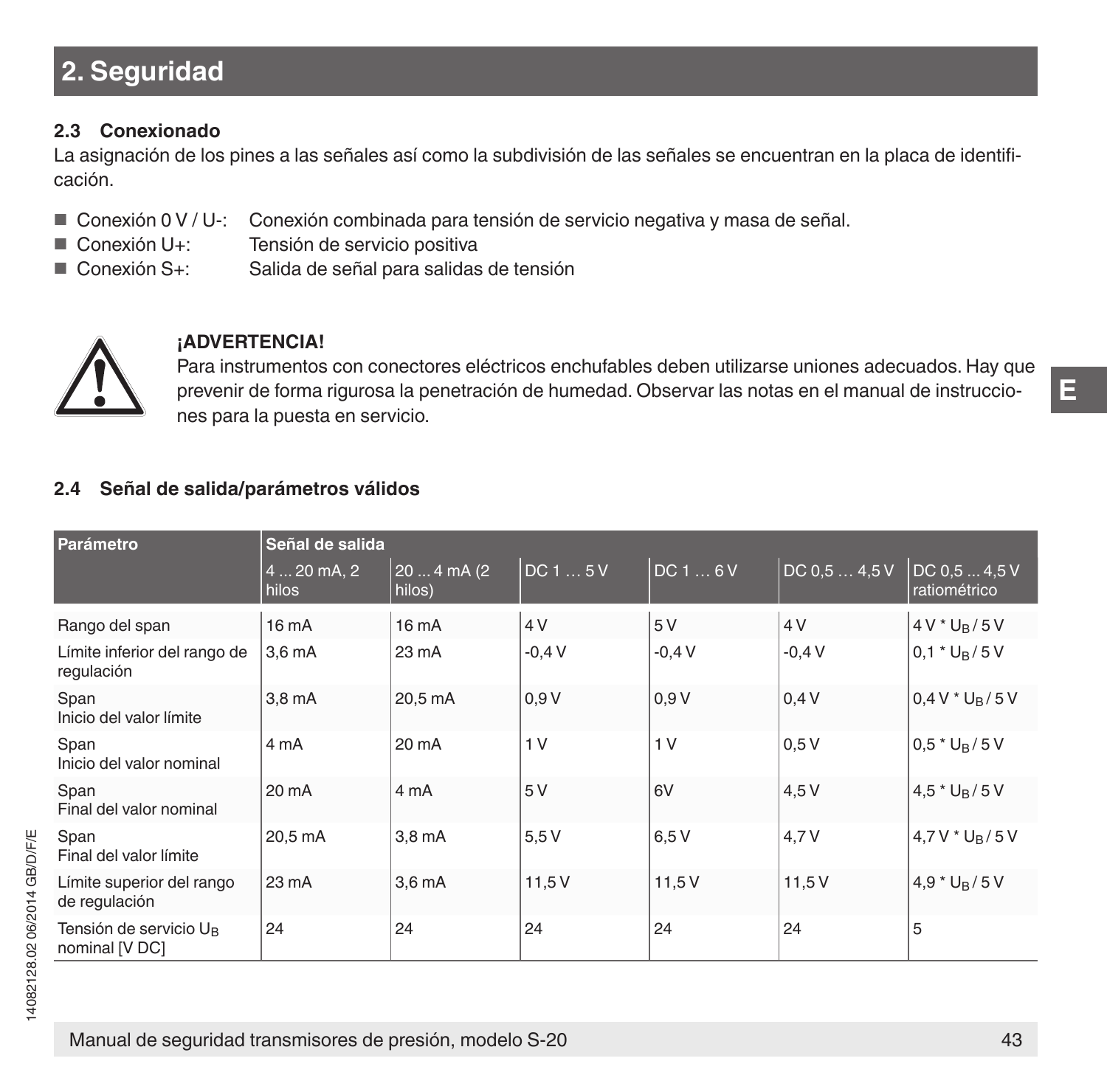| Parámetro                                                                                                            | Señal de salida                  |                                      |              |                                                                                       |                |                                 |  |  |
|----------------------------------------------------------------------------------------------------------------------|----------------------------------|--------------------------------------|--------------|---------------------------------------------------------------------------------------|----------------|---------------------------------|--|--|
|                                                                                                                      | 4  20 mA, 2<br>hilos             | 20  4 mA (2)<br>hilos)               | DC 1  5 V    | DC 1  6 V                                                                             | DC 0.5<br>4.5V | $DC$ 0.5  4.5 V<br>ratiométrico |  |  |
| Tensión de servicio UB mínima<br><b>IV DCI</b>                                                                       | 8                                | 8                                    | 8            | 9                                                                                     | 8              | 4,5                             |  |  |
| Tensión de servicio UB máxima<br>[V DC]                                                                              | 36                               | 36                                   | 36           | 36<br>(35 para cULus) (35 para cULus) (35 para cULus) (35 para cULus) (35 para cULus) | 36             | 5.5                             |  |  |
| Máximo absoluto de la tensión de<br>servicio U <sub>B</sub> [V DC]                                                   | 40                               | 40                                   | 40           | 40                                                                                    | 40             | 5,5                             |  |  |
| Máx, ondulación de la tensión de<br>servicio [% de V DC], rango de<br>frecuencia con 50 Hz, 60 Hz, 100<br>Hz, 120 Hz | ±0,5                             | ±0.5                                 | $\pm 0.5$    | $\pm 0.5$                                                                             | ±0,5           | N/A                             |  |  |
| Máx, alimentación de corriente<br>eléctrica [mA]                                                                     | 25                               | 25                                   | 12           | 12                                                                                    | 12             | 12                              |  |  |
| Pérdida de potencia [mW]                                                                                             | 828                              | 828                                  | 432          | 432                                                                                   | 432            | 432                             |  |  |
| Influencia de la tensión de servicio<br>[% por cada 10 V]                                                            | ±0.05                            | $\pm 0.05$                           | $\pm 0.05$   | $\pm 0.05$                                                                            | $\pm 0.05$     | N/A                             |  |  |
| Carga máx. [Ω]                                                                                                       | $\geq (U_{B} - 7.5V)/$<br>0.023A | $\geq (U_{\rm B} - 7.5V)/$<br>0.023A | $\leq 5.000$ | $\leq 6.000$                                                                          | < 4.500        | < 4.500                         |  |  |
| Máx. capacidad de carga [nF]                                                                                         | N/A                              | N/A                                  | 100          | 100                                                                                   | 100            | 0.47                            |  |  |
| Protección contra polaridad<br>inversa entre UB+/UB-                                                                 | Sí                               | Sí                                   | Sí           | Sí                                                                                    | Sí             | No                              |  |  |
| Protección contra cortocircuito<br>entre $S_{+}/U_{B_{+}}$                                                           | N/A                              | N/A                                  | <b>No</b>    | No                                                                                    | <b>No</b>      | <b>No</b>                       |  |  |
| Protección contra cortocircuito<br>entre $S_{+}/U_{B-}$                                                              | N/A                              | N/A                                  | Sí           | Sí                                                                                    | Sí             | Sí                              |  |  |
| Tiempo de establecimiento [ms]                                                                                       | 3                                | 3                                    | 3            | 3                                                                                     | 3              | 3                               |  |  |
| Tiempo de activación [ms]                                                                                            | 150                              | 150                                  | 150          | 150                                                                                   | 150            | 150                             |  |  |

Tabla 2-1: Parámetro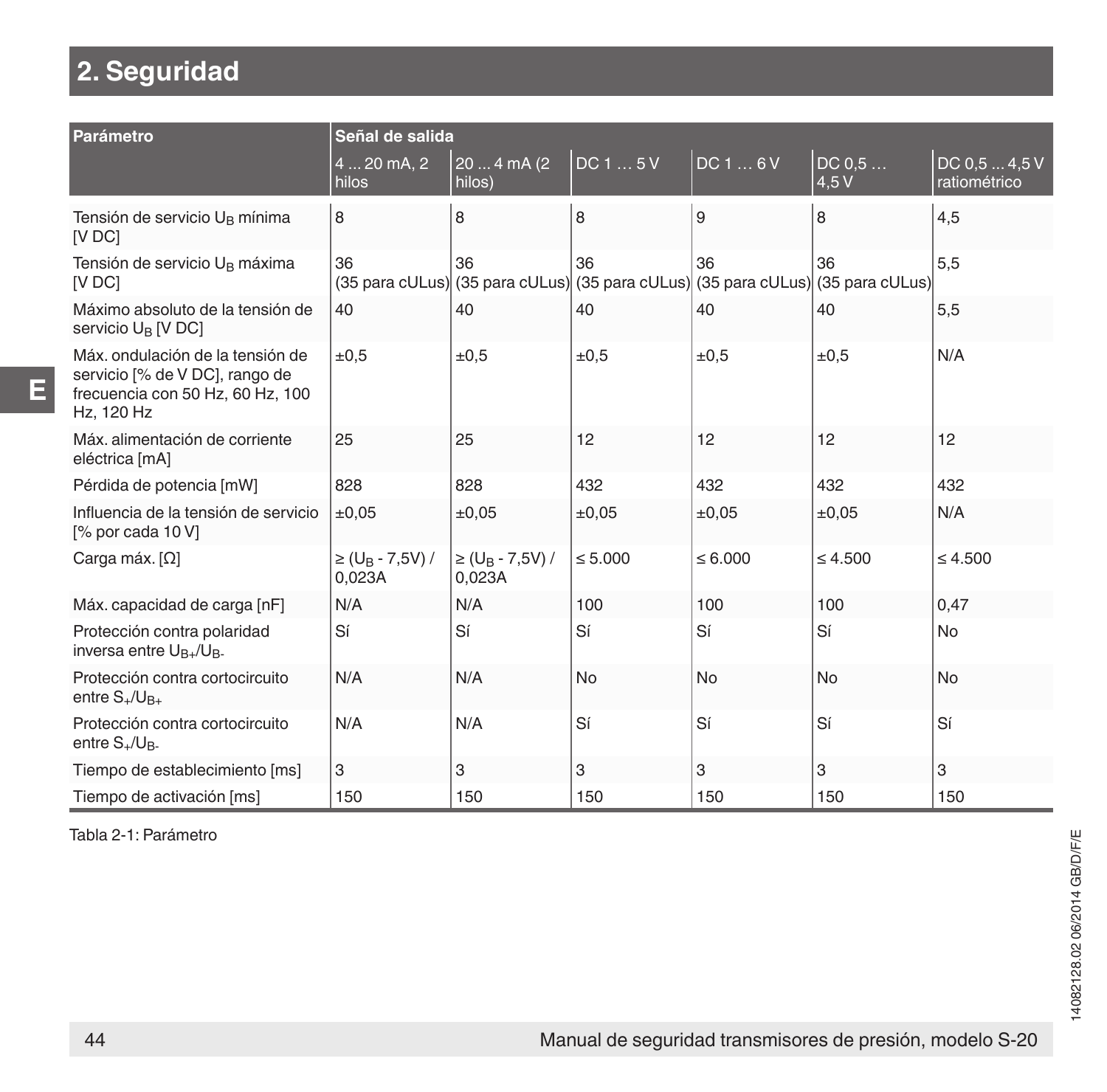#### **2.5 Descripción de la función de seguridad y diagnóstico**

La función de seguridad del modelo S-20 consiste en que el transmisor de presión convierta la magnitud física de entrada "presión" en una señal eléctrica.

#### ■ El modelo S-20 detecta los siguientes errores

| Detección de errores                                                                                                   | Señal de salida                                    |                                                    |                                                |                                              |                                                 |                                                 |  |  |  |
|------------------------------------------------------------------------------------------------------------------------|----------------------------------------------------|----------------------------------------------------|------------------------------------------------|----------------------------------------------|-------------------------------------------------|-------------------------------------------------|--|--|--|
|                                                                                                                        | $420$ mA,<br>(2 hilos)                             | 204mA<br>(2 hilos)                                 | DC 1 5V                                        | DC16V                                        | DC 0.5  4.5 V                                   | DC 0.5  4.5 V<br>ratiométrico                   |  |  |  |
| Comprobación cíclica                                                                                                   |                                                    |                                                    |                                                |                                              |                                                 |                                                 |  |  |  |
| Presión inferior a partir de la<br>cual se detecta un error                                                            | $-2.5%$<br>Valor bajo de<br>alarma<br>máx. 3,6 mA  | $-6,25%$<br>Valor bajo de<br>alarma<br>máx. 3,6 mA | $-12.5%$<br>Valor bajo de<br>alarma<br>0.20.5V | $-10%$<br>Valor bajo de<br>alarma<br>0.20.5  | $-5%$<br>Valor bajo de<br>alarma<br>0, 1 0, 3V  | $-5%$<br>Valor bajo de<br>alarma<br>0, 10, 3V   |  |  |  |
| Sobrepresión a partir de la<br>cual se detecta un error                                                                | $+6,25%$<br>Valor bajo de<br>alarma<br>máx. 3,6 mA | $+2.5%$<br>Valor bajo de<br>alarma<br>máx. 3,6 mA  | $+25%$<br>Valor bajo de<br>alarma<br>0.20.5V   | $+20%$<br>Valor bajo de<br>alarma<br>0.20.5V | $+10%$<br>Valor bajo de<br>alarma<br>0, 1 0, 3V | $+10%$<br>Valor bajo de<br>alarma<br>0, 1 0, 3V |  |  |  |
| Error de comunicación ADC<br>(interno)                                                                                 | Valor bajo de<br>alarma<br>máx. 3,6 mA             | Valor bajo de<br>alarma<br>máx. 3,6 mA             | Valor bajo de<br>alarma<br>0.20.5V             | Valor bajo de<br>alarma<br>0,20,5V           | Valor bajo de<br>alarma<br>0, 10, 3V            | Valor bajo de<br>alarma<br>0, 10, 3V            |  |  |  |
| Comprobación al<br>conectar                                                                                            |                                                    |                                                    |                                                |                                              |                                                 |                                                 |  |  |  |
| Error de sensor, suma<br>de control de EEPROM<br>incorrecta (error de<br>hardware diagnosticado por<br>el instrumento) | Valor bajo de<br>alarma<br>máx. 3,6 mA             | Valor bajo de<br>alarma<br>máx. 3,6 mA             | Valor bajo de<br>alarma<br>0.20.5V             | Valor bajo de<br>alarma<br>0.20.5V           | Valor bajo de<br>alarma<br>0,10,3V              | Valor bajo de<br>alarma<br>0, 1 0, 3V           |  |  |  |

Tabla 2-2: Detección de errores

- Todos los errores detectados se muestran como señal de alarma a reglar (alarma de límite inferior).
- Errores no reconocidos pueden generar una señal de salida no definida dentro o fuera del rango del span.
- La señal de alarma para sobrepresión o presión negativa se activa si el error se mantiene activo durante mín. 10 segundos sin interrupción.
- Errores que se comprueban cíclicamente no están activos permanentemente, es decir, volver al modo de medición después de salir del área de errores es posible durante el funcionamiento.

**E**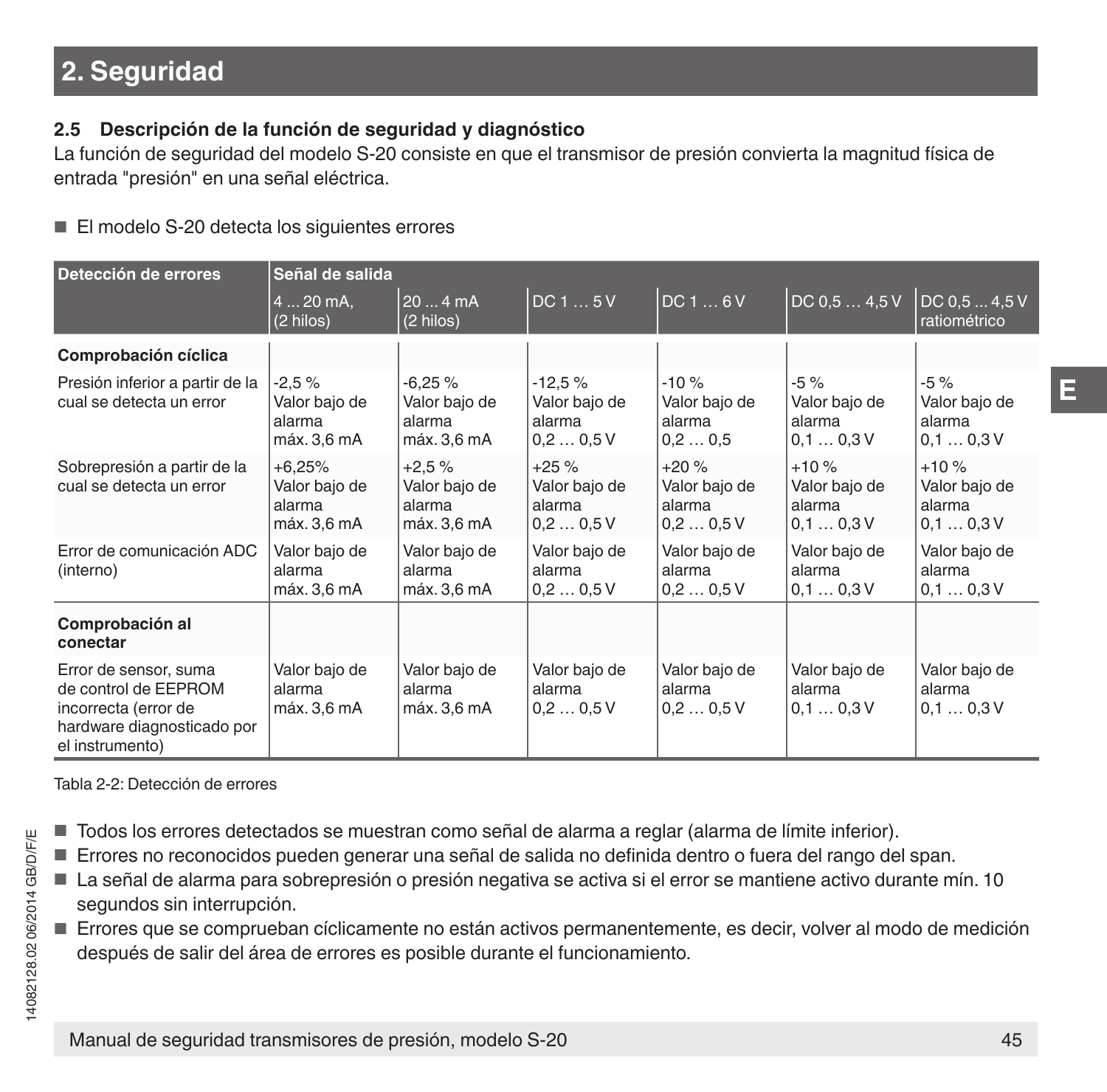- Falta protección contra cortocircuito entre las señales según tabla 2-1: Parámetros pueden causar la destrucción del manómetro. Cortocircuito implica la pérdida de la función de seguridad.
- La unidad lógica superior debe llevar el sistema a un estado seguro en caso de que sea válida la condición de alarma.



**E**

#### **¡ADVERTENCIA!**

El modelo S-20 solo puede utilizarse para la medición de presión en aplicaciones con cambios dinámicos de los valores de presión. La unidad lógica superior debe llevar el sistema a un estado seguro en caso de que haya una alarma de límite inferior.

El usuario es obligado a diseñar toda la función de seguridad en conformidad con EN ISO 13849-1:2008. La función de seguridad puede alcanzar como máximo el PL del modelo S-20. La unidad lógica externa debe cumplir como mínimo los mismos requisitos en cuanto a EN ISO 13849-1:2008 como el modelo S-20.

#### **Exactitud de la función de medición segura**

La precisión de seguridad total es  $\pm$ (2 % + 0.3 % deriva/año).

El error de medición máximo incluye, aparte de la precisión básica indicada en la hoja técnica, los siguientes errores:

- Compatibilidad electromagnética
- Error de temperatura
- Estabilidad a largo plazo

#### **2.6 Comprobación para detectar una deriva de señales**

Una comprobación del transmisor de presión para detectar posibles derivas debe llevarse a cabo por la unidad lógica externa después de conectar y sin presión. Se asume que no hay ningún fallo del instrumento si es válida la siguiente condición:

■ Desviación del punto cero inferior a 0,2 % de la presión nominal

Esta comprobación puede llevarse a cabo o

- durante cada puesta en servicio de la aplicación si no hay presión
- o en un intervalo de máx. 12 meses durante el mantenimiento de la aplicación.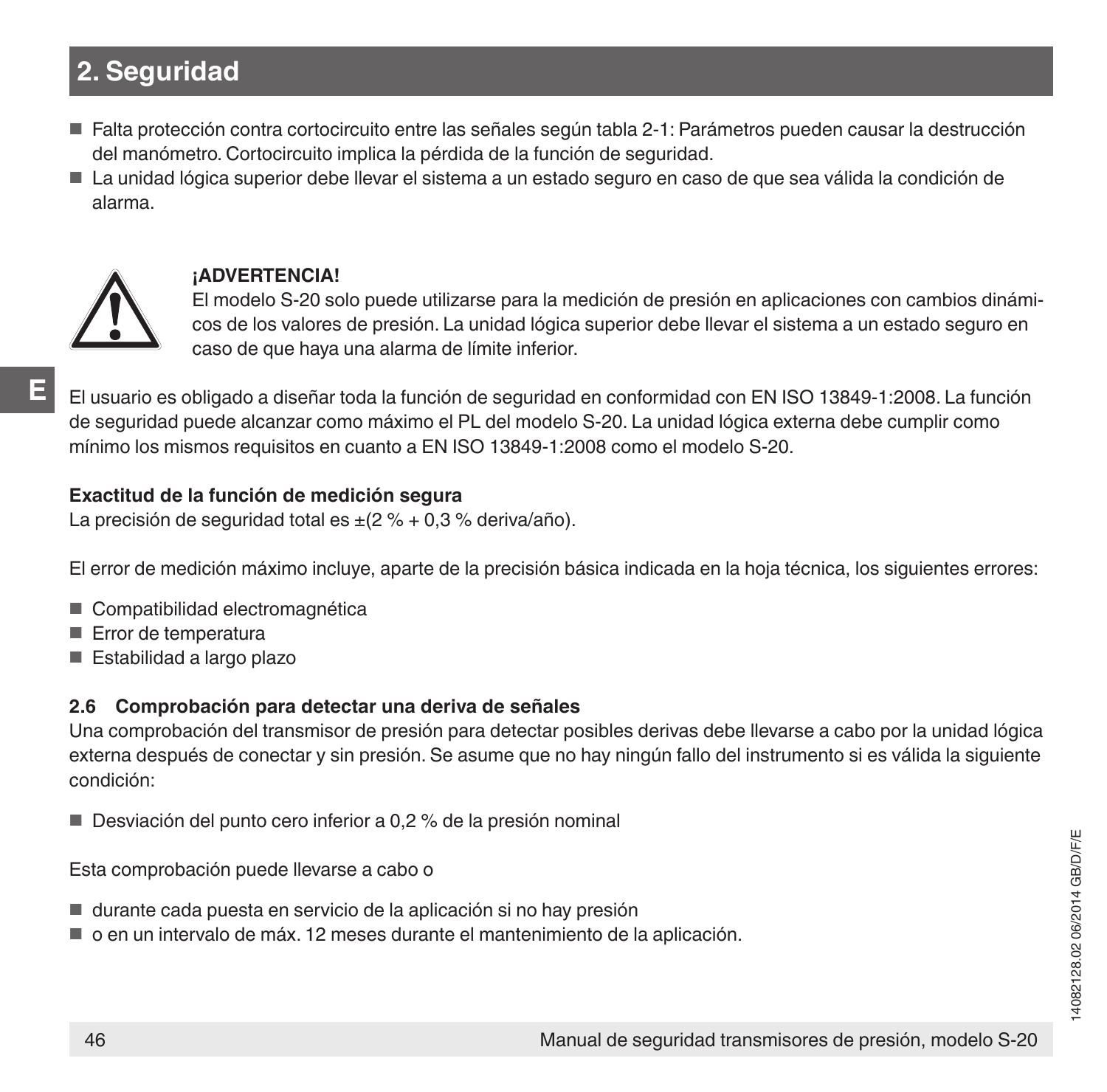#### **2.7 Indicaciones para la determinación de índices en materia de seguridad**

Las cuotas de fallo del sistema electrónico se han determinado mediante AMFE. Los cálculos están basados en cuotas de fallo de los elementos constructivos según SN29500 así como las especificaciones de los fabricantes.

Se aplica el siguiente supuesto:

La media de la temperatura ambiente es de 40 ºC durante el servicio

Basado en EN ISO 13849-1:2008 se presupone una utilización máxima de 20 años del transmisor de presión en una aplicación de seguridad. El transmisor de presión debe ponerse fuera de servicio tras el periódo de uso. .

#### **2.8 Límites de operación (incl. condiciones ambientales)**

#### **2.8.1 Requisitos para el medio de presión**



#### **¡ADVERTENCIA!**

Las partículas en el medio de presión no deben obstruir la perforación de conducto. Más requisitos según el manual de instrucciones de modelo S-20

#### **2.8.2 Rangos de temperatura admisibles**

Medio y ambiente: -20 ... +80 °C

Fuera del rango de temperatura admisible no puede garantizarse la precisión de medición del transmisor de presión, lo que puede afectar la función de seguridad.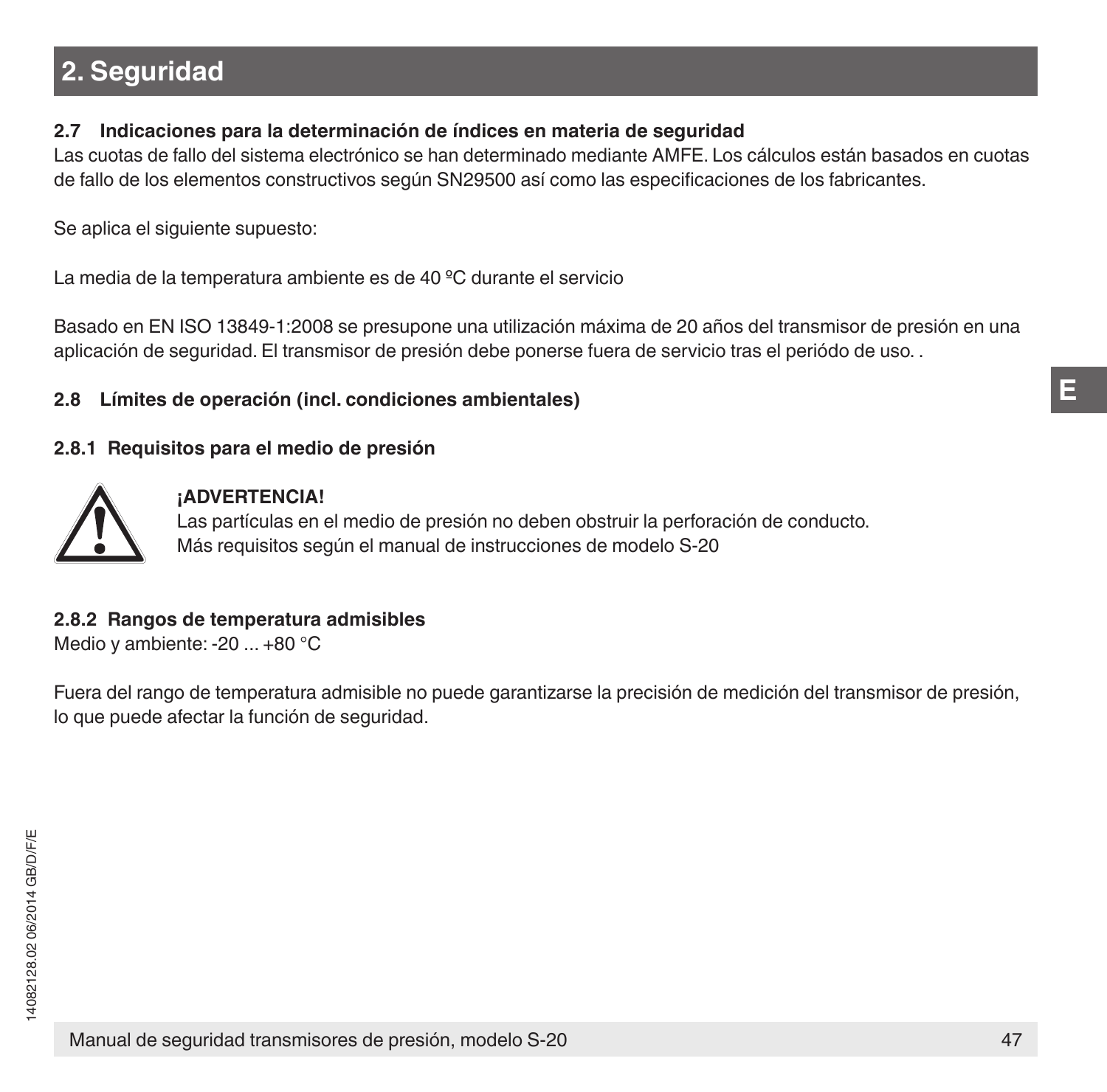#### **2.8.3 Valores para la tensión de servicio en la conexión UB+**

- Hay que considerar además los valores para las cargas máx. y mín. admisibles en función de la tensión de servicio. Véase tabla 2-1: Parámetros
- Para alimentar el transmisor de presión debe utilizarse un circuito eléctrico con límite de energía según UL/EN/IEC 61010-1 o LPS según UL/EN/IEC 60950-1 o (para América del Norte) Clase 2 según UL1310/UL1585 (NEC o CEC) para alimentar el transmisor de presión. La alimentación eléctrica debe ser adecuada para aplicaciones en alturas superiores a 2.000 metros, si se quiere utilizar el transmisor de presión a partir de esas alturas.



#### **¡ADVERTENCIA!**

El usuario debe garantizar que la tensión de servicio se mantiene dentro de la gama admisible. En ningun caso la tensión auxiliar debe caer por debajo del valor mínimo o exceder su límite máximo. De lo contrario, puede verse afectada la función de seguridad.

#### **2.9 Compatibilidad electromagnética**

Se aplica la norma EN 61326-3-1:2008.



#### **¡ADVERTENCIA!**

Según EN 61326-3-1:2008 se requiere una precisión de 2 kV para el ensayo según IEC 61000-4-5. La resistencia a interferencias del S-20 es 1 kV. Para alcanzar una mayor resistencia a interferencias, hay que utilizar medidas de protección externas.

#### **2.10 Puesta en servicio del transmisor de presión**

Comprobar el perfecto funcionamiento antes de la puesta en servicio.



#### **¡ADVERTENCIA!**

Después de poner el transmisor de presión en servicio iniciar una prueba funcional de toda la función de seguridad (bucle de seguridad) para verificar si el transmisor sigue garantizando la función de seguridad del sistema. Las pruebas funcionales verifican el funcionamiento perfecto del sistema de seguridad en interacción con todos los componentes (sensor, unidad lógica, actuador). Debe excluirse un daño mecánico del transmisor de presión en el lugar de montaje.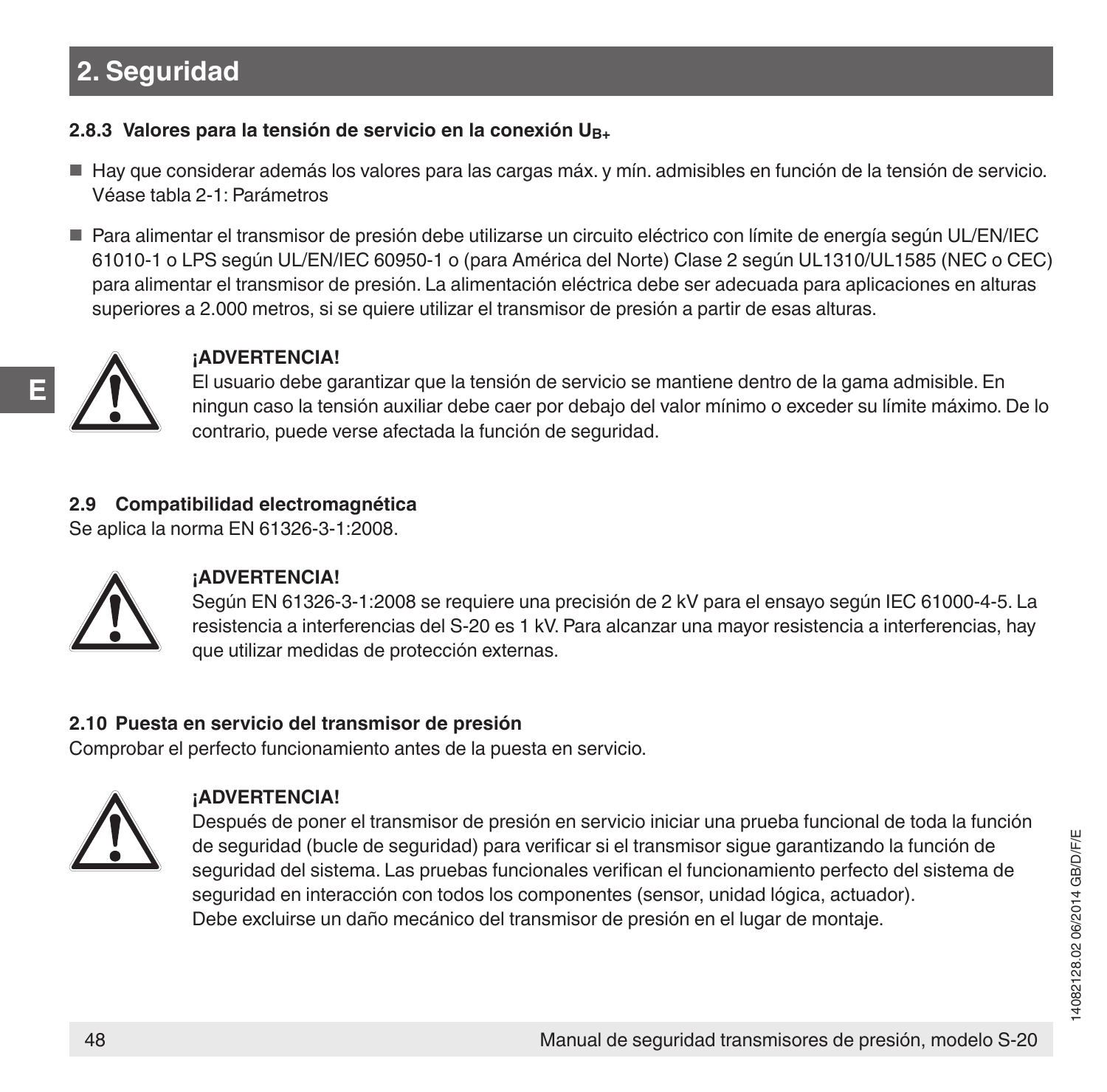#### **2.11 Puesta fuera de servicio del transmisor de presión**

Según capítulos 9 y 10 del manual de instrucciones para modelo S-20.



#### **¡ADVERTENCIA!**

Proteger el instrumento puesto fuera de servicio contra una puesta en servicio accidental (por ejemplo mediante un marcaje correspondiente). Después de recambiar el transmisor de presión iniciar una prueba funcional de toda la función de seguridad (bucle de seguridad) para verificar si el transmisor sigue garantizando la función de seguridad del sistema. Las pruebas funcionales verifican el funcionamiento perfecto del sistema de seguridad en interacción con todos los componentes (sensor, unidad lógica, actuador).

#### **2.12 Conservación**

Los trabajos de conservación rutinarios no son necesarios para el modelo S-20.

#### **2.13 Índices para Performance Level**

MTTF<sub>d</sub>: 546 años Categoría: B PL:  $b$ <br>T<sub>M</sub>:  $20$ 20 años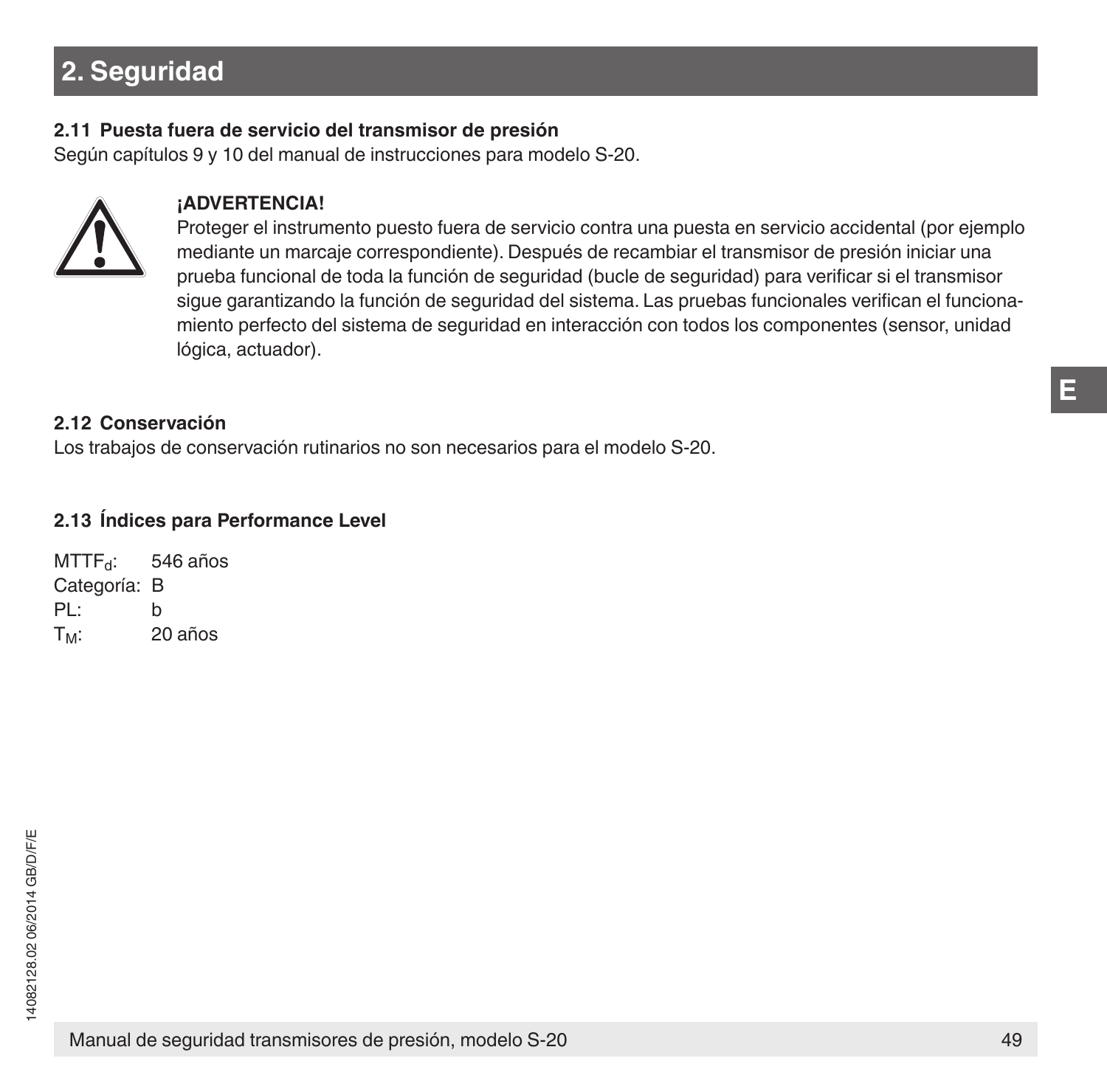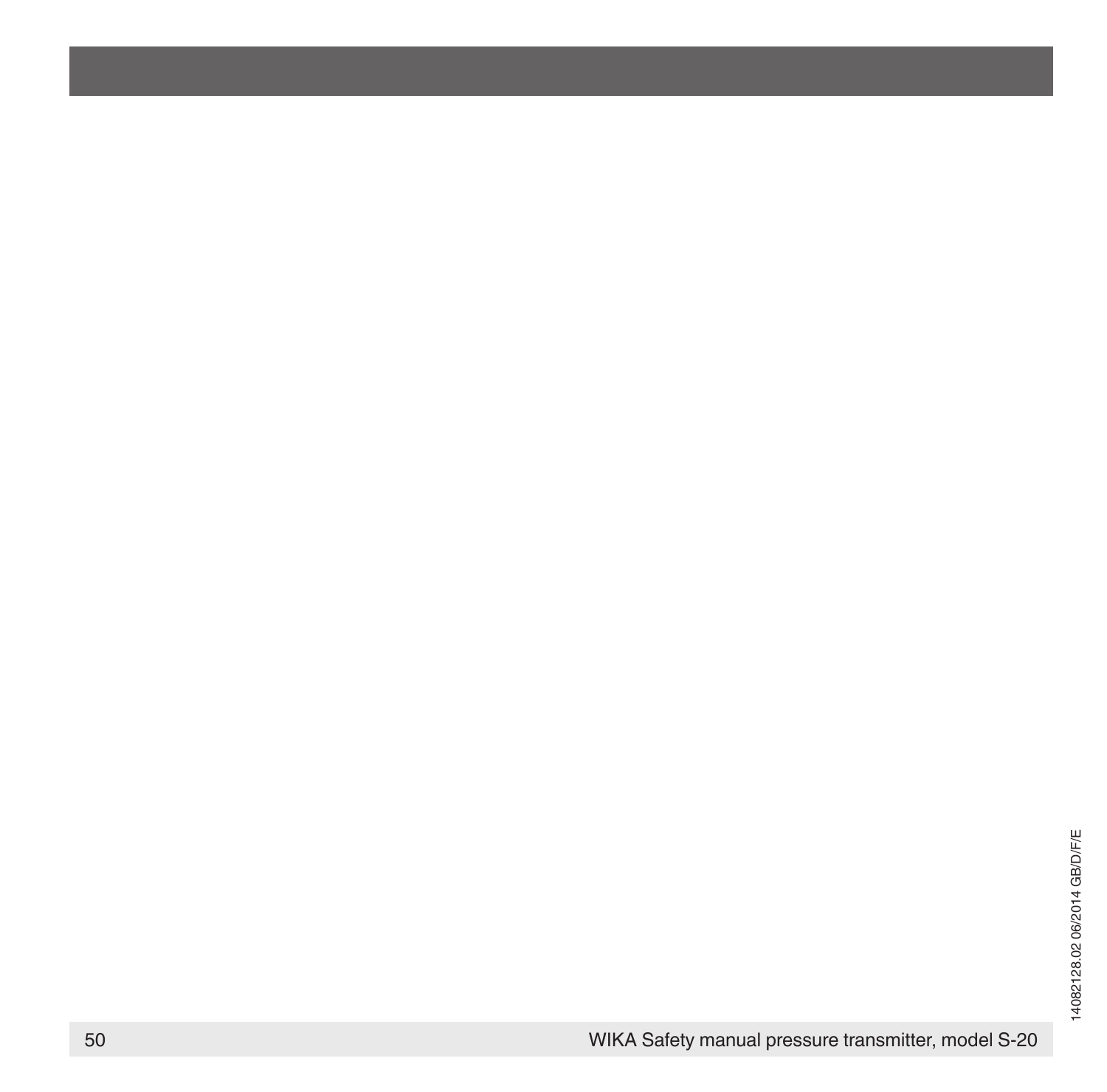WIKA Safety manual pressure transmitter, model S-20